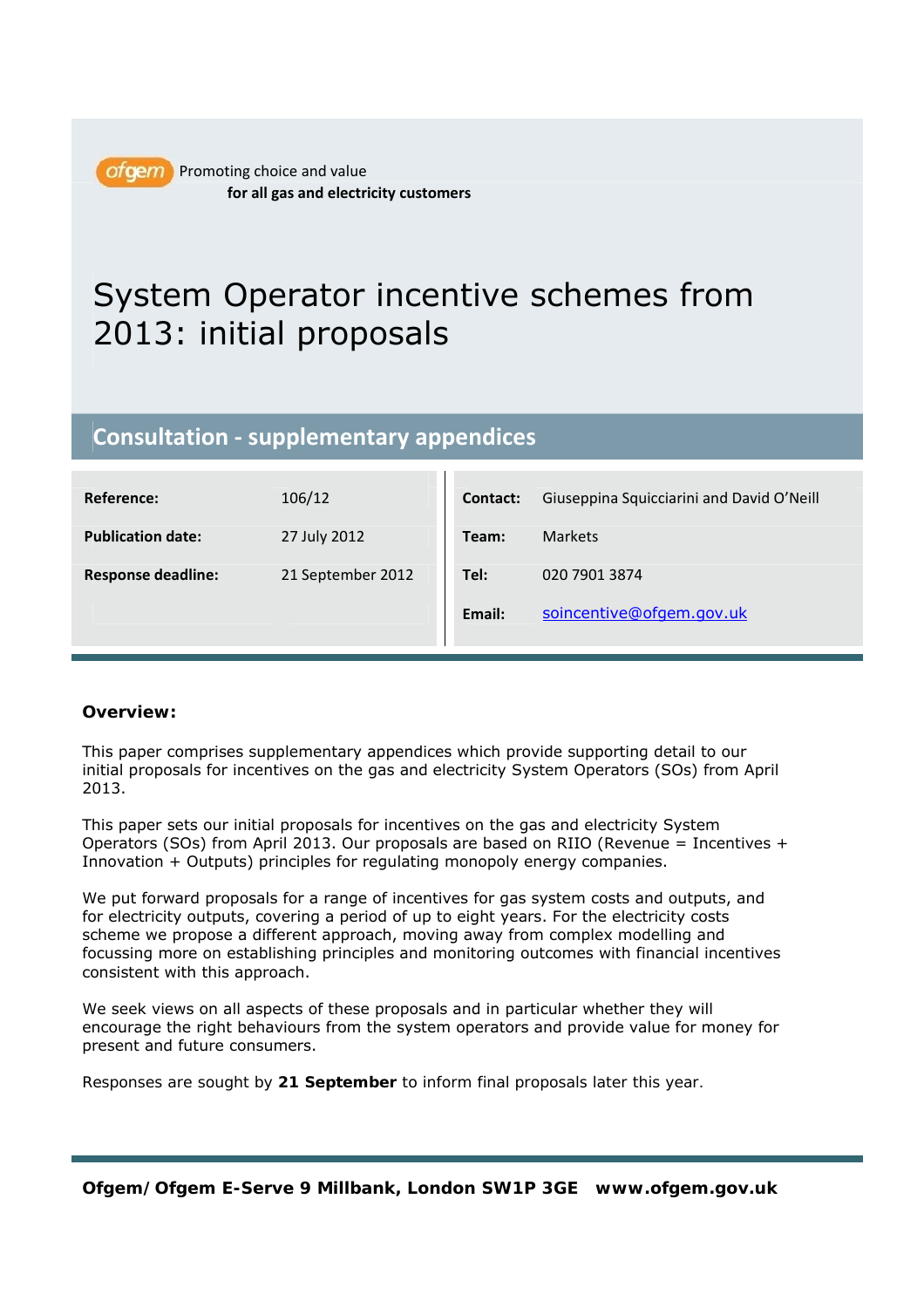# Context

These initial proposals form part of our work to regulate monopolies effectively. We consider that it is important for both the electricity and gas markets that the role of the System Operator (SO) is correctly identified and that the SO has the appropriate tools available to it to undertake this role.

Any interventions in the market by the SO can lead to costs being incurred, both directly by the SO and more widely by the market. Since consumers ultimately bear these costs it is important that they are efficient. The SO also has a wider role than its core balancing activities and we consider that it is important that the SO has the appropriate incentives to play a full role in delivering a sustainable energy system.

This work builds on previous material published in both SO incentive schemes and RIIO-T1 documents.

# Associated documents

- System Operator incentive schemes from 2013 initial proposals: Overview. 27 July 2012, Ref 106/12: http://www.ofgem.gov.uk/Markets/WhlMkts/EffSystemOps/SystOpIncent/Docum ents1/IP%SO%2013.pdf
- RIIO-T1: Initial Proposals for National Grid Electricity Transmission plc and National Grid Gas plc, 27 July 2012, Ref 104/12: http://www.ofgem.gov.uk/Networks/Trans/PriceControls/RIIO-T1/ConRes/Documents1/RIIO%20T1%20Initial%20Proposals%20for%20NGGT% 20and%20NGET%20Overview%202707212.pdf
- Decision on the concept for the implementation of the Environmental Discretionary Reward for the electricity transmission owners and system operator, 4 July 2012: http://www.ofgem.gov.uk/Networks/Trans/PriceControls/RIIO-T1/ConRes/Documents1/RIIO-T1%20- %20Environmental%20Discretionary%20Reward%20(EDR)%20decision%20lette r.pdf
- System Operator incentive schemes from 2013: principles and policy, 31 January 2012, Ref 12/12: http://www.ofgem.gov.uk/Markets/WhlMkts/EffSystemOps/SystOpIncent/Docum ents1/SO%202013%20Principles.pdf
- System Operator incentive schemes from 2013, 14 June 2011, Ref 77/11: http://www.ofgem.gov.uk/Markets/WhlMkts/EffSystemOps/SystOpIncent/Docum ents1/SO%20incentives%20from%20April%202013%20Inital%20Views%20Cons ultation.pdf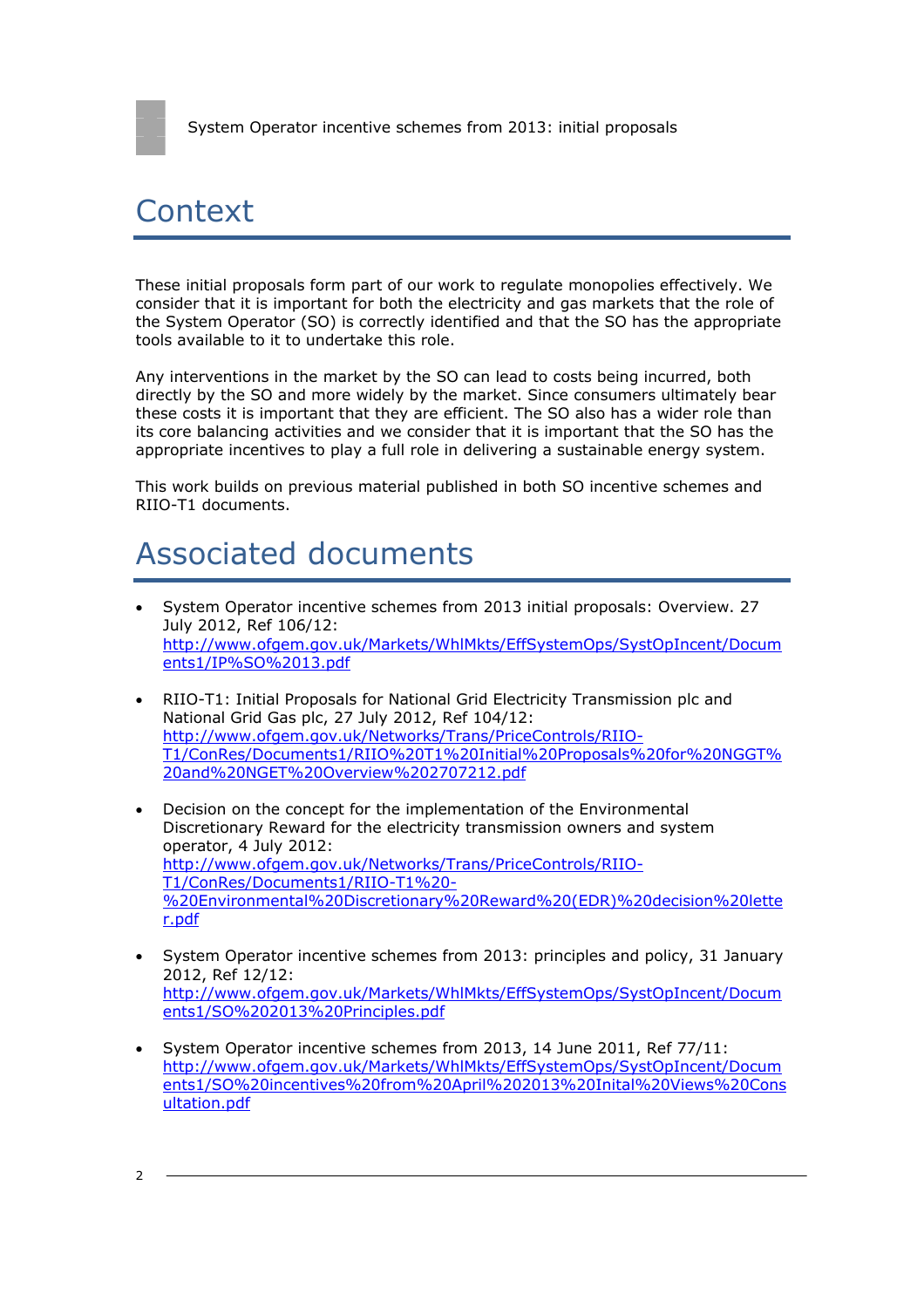# **Contents**

| Appendix 2 – Electricity outputs and output incentives                                                                                                                                                                        | 5                                |
|-------------------------------------------------------------------------------------------------------------------------------------------------------------------------------------------------------------------------------|----------------------------------|
| Safety                                                                                                                                                                                                                        | $\frac{5}{5}$                    |
| Workplace safety - background and our proposal<br>Operational safety: system voltage correct - background and our proposal<br>Environmental impact                                                                            | $\overline{6}$<br>$\overline{6}$ |
| Broad environmental impact - background and our proposal                                                                                                                                                                      | $\overline{6}$                   |
| Transmission losses - background and context                                                                                                                                                                                  | $\,8\,$                          |
| Transmission losses - our proposal                                                                                                                                                                                            | 9                                |
| Business carbon footprint - background and our proposal                                                                                                                                                                       | 10                               |
| Connections                                                                                                                                                                                                                   | 10                               |
| Background and our proposal                                                                                                                                                                                                   | 10                               |
| Reliability and availability                                                                                                                                                                                                  | 11                               |
| Management of processes and procedures - background and our decision<br>Demonstrate taking account of interactions with TOs, especially with respect to<br>network investment                                                 | 11<br>12                         |
| Stakeholders satisfied                                                                                                                                                                                                        | 12                               |
| Balanced system                                                                                                                                                                                                               | 13                               |
| Provision of information to the market                                                                                                                                                                                        | 13                               |
| General information provision                                                                                                                                                                                                 | 13                               |
| SO-SO interactions                                                                                                                                                                                                            | 14                               |
| Information on renewable generation - our proposals and respondents' views 14<br>Information on renewable generation - NGET's proposals<br>Information on renewable generation - our proposal                                 | 15<br>16                         |
| SO Innovation                                                                                                                                                                                                                 | 19                               |
| Appendix 3 - Electricity cost incentives                                                                                                                                                                                      | 20                               |
| The current SO cost incentive                                                                                                                                                                                                 | 20                               |
| Our consultation proposals and respondents views                                                                                                                                                                              | 22                               |
| Overall scheme                                                                                                                                                                                                                | 22                               |
| Cost incentive                                                                                                                                                                                                                | 23                               |
| SO-TO interactions                                                                                                                                                                                                            | 23                               |
| Uncertainty mechanisms                                                                                                                                                                                                        | 24                               |
| NGET proposals                                                                                                                                                                                                                | 24                               |
| Overall scheme                                                                                                                                                                                                                | 24                               |
| Energy modelling                                                                                                                                                                                                              | 25                               |
| Constraint modelling                                                                                                                                                                                                          | 26                               |
| Our proposals                                                                                                                                                                                                                 | 28                               |
| Appendix 4 - Gas outputs and output incentives                                                                                                                                                                                | 36                               |
| Overall structure of schemes                                                                                                                                                                                                  | 36                               |
| Safety                                                                                                                                                                                                                        | 36                               |
| Workplace safety - background and our proposal                                                                                                                                                                                | 36                               |
| Operational safety - background and our proposals                                                                                                                                                                             | 37                               |
| Environmental impact                                                                                                                                                                                                          | 37                               |
| Broad environmental output incentive - background and our proposal<br>Direct emissions (natural gas venting) - background and context<br>Direct emissions (natural gas venting) - our consultation proposals and<br>responses | 38<br>38<br>39                   |
|                                                                                                                                                                                                                               |                                  |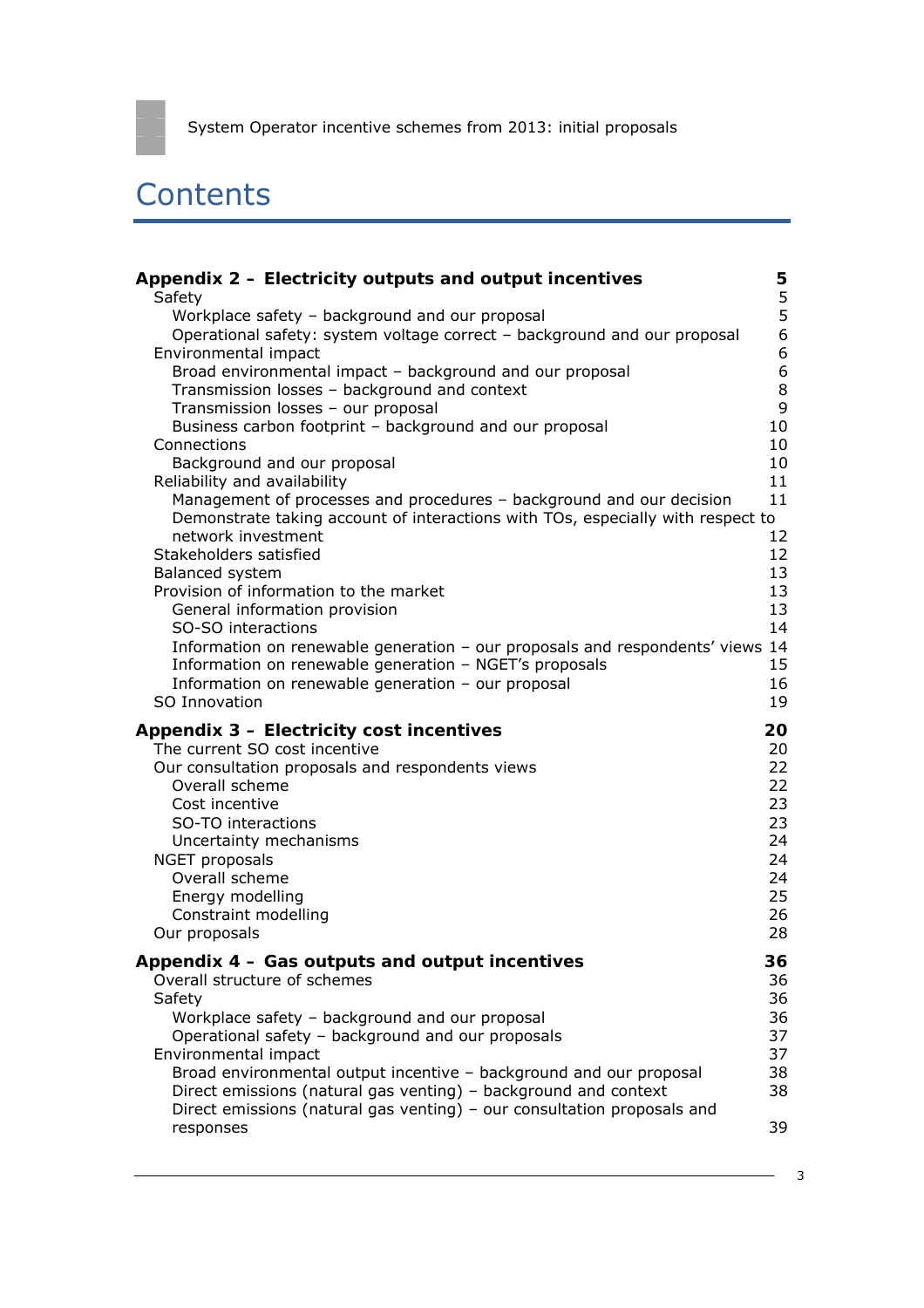| Direct emissions (natural gas venting) - summary of NGG's proposals   | 39 |
|-----------------------------------------------------------------------|----|
| Direct emissions (natural gas venting) - our proposal                 | 40 |
| Connections                                                           | 43 |
| Background and context                                                | 43 |
| Our consultation proposals and responses                              | 44 |
| Summary of NGG's proposals                                            | 44 |
| Our proposal                                                          | 44 |
| Reliability and availability                                          | 45 |
| Background and our proposal                                           | 45 |
| Stakeholders satisfied                                                | 45 |
| Balanced system                                                       | 46 |
| Background and context - Residual balancing                           | 46 |
| Summary of consultation proposals - Residual balancing                | 46 |
| Summary of consultation responses - Residual balancing                | 47 |
| Summary of NGG's proposals - Residual balancing                       | 48 |
| Our proposal - Residual balancing                                     | 50 |
| Background and context - Unaccounted for gas                          | 51 |
| Summary of consultation proposals and responses - Unaccounted for gas | 52 |
| Summary of NGG's proposals - Unaccounted for gas                      | 52 |
| Our proposal - Unaccounted for gas                                    | 53 |
| Provision of information                                              | 54 |
| Background and context                                                | 54 |
| Summary of our consultation proposals and responses                   | 54 |
| Summary of NGG's proposals                                            | 55 |
| Our proposals and next steps                                          | 56 |
| <b>Demand Forecasting</b>                                             | 57 |
| Background and context                                                | 57 |
| Summary of our consultation proposals and responses                   | 57 |
| Summary of NGG's proposals                                            | 58 |
| Our proposal and next steps                                           | 58 |
| Maintenance                                                           | 61 |
| Summary of NGG's proposals                                            | 61 |
| Our proposal and next steps                                           | 62 |
| Provision of enhanced services for NTS users                          | 65 |
| SO Innovation                                                         | 66 |
| Appendix 5 - Gas cost incentives                                      | 67 |
| Gas balancing cost incentive scheme                                   | 67 |
| Background and our proposal                                           | 67 |
| Shrinkage cost incentive scheme                                       | 67 |
| Background and context                                                | 67 |
| Summary of our consultation proposals and responses                   | 67 |
| Summary of NGG's proposals                                            | 68 |
| Our proposal and next steps                                           | 69 |
| Operating Margins Cost Incentive Scheme                               | 73 |
| Background and context                                                | 73 |
| Summary of our consultation proposals and responses                   | 73 |
| Summary of NGG's proposals                                            | 74 |
| Our proposal and next steps                                           | 74 |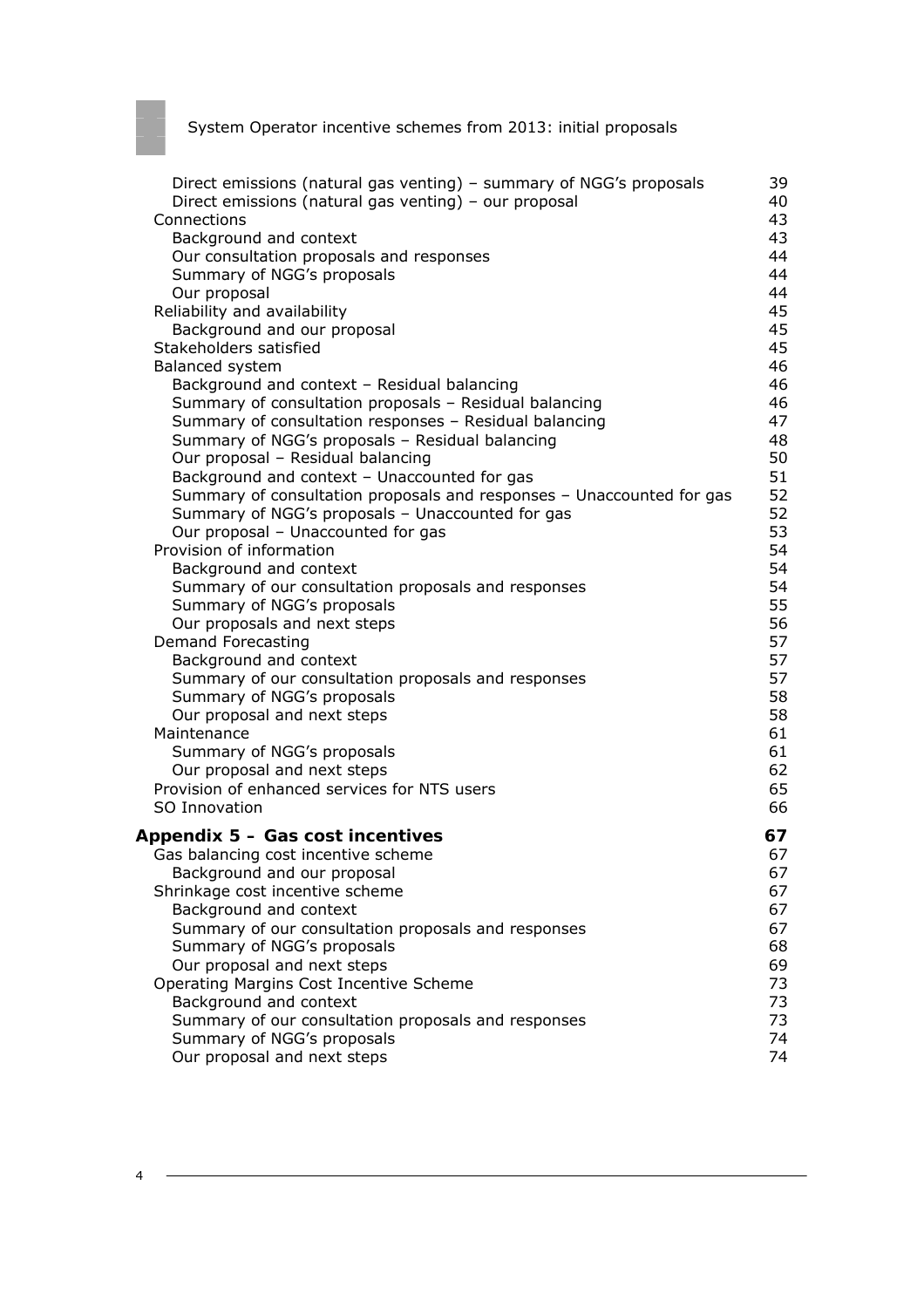# Appendix 2 - Electricity outputs and output incentives

 $2.1.$ incentives discussed in the Overview document. By way of context, Figure 1 summarises the outputs that we proposed the SO should be expected to deliver in our January consultation. We discuss each of these in turn below. . In this Appendix we provide more detail of the electricity outputs and output

#### **Figure 1: Proposed electricity SO outputs**

#### **Balanced system** Demand meets supply recognising network conditions. Frequency is maintained

#### **Safety**

Compliance with health and safety standards and voltage is maintained at  $+/-5%$ <br>for 400kV,  $+/-10%$  for 275kV and 132kV

**Connections** Timely completion of applications in accordance with connections process

**Provision of information** Provide timely information on key issues relevant to market

### **Environmental impact**

Impact of operation on the environment and contribution to broader environmental targets

#### **Stakeholders** satisfied Satisfaction of

stakeholders: generators, those seeking connection, large users, suppliers, other TSOs and aggregators

### **Reliability and** availability

Ensuring that the network is available and is developed in a safe, co-ordinated and sustainable manner

# **Safety**

#### Workplace safety – background and our proposal

 $2.2.$ network to ensure the safety of the public and its employees. The HSE monitors and enforces performance in this area as determined by legislation. In our January enforces performance in this area as determined by legislation. In our January<br>consultation we set out, as with our RIIO-T1 proposals in respect of the TOs, that we would not include any additional output requirements within the electricity SO regulatory framework with respect to this aspect of safety. . NGET (as both SO and TO) is required by legislation to design and operate its

 $2.3.$ place and so we do not propose to implement an incentive on workplace safety for the electricity SO from Ap pril 2013. . We continue to consider that adequate monitoring of this output is already in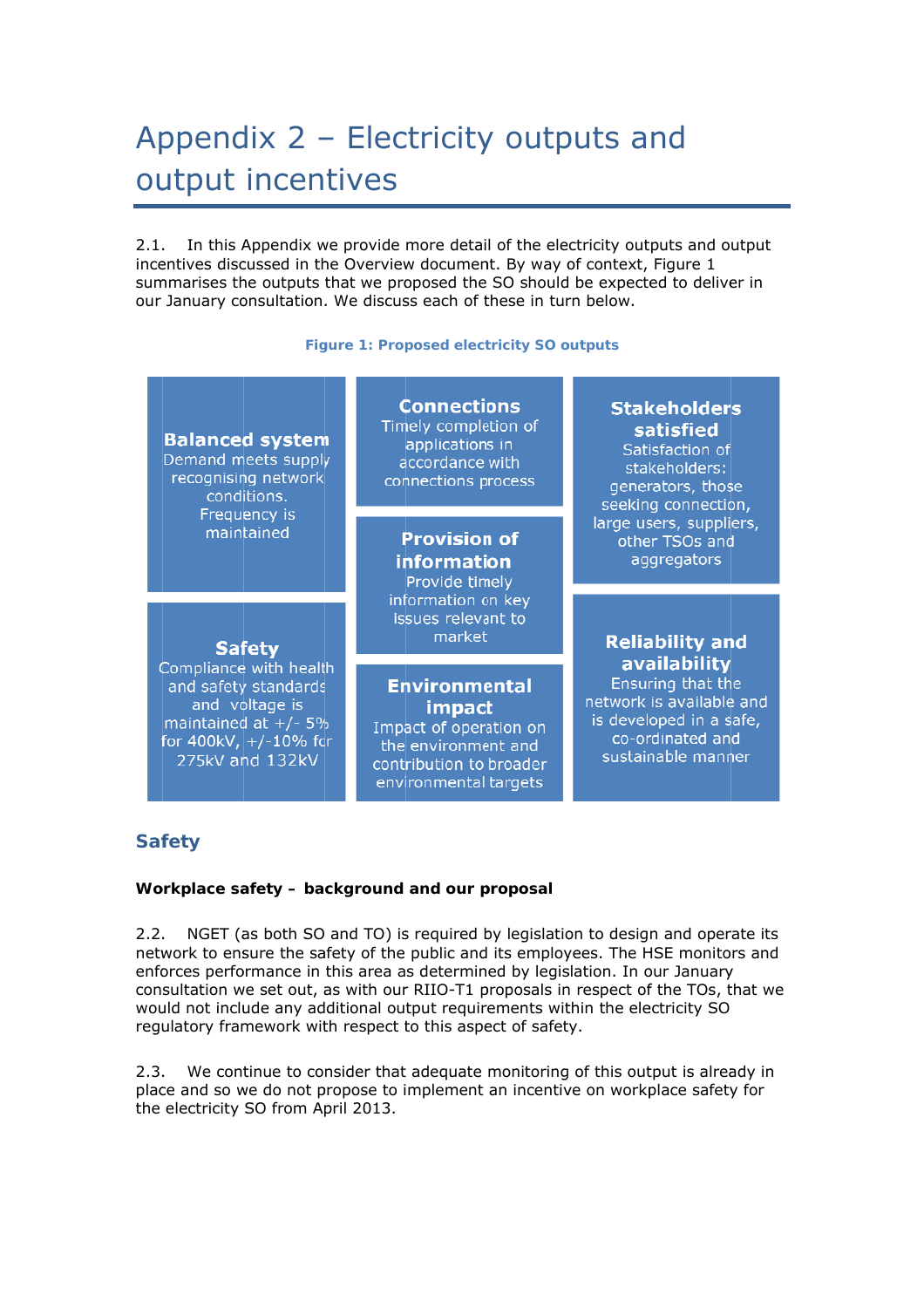

#### **Operational safety: system voltage correct – background and our proposal**

2.4. In our proposals we set out the requirements on NGET as SO to maintain the voltage of the electricity system within specific limits. We also noted the role of the HSE in respect of any breach by the company in respect of its legal obligations in respect to safety. We therefore set out our initial view that we would not develop a separate output incentive scheme in respect of maintaining voltage requirements.

2.5. There was only one response on this issue. RenewableUK suggested that there was a need for an incentive on system voltage as the SO might be tempted to pass through the costs of managing voltage profiles to generators, either through more onerous operating conditions or by reducing access to the system.

2.6. Whilst we note RenewableUK's views, we consider that its concerns can be addressed through effective monitoring of system voltage levels. Hence, **we do not propose to implement an incentive on operational safety for the electricity SO from April 2013**.

### **Environmental impact**

2.7. In our January consultation we set out our views on how the SO might be encouraged to play a full role in meeting the environmental challenges faced by the energy sector.

#### **Broad environmental impact – background and our proposal**

2.8. In our January consultation we set out that we would consider a reputational incentive on the SO in respect of a broad environmental output relating to how the SO is contributing to the delivery of the low carbon economy.

2.9. Respondents were keen to ensure that any incentive related only to actions that were additional to those that the SO has to undertake to comply with legislation. Several respondents suggested that an incentive should be reputational rather than financial. EDF Energy (EDF) pointed out that the SO cannot favour one generating technology over another (due to discrimination requirements) so that its scope for action was limited. RenewableUK indicated that it would support a financial incentive linked to progress in decarbonising electricity.

2.10. Under RIIO-T1 we are putting in place a key environmental incentive, the Environmental Discretionary Reward (EDR), with a funding amount of £32 million over the period of the price control. In our February 2012 consultation on the EDR we proposed that it would focus on the electricity  $\text{TOs}^1$ . However, following this

<sup>1</sup>

http://www.ofgem.gov.uk/Pages/MoreInformation.aspx?docid=152&refer=Networks/Trans/Pri ceControls/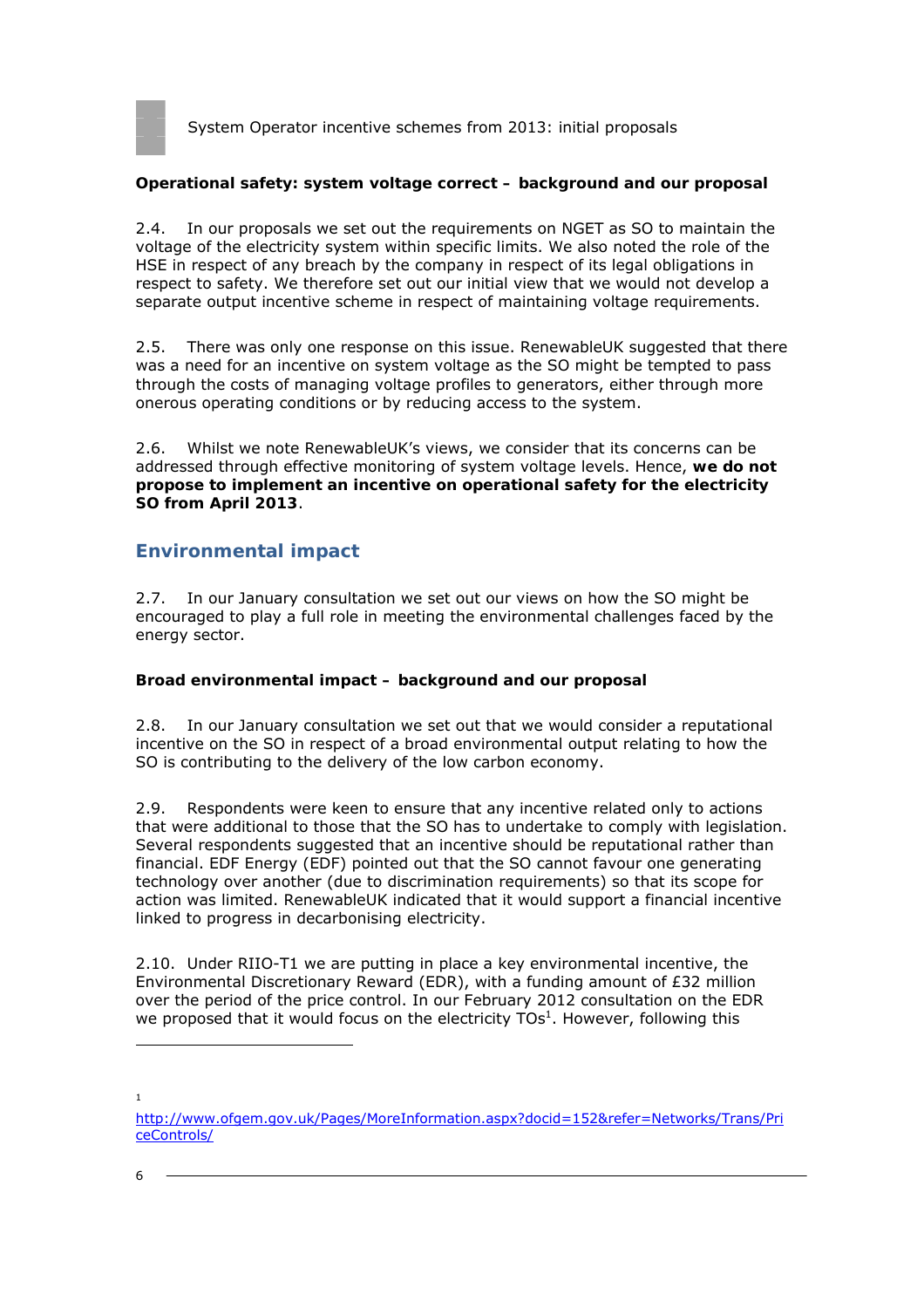

consultation, we have decided to incorporate the electricity SO into the EDR, as set out in our July 2012 EDR decision letter<sup>2</sup>.

2.11. The purpose of the EDR is to sharpen companies' focus on strategic environmental considerations and encourage corporate and operational culture change to facilitate growth in low carbon energy. The EDR will be based on:

- Scoring a level to be determined on an environmental balanced score card, comprising six key strategic and operational environmental issues.
- Publishing an annual executive level planning statement and consulting on that statement.

2.12. Of the key strategic and operational environmental issues on the environmental balanced scorecard, consultation respondents emphasised the SO's role in three of the six scorecard categories:

- Category 2: involvement in whole electricity system planning for low carbon future, including integration with Distribution Network Operators (DNOs) and involvement in development of demand side interactions.
- Category 3: approach taken to connections for low carbon generators.
- Category 5: development of approaches to demand side response and 'smarter' networks, including storage and best use of existing network.

2.13. We are developing a robust scorecard approach to the EDR which will judge companies' performance clearly and effectively. To achieve a high score, companies will have to show that they have exceeded legal requirements and 'business as usual' activities. The scorecard will incorporate the role of the SO under the three categories set out above. We will consult further on this in the summer.

2.14. We also note that the majority of responses preferred a reputational to a financial incentive in this area. However, responses to the February consultation on EDR strongly supported the concept of a financial reward component, as well as acknowledging the important reputational element of the scheme. On balance, our view is that a financial reward is an appropriate incentive for companies that can demonstrate that their performance goes beyond compliance with their legal requirements.

<sup>2</sup> http://www.ofgem.gov.uk/Networks/Trans/PriceControls/RIIO-T1/ConRes/Documents1/RIIO-T1%20-%20Environmental%20Discretionary%20Reward%20(EDR)%20decision%20letter.pdf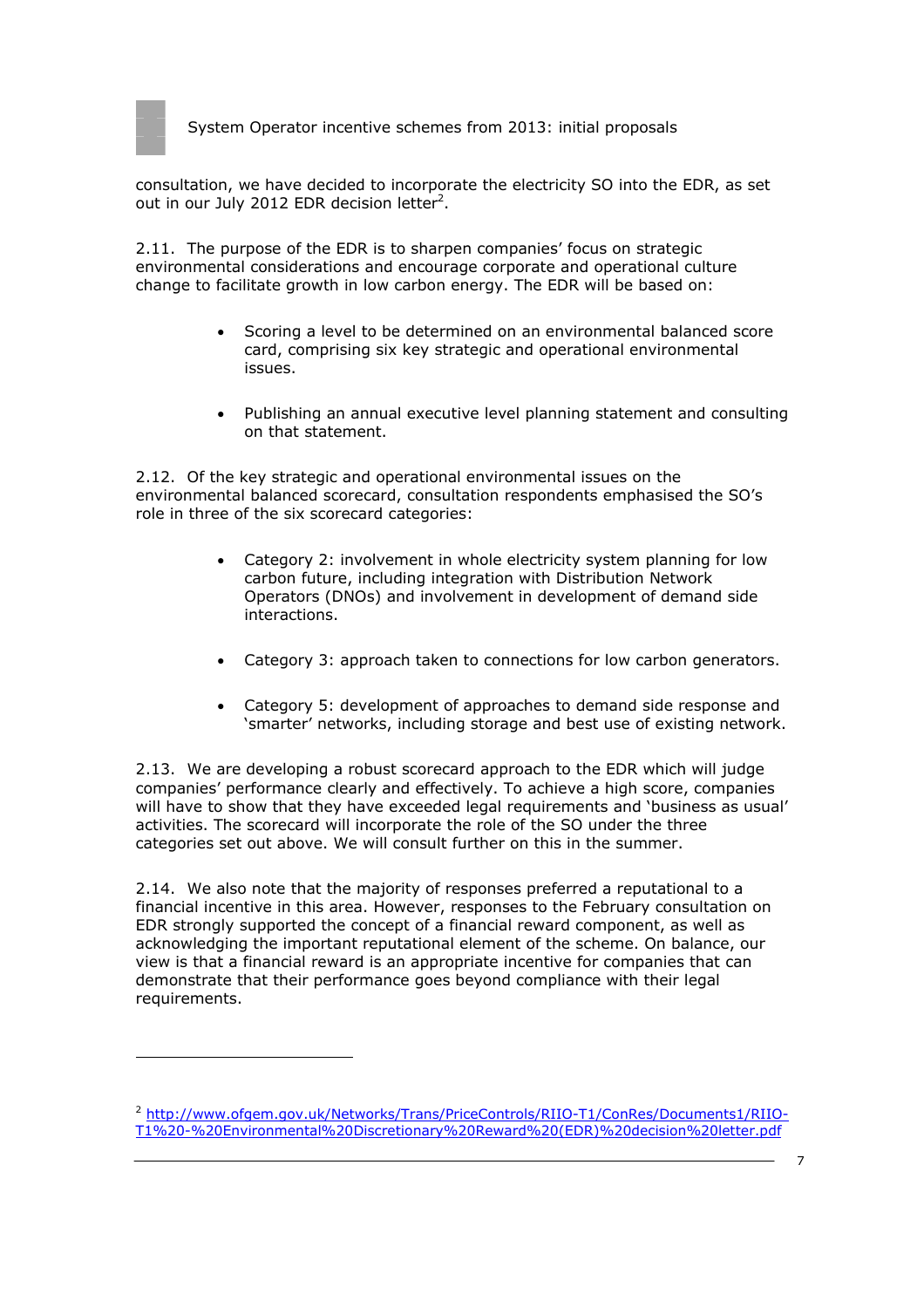

#### **Transmission losses – background and context**

2.15. The optimal level of transmission losses to society is where the costs of avoiding losses are equal to the benefit of doing so. The benefit is roughly equivalent to the energy price (which already includes the carbon cost). The objective of a transmission losses incentive on the SO is to ensure it plays a full role in working to achieve this optimal level. We consider that this means:

- NGET is incentivised to take account of the economic cost of losses in its decision making.
- NGET should promote transparency and reduce uncertainty regarding the levels and causes of transmission losses.

2.16. However, we recognise that NGET only manages a small proportion of the volume of energy (the  $\sim$  3% that it manages in the Balancing Mechanism).<sup>3</sup>

2.17. Annual losses on the transmission system historically have been around two per cent of demand. However, these are expected to increase, particularly as a result of new generation locating at the extremities of the network.

2.18. In 2011/12 transmission losses were significantly higher (6.2 TWh) than forecast (4.5 TWh) and higher than historic levels. One of the drivers of this increase has been coal generation (mainly located in the north) being "in the money" and replacing southern CCGTs in the merit order.

2.19. Currently, NGET as system operator is the only market participant that has an explicit financial incentive with regard to transmission losses. Under the current incentive scheme, a target volume is set with any difference between the target and the actual level (either positive or negative) being multiplied by a wholesale reference price to give a cost. This cost is then added to or subtracted from the total incentivised balancing scheme costs.

2.20. The increase in the level of transmission losses for 2011/12 compared to the forecast (against which the incentive scheme target was set) has resulted in a cost of £65m being added to the total incentivised balancing scheme cost.<sup>4</sup>

#### **Transmission losses – our consultation proposals and responses**

2.21. In our January consultation we outlined that we considered that retaining the current financial incentive on the SO was appropriate as the incentive ensures that

<sup>&</sup>lt;sup>3</sup> Approximately 60% of transmission losses are the result of the distance electricity travels from the point of generation to the point of demand. Approximately 40% of losses are associated with system assets (e.g. transformers). 4 As the current scheme is set for a two year period this figure may change, but this gives a reasonable

view of the effect that the increase in losses may have on the current scheme.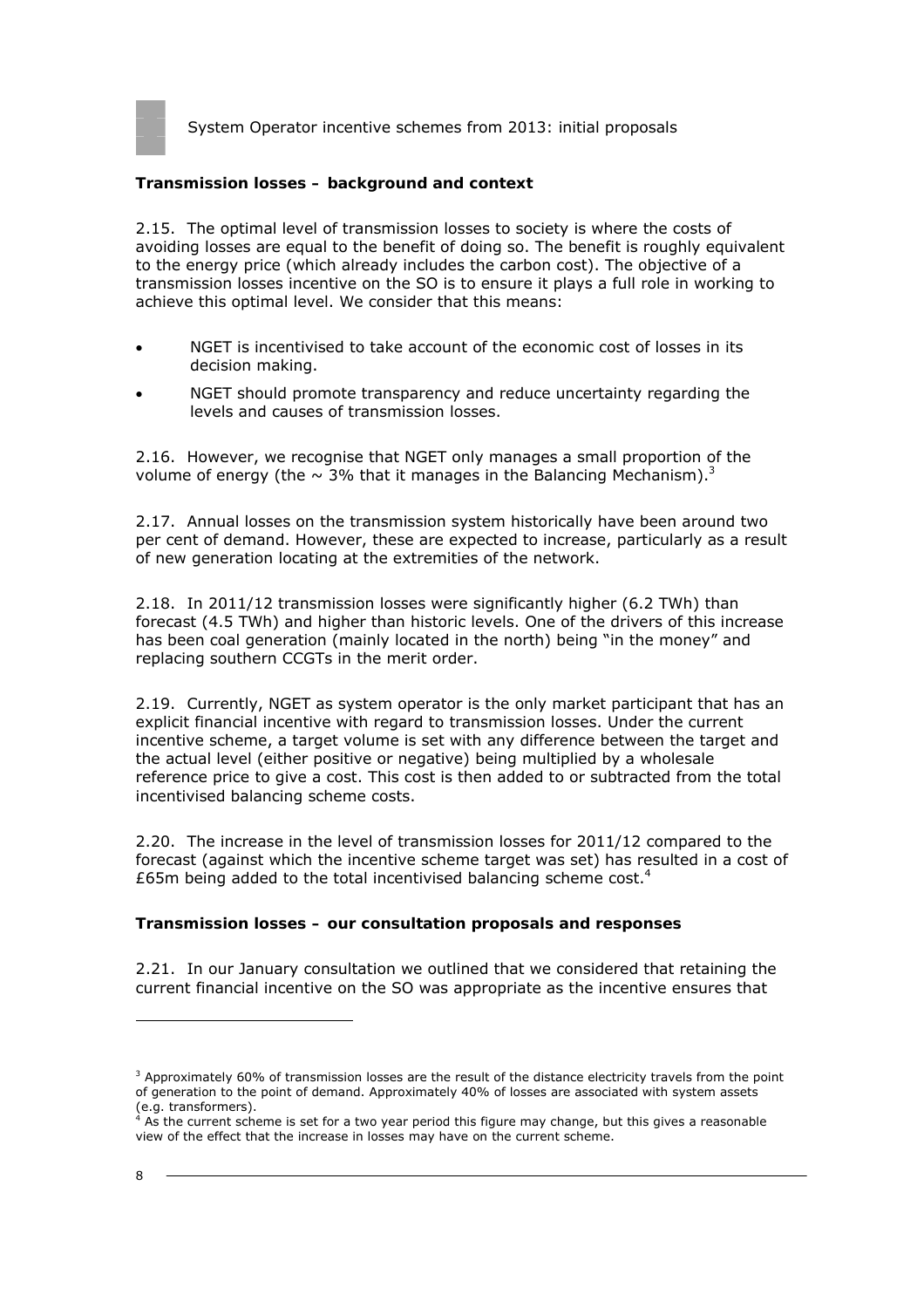

NGET as SO looks for ways to reduce transmission losses when procuring the services it needs to balance the system.

#### **Transmission losses – summary of NGET's proposals**

2.22. NGET believes that its scope to minimise losses is small and questions whether a volume incentive on losses is appropriate. Nonetheless, it has submitted a proposal that is designed to overcome some of the problems associated with the current scheme. Under its proposal, the target volume of losses for a year would be based on the historic level of losses for the previous year plus an adjustment based on the ex post calculation of the loss factor adjusted change in metered generation and demand at each node between the current year and the previous year. NGET proposed that the loss factors required for this calculation would be calculated ex ante, probably on the basis of the previous year's generation and demand and some average representation of the network. To reflect the limited control that NGET considers it has over transmission losses, it proposed that the sharing factors for this scheme should be 20%.

#### **Transmission losses – our proposal**

2.23. The changing mix of plant types on the GB system will make it increasingly difficult to forecast or control the level of losses. For example, the increasing capacity of wind plants in Scotland is likely to increase losses and yet it is unlikely to be appropriate for the SO to constrain these plants off to reduce the volume of losses.

2.24. We are also concerned that the scheme proposed by NGET (or any scheme that focussed on those elements of losses that the SO can control e.g. via the actions it takes in the Balancing Mechanism) would be complex and difficult for stakeholders to understand. Further, even over the eight year scheme period, any financial incentive is unlikely to yield material results in terms of lower losses, given the relatively limited scope for actions by the SO. Therefore, **our proposal is to remove the current financial incentive and replace it with a reputational incentive** that will build on the reputational incentive proposed under RIIO-T1.

2.25. This RIIO-TI incentive proposes that in the first year of RIIO-T1, the TOs set out their strategy for reducing losses to a level that is lower than it might otherwise be (while recognising that as more remote generation connects to the network losses are likely to increase). This strategy might include, for example, how the TOs will take any trade-offs between price and loss levels into account when procuring transmission equipment. In each subsequent year of RIIO-T1 the TOs will be required to report on the implementation of this strategy and to make a best estimate of the difference that they have made to transmission losses.

2.26. To complement this information, we propose that the SO should also have to estimate the difference they have made to transmission losses and to publish information on the overall losses and an explanation of the key drivers of the level of losses.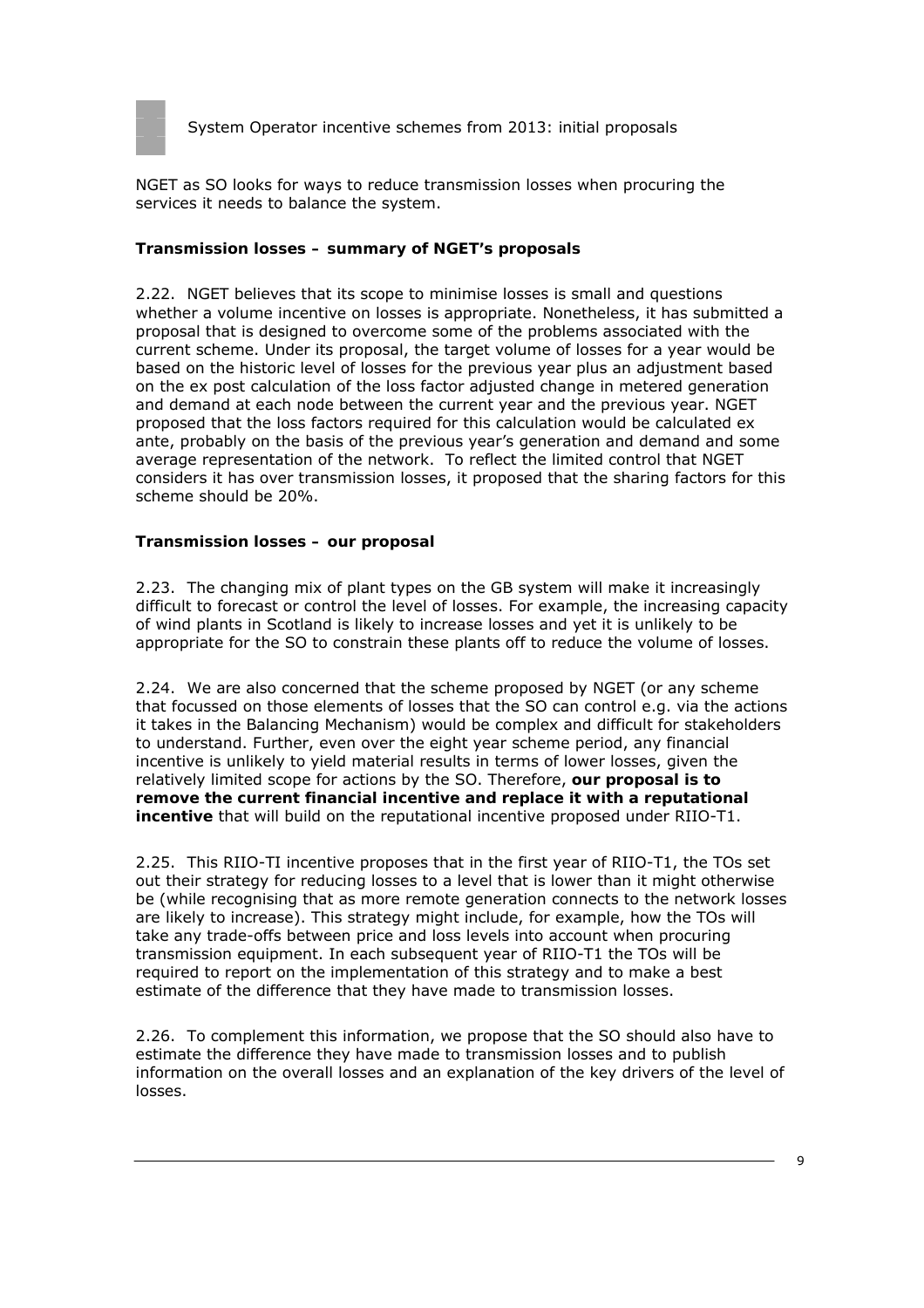

#### **Business carbon footprint – background and our proposal**

2.27. As set out in our January consultation we are not minded to introduce a separate SO output incentive associated with the SO's business carbon footprint. We remain of the view that the RIIO-TI proposals, particularly the EDR, provide sufficient incentives in this area and that a separate output incentive could result in doublecounting of outputs. **We do not propose to implement an incentive on business carbon footprint for the electricity SO from April 2013.**

#### **Connections**

#### **Background and our proposal**

2.28. Efficient and timely connections to the electricity system are important for a number of reasons, not least so that new sources of generation can come online promptly to meet security of supply and environmental objectives.

2.29. In our January consultation we set out that we consider that the financial output incentive being placed on NGET under RIIO-T1 also captures NGET's role as SO as well as its role as TO. Given this it was our initial view not to propose any further incentive in this area.

2.30. SSE agreed that efficient and timely connections should not be incentivised but suggested that if this was an area where Ofgem felt improvement was required this should be delivered via the introduction of a licence condition on efficient and timely connections. RenewableUK considered that the increasing number of diversified smaller generation plants there was a growing role in coordination and customer service, which might be incorporated into the mix of incentives.

2.31. Incentives on connections are being included within the RIIO-TI framework and so **we do not propose to implement an incentive on connections for the electricity SO from April 2013**.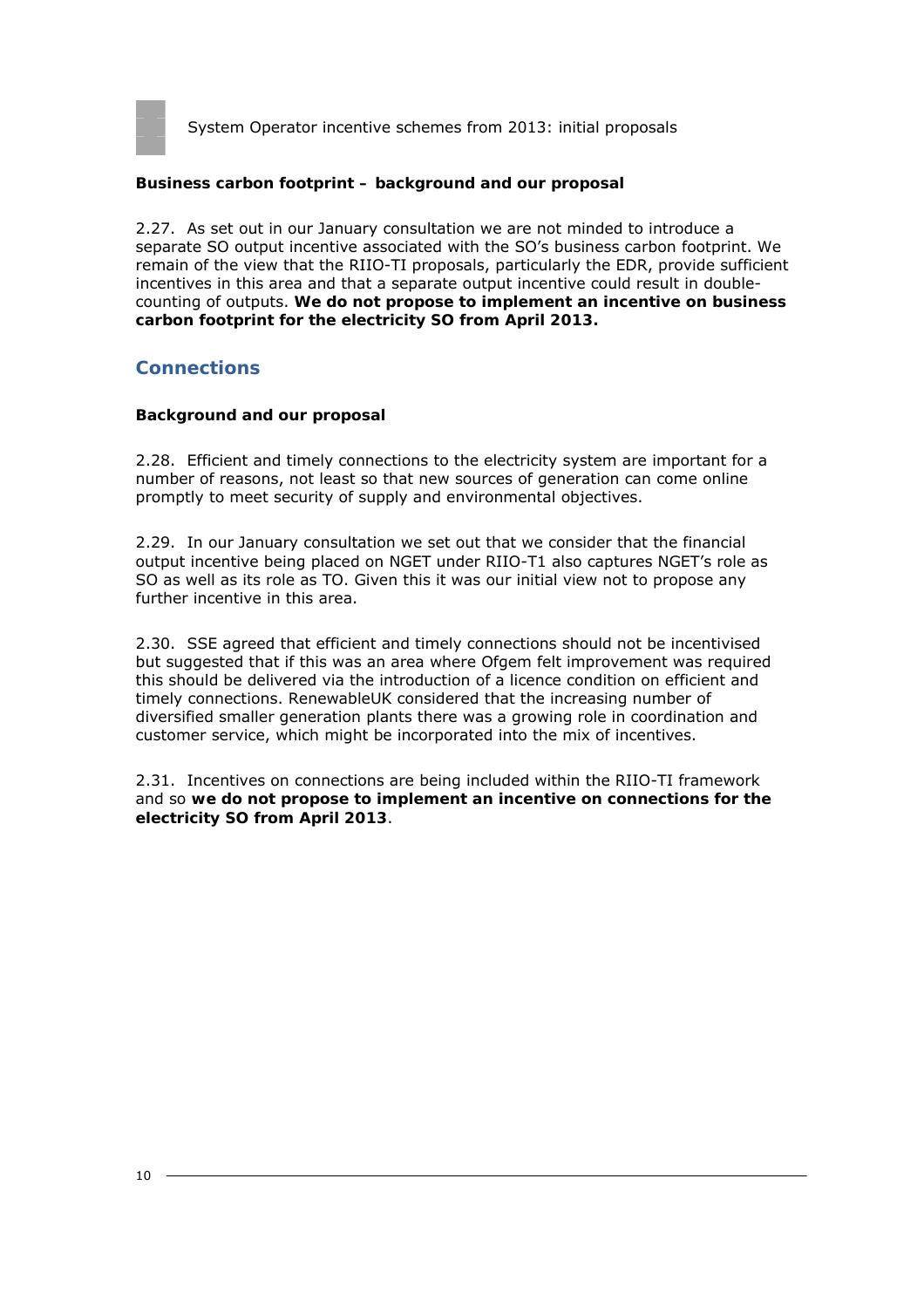

# **Reliability and availability**

2.32. Having a reliability output category for both the SO and the TO in electricity is important to ensure that all parties play a full role in delivering a sustainable energy sector. A key component of this is ensuring that the network is available and that it can be developed/reinforced in a safe, co-ordinated and sustainable manner.

2.33. In our January consultation we set out that we consider that this is an output where both the SO and the TOs are jointly responsible for delivery. Under RIIO-T1 the TOs are required to have in place a network access policy (NAP). This policy clarifies what the SO, and other stakeholders, can expect from the TOs insofar as their actions affect the availability of the transmission network. Work is continuing to fully develop robust network access policies.

2.34. As part of the delivery of this output we consider that the SO and the TOs should take account of behavioural and investment interactions and carefully consider the trade-offs between capital and operational expenditure when aiming to deliver this output. Our January consultation set out two incentives that we might place on the SO to facilitate the delivery of this output. These were in respect of the management of processes and procedures and demonstrating that the SO is taking into account its interactions with TOs, especially with respect to network investment.

#### **Management of processes and procedures – background and our decision**

2.35. In our January consultation we set out how we considered that the SO can influence the availability and reliability of the network through its involvement in various regulatory processes it is either involved with or has responsibility for. Further we set out that we were minded to require the SO to deliver a statement that demonstrates how it will approach the various processes and procedures that it is (or may wish to be) involved with. This statement could then form a benchmark (along with stakeholders' views) as to how effectively it is meeting its stated objectives.

2.36. Whilst we continue to believe that it is important for the SO to strive to improve the availability and reliability of the network, **we have decided to progress this requirement as part of the NAP work being undertaken under RIIO-T1** rather than as part of the SO incentives. In addition, similar types of issues are also being considered as part of the "Integrated Transmission Planning and Regulation" (ITPR) project.5

2.37. Ofgem's ITPR project will consider whether improvements are needed in the longer-term to the electricity SO's role and incentives as system planner across the whole of the national electricity transmission system. It is also considering whether

 $5$  See paragraph 2.40 below.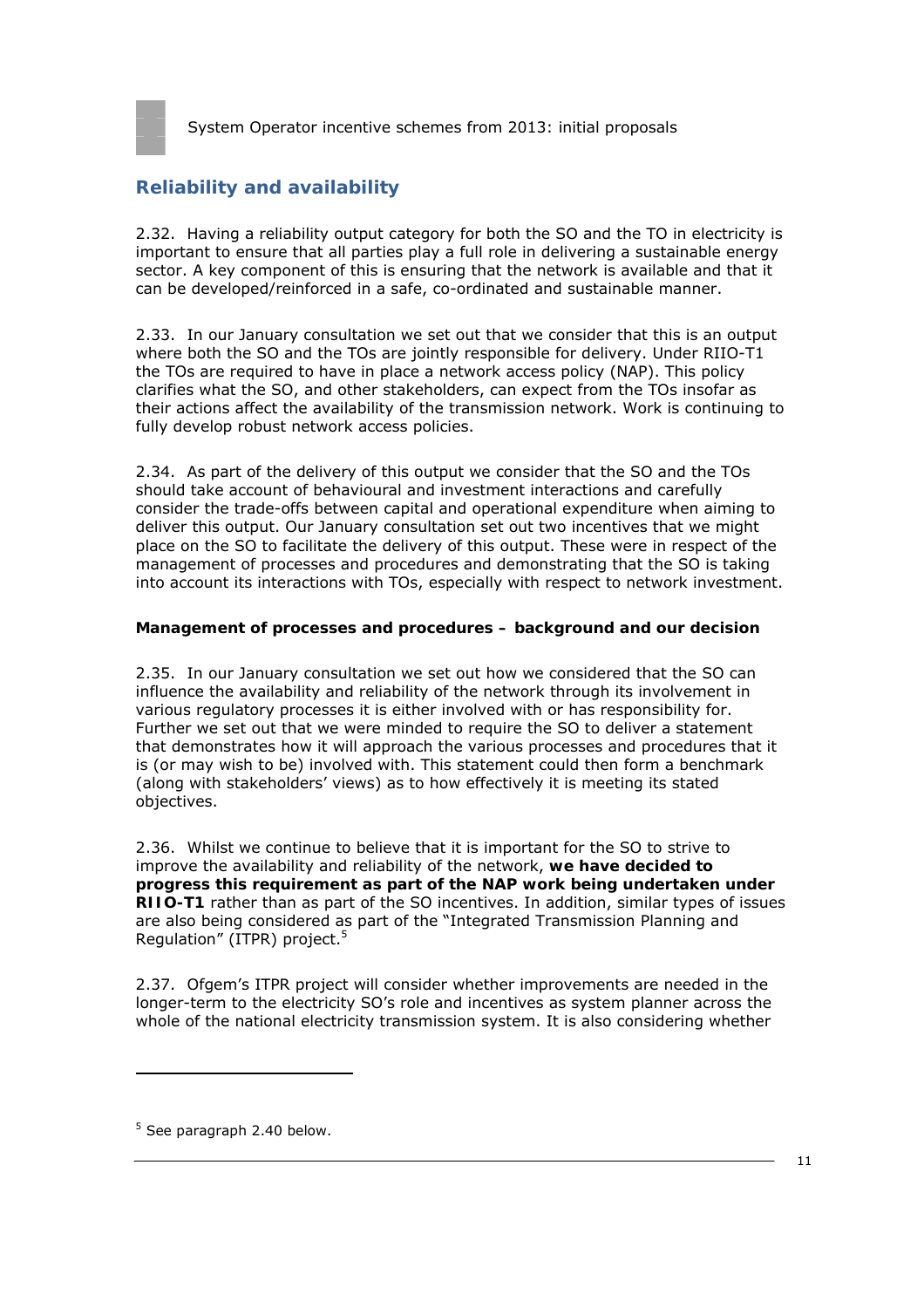

the current governance arrangements, relationships with other parts of National Grid and with other transmission parties in GB, can best deliver system planning.

#### **Demonstrate taking account of interactions with TOs, especially with respect to network investment**

2.38. There are a number of areas where the SO and the TOs currently work together but where we consider the regulatory framework could be improved to encourage greater value for money for consumers. This is particularly true with network planning and investment, which is fundamental to the ongoing operation of the network and minimising constraint costs.

2.39. In our January consultation we set out that we were minded to have a reputational incentive with respect to how effectively the SO engages with the TOs and the TSOs. A key component of such a reputational incentive would involve the SO developing a policy statement outlining how it will engage TOs. Such a policy statement would complement the NAP that the TOs are required to produce and adhere to under RIIO-T1. Together, these two policy statements would facilitate greater transparency

2.40. We also noted that we would consider the need for specific incentives to promote coordination in network investment decisions through other related workstreams. In this respect, in March we started work on the ITPR project.<sup>6</sup>

2.41. As in the case of the management of processes and procedures, **we have decided to progress this requirement as part of the Network Access Policy work being undertaken under RIIO-T1** rather than as part of the SO incentives.

2.42. In addition, NGET has come forward with proposals for commercial arrangements between it and non-NG TOs that would incentivise them to reduce the constraint costs associated with changes in TO outage plans. These proposals are discussed further in Appendix 3.

# **Stakeholders satisfied**

2.43. In our January consultation we set out that we considered that there was merit in the SO being subject to a stakeholder satisfaction survey in a similar way to that proposed for the TOs under RIIO-T1. However, we considered that the TO survey will capture the stakeholders that are relevant for the SO and therefore did not consider a separate survey was needed.

<sup>6</sup> http://www.ofgem.gov.uk/Pages/MoreInformation.aspx?docid=101&refer=Europe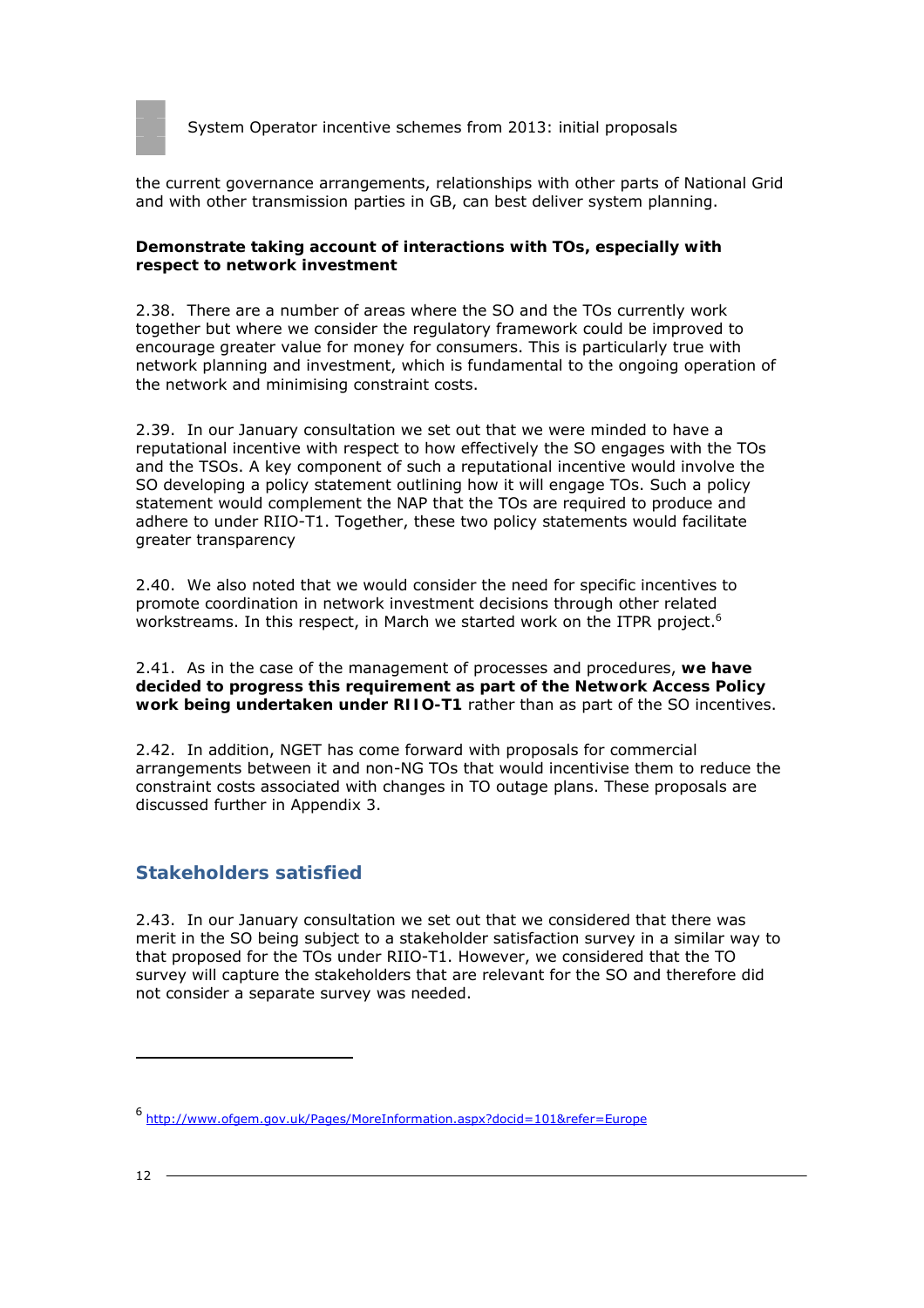

2.44. In response to our consultation, RenewableUK emphasised the need to differentiate between categories of stakeholders and to ensure that feedback from aborted projects is taken into account. SSE argued that the stakeholder satisfaction survey must be targeted to appropriate stakeholders, with the responses weighted appropriately, and that stakeholders should be consulted on the form of the survey. It further considered that the survey must distinguish between SO and TO activities and that the results of the survey must be published.

2.45. Having considered this issue further, we consider that it is important that the customer/stakeholder views relate to each company's performance. We consider that this can effectively be achieved through the RIIO-T1 stakeholder survey financial incentive which we propose should cover both SO and TO issues. Further details on the incentive scheme can be found in the NGET RIIO-T1 initial proposals consultation that is also published today. **Our proposal is that there should be no additional incentive scheme in the SO regulatory framework.**

# **Balanced system**

2.46. Balancing the electricity system and ensuring the appropriate frequency is maintained are fundamental to the successful operation of the system. As such, as set out in our January consultation, we consider that it is appropriate that there are incentives in place that encourage the SO to manage these two roles in an efficient and value for money manner.

2.47. In our January consultation we set out that we consider that retaining a strong cost incentive on the electricity SO to minimise the cost of balancing the system is appropriate. However, we also noted that we consider that there is a case for having complementary output incentives relating to system balancing and system frequency.

2.48. In line with our proposal not to continue with cost incentives on energy balancing and constraint costs, **we are not proposing to proceed with introducing output incentives on system balancing and system frequency.**  However, we will monitor how these output measures develop over time as part of our broader monitoring and enforcement initiative. For example, we will be asking NGET to report on deviations from the statutory frequency limits on a monthly basis.

# **Provision of information to the market**

#### **General information provision**

2.49. We set out in our January consultation that we consider NGET as SO is uniquely positioned to provide information to the market on a range of energy issues including how the system is operating as well as more general information that could be useful to the sector. We also noted that there are already legal requirements for NGET to produce this information and therefore we were not proposing to have a separate output incentive scheme for this information. We also noted that in the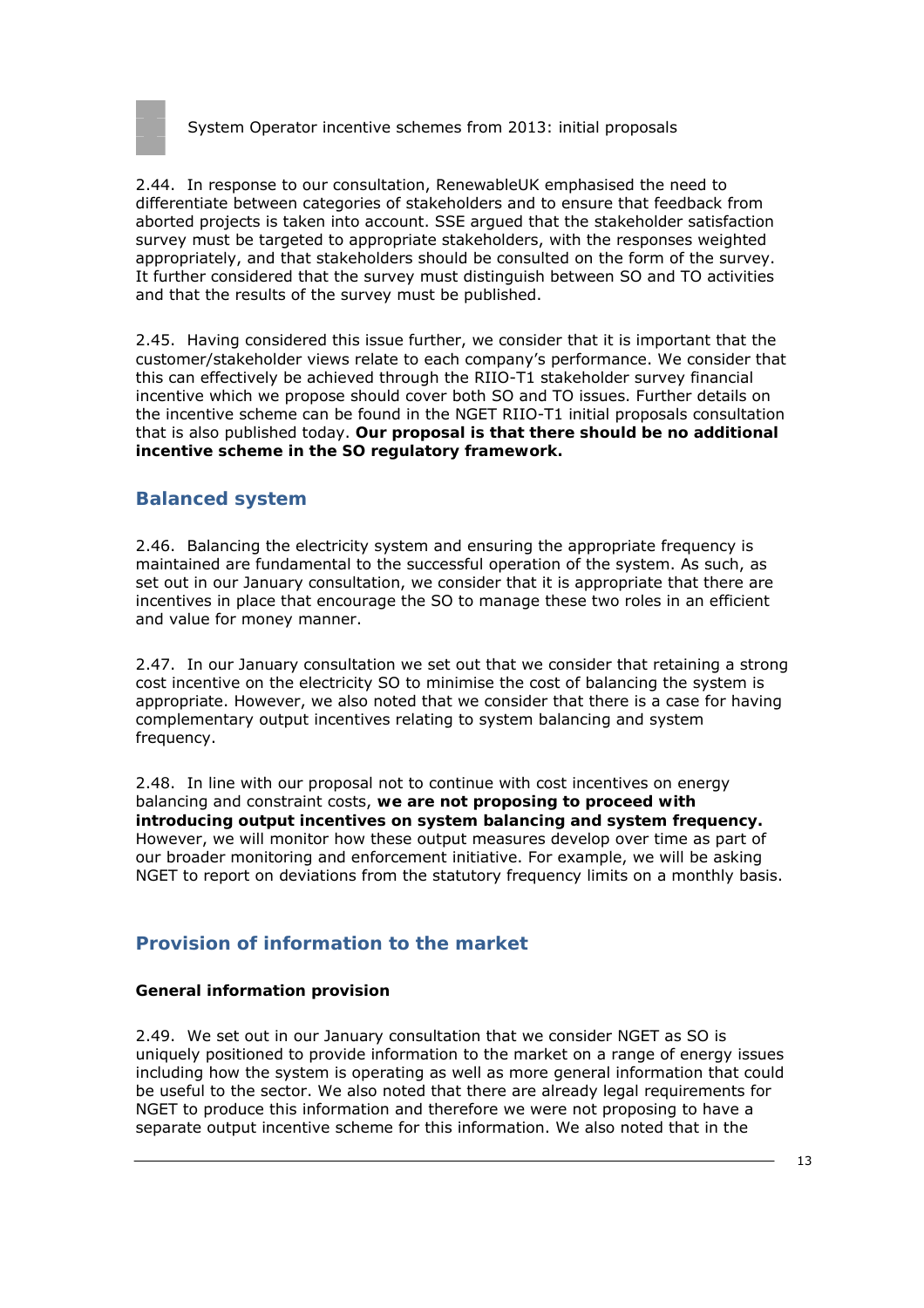

event of non compliance we have a number of actions available to us and also that views on the information provided will be captured through the stakeholder survey.

#### 2.50. **We do not propose, therefore, to have general information provision output incentive**.

#### **SO-SO interactions**

2.51. In our January consultation we said that we wanted National Grid (NG), as owner of the gas and electricity SOs, to demonstrate that it is taking account of the interactions between the SOs when making decisions under the SO regulatory framework.

2.52. Respondents to the consultation expressed some concerns in this area, arguing that there are legal restrictions on the commercial information that can be shared between the two SOs. The AEP and EDF considered that there might be benefits in sharing information, subject to the legal restrictions. EDF mentioned in particular the sharing of forecasts of intermittent generation, given its likely impact on gas-fired generation. NG was of the view that it was a complex topic and considered that it was unlikely it would be feasible to make any changes before April 2013.

2.53. We are still of the view that there are merits to greater interaction between the gas and electricity SOs, particularly as there is likely to be an increase in interdependencies between gas and electricity operations as more intermittent generation connects to the network. However, we will need to consider carefully the implications of SO-SO information sharing, taking into account the BSC, Grid Code, Section 105 of the Utilities Act 2000 and the views of stakeholders. So **we do not propose to make any proposals on SO-SO interactions from April 2013 at this stage**.

#### **Information on renewable generation – our proposals and respondents' views**

2.54. In our January consultation we also set out that we consider that NGET as SO is uniquely placed to provide timely information to the market about the level of renewable generation (principally wind generation). We noted that this information will be particularly important to facilitate the move to a sustainable energy sector. We further proposed that an output incentive on renewable generation forecasts should be introduced.

2.55. Respondents were generally supportive of the introduction of a renewable forecasting output incentive. However, the AEP pointed out that the benefits in terms of self-balancing may be limited if there is only a single national forecast. It also expressed some concerns about the proposal, arguing that NGET is already indirectly incentivised in this area through its balancing cost incentive. SSE did not agree that there should be a financial incentive since renewable forecasting was a core part of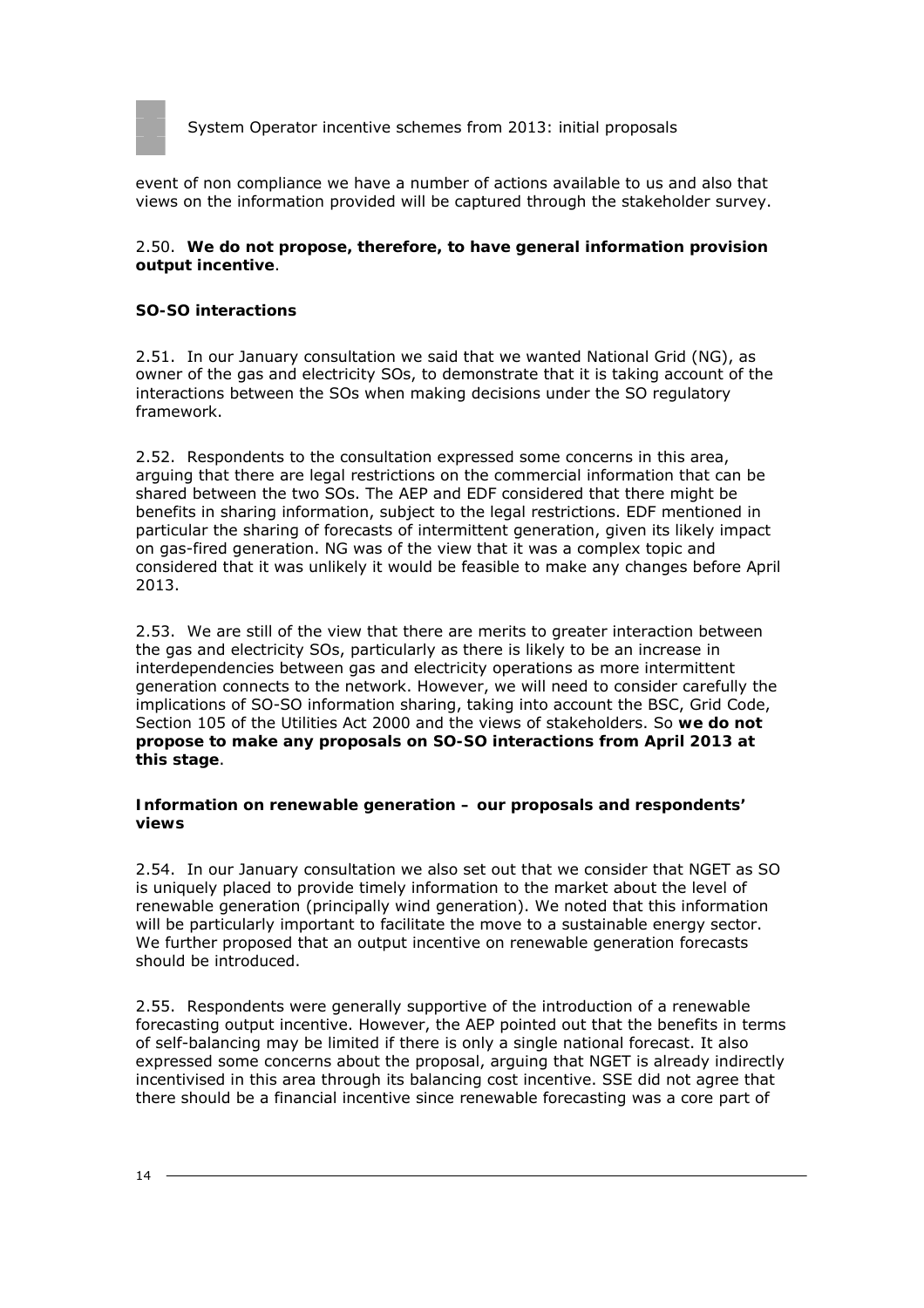

the SO role but stated it would welcome the introduction of a licence condition to require the publication of information.

2.56. Npower supported the proposal but was concerned that there should be no overlap with existing funding of forecasts. EDF suggested that there would be merits if the incentive related to sharing a day-ahead forecast with National Grid Gas and highlighted the fact that accurate forecasts at the day ahead and within day stage will help the market to self dispatch plant to ensure that demand is met.

#### **Information on renewable generation – NGET's proposals**

2.57. NGET has proposed that it should be incentivised with respect to the accuracy of its day-ahead wind forecasts on a monthly basis. It is proposing using the mean absolute error (MAE)<sup>7</sup> as the output index. The target for each month would be set by reference to the historic accuracy of its forecasts over the period May 2011 to March 2013.<sup>8</sup> As Figure 2 shows, over the past year NGET has achieved monthly MAE's of between 3% and 10%. NGET proposes that the monthly targets should be fixed for four years to give it a continuing incentive to produce high quality forecasts in a period when it will become increasingly challenging to maintain and improve forecasting accuracy.



2.58. NGET further proposes that the cap and floor of the incentive should be symmetric. As shown in Figure 3 below, the maximum loss to which it would be

 $<sup>7</sup>$  The MAE measures the average magnitude of the errors in a set of forecasts, without considering their</sup> direction i.e. whether there has been an under- or over-estimate.

<sup>&</sup>lt;sup>8</sup> So, for example, the target for March would be based on the average of NGET's forecasting performance in March 2012 and March 2013, and that for May on its performance in May 2011 and 2012. However, the target for April would be based only on April 2012.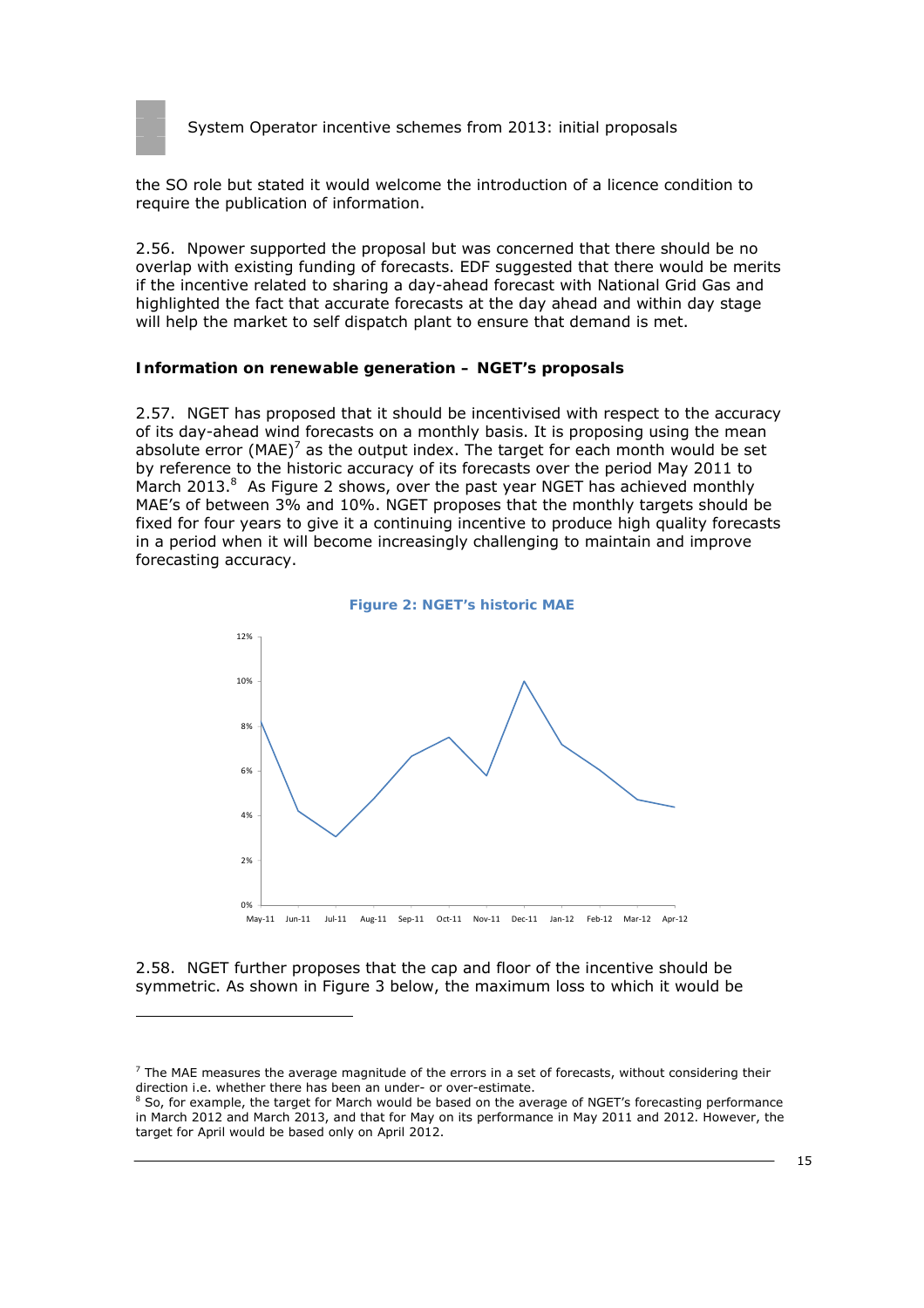

exposed would be £250k per month and this would be payable if the MAE of its forecasts in a month is more than 1.5 times the monthly target. Conversely, it proposes that the maximum gain from which it could be benefit would also be £250k per month, which would be payable if the MAE of its forecasts in a month is less than 0.5 times the monthly target. In between these limits, the incentive payments would change linearly. NGET's financial proposals are illustrated below.



#### **Information on renewable generation – our proposal**

2.59. Accurate forecasting of renewable output will become increasingly important as the volume of intermittent renewable generation increases. Not only will it enable stakeholders to balance their positions more accurately, if they choose to rely on NGET's forecasts, it should also enable NGET to minimise the costs of operating reserve. For example, a more reliable forecast should reduce the extent to which NGET takes actions to ensure that plant are in a position to provide reserve when it subsequently transpires that this reserve was not required as renewable generation was higher than forecast.

2.60. NGET's proposals relate to improving the accuracy of the forecast of renewable output for the following two days that it currently produces at 5pm each day. NGET, for its own internal purposes, produces additional forecasts at 5am, 11am and 11pm (all GMT) and we would welcome stakeholders' views on whether it would be more appropriate for NGET to publish, and be incentivised against, one of these other forecasts. We note that this might be an interim measure since NGET is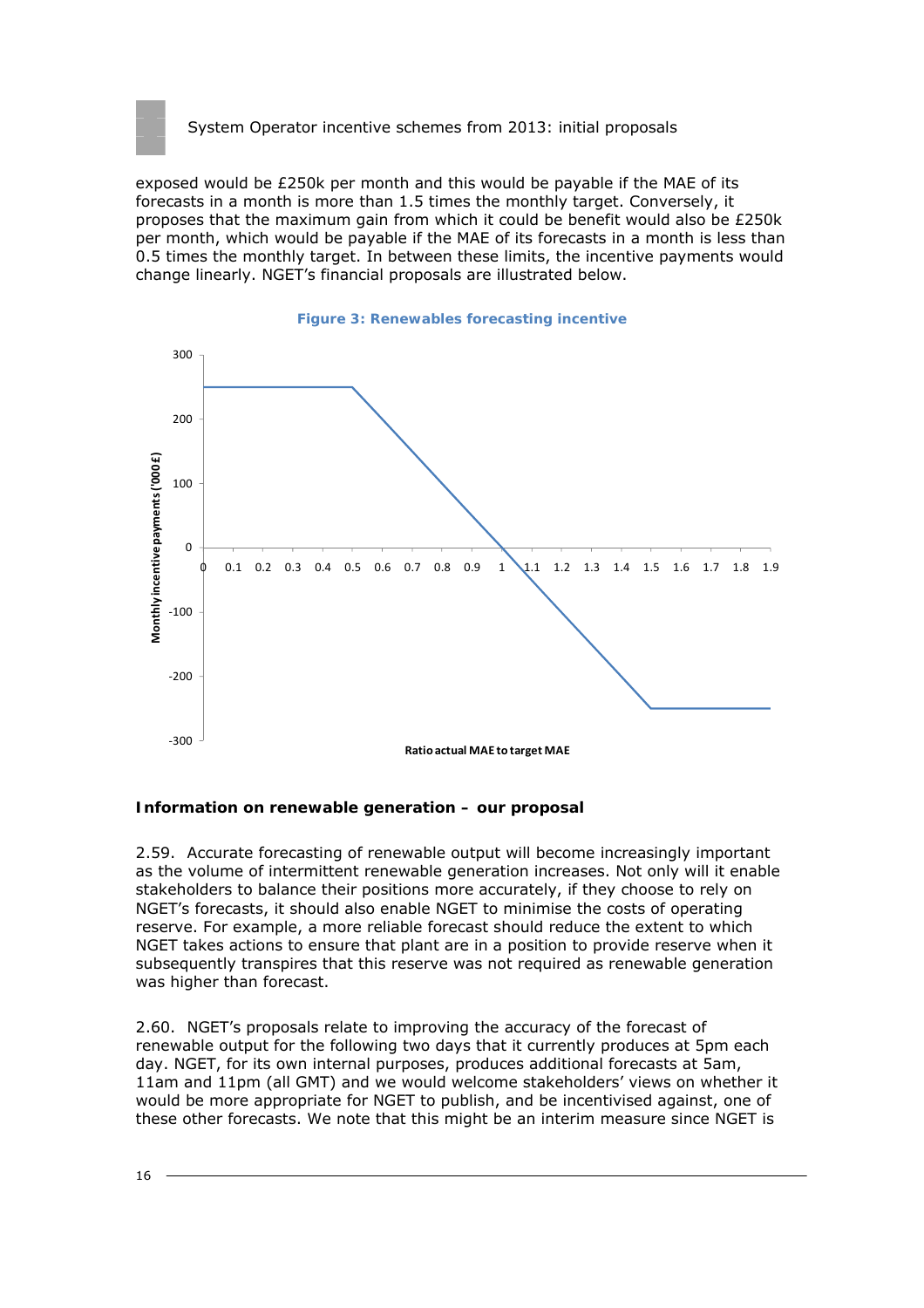

proposing to increase the number of forecasts it publishes to two in 2013/14 and four by 2015/16.

2.61. We would also like stakeholders' views on whether it is sufficient for NGET to publish a national renewable output forecast or whether there is a need for regional forecasts. We note, in this respect, that NGET proposed to use regional forecasts to derive a target for constraint costs. We recognise, however, that regional forecasts are likely to be less accurate than a national forecast (since accuracy generally improves as the area of forecasting increases) and that NGET currently focuses on national forecasts. Accordingly, we would not propose to introduce an incentive based on regional forecasts initially even if we were to introduce a licence requirement to publish regional forecasts.

2.62. **Our proposal is to introduce a renewables forecasting incentive** broadly along the lines proposed by NGET. However, given that this will be a new scheme, **we consider that it would be appropriate for the scheme parameters to be set initially only for a two year period**.

2.63. NGET's proposed output measure (MAE) is one of two metrics commonly used to measure the accuracy of renewable forecasts. The other common metric is the root mean square error (RMSE), which gives more weight to extreme outcomes i.e. where there is a very large over- or under-shoot in the forecast. We illustrate the difference between the two measures in Figure 4 below, which shows an imaginary set of 50 renewable forecasting errors that has a MAE of 9% and a RMSE of 12.4%. However, this difference is strongly influenced by the single day with a forecasting error of nearly 50%. If the error on this day was only 10%, then the RMSE would fall by 2 percentage points whilst the MAE would only fall by 0.8 percentage points.



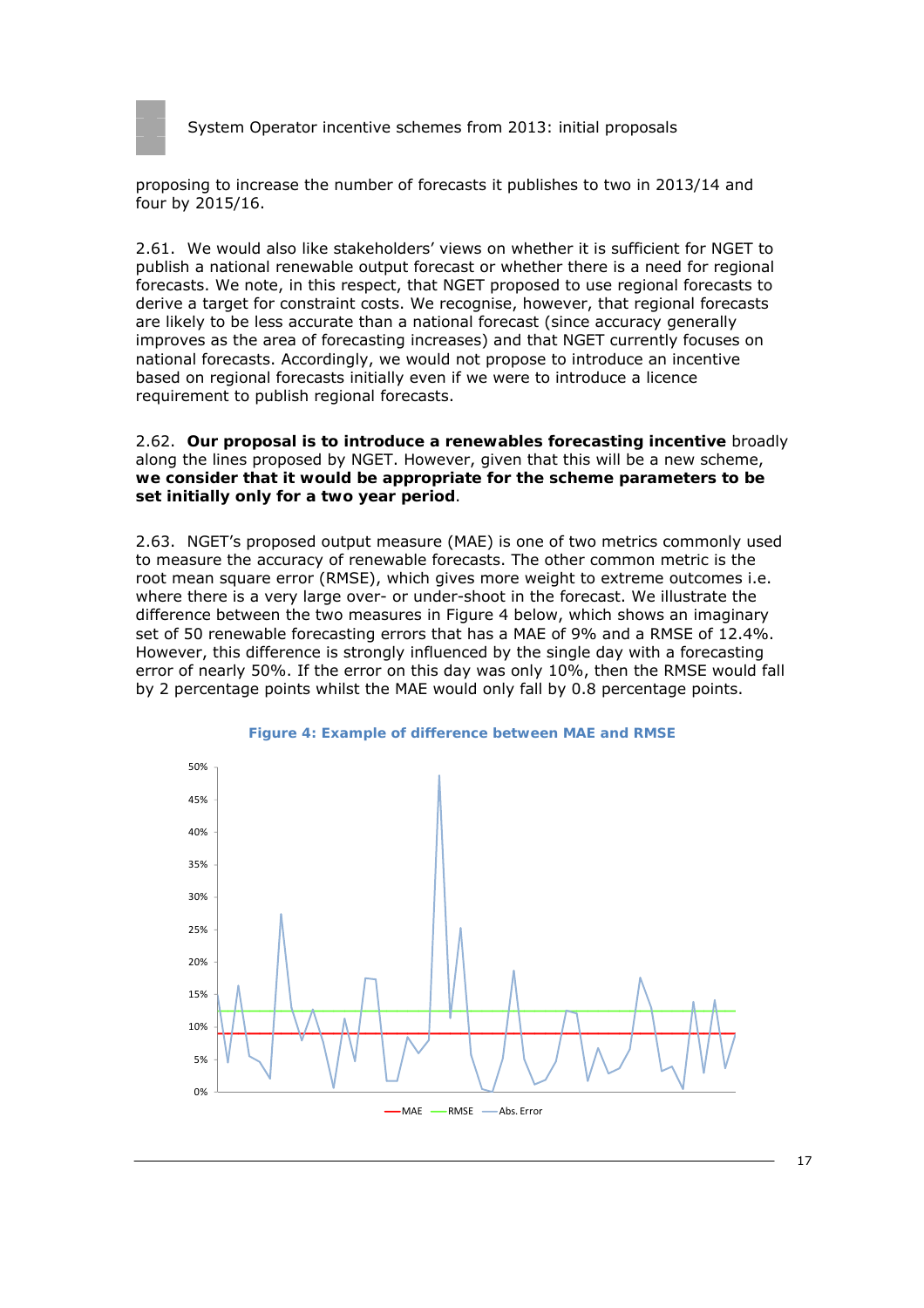

2.64. We are currently minded to accept NGET's proposal to use the MAE as the appropriate output measure but would welcome stakeholders views on which of these two measures they consider more appropriate.

2.65. We do not consider it appropriate to have targets that vary by month although we agree that the incentive payments should be calculated on a monthly basis to provide NGET with an incentive to improve all its forecasts. However, recognising that it is generally easier to produce more accurate summer forecasts than winter forecasts, we are currently minded to introduce separate summer and winter targets.<sup>9</sup> An alternative, simpler, approach would be to set an annual target. Given our proposals regarding caps and floors, see below, an annual target would still provide the SO with incentives to minimize forecasting errors in each month.

2.66. This means that we are consulting on four options for the renewable forecasting incentive (2 output index options x 2 target options), as shown in Table 1 below. In all four options, the targets for the first year are approximately 0.5 percentage points below the level of accuracy that NGET has historically achieved. We consider that all four options represent challenging but achievable goals.

|          | Output<br>index | <b>Targets</b> | <b>Target level</b> |                     |  |
|----------|-----------------|----------------|---------------------|---------------------|--|
|          |                 |                | 2013/14             | 2014/15             |  |
| Option 1 | MAE             | Seasonal       | <b>Winter 6.25%</b> | Winter 5.5%         |  |
|          |                 |                | Summer 4.75%        | Summer 4.5%         |  |
| Option 2 | MAE             | Annual         | 5.5%                | 4.5%                |  |
| Option 3 | <b>RMSE</b>     | Seasonal       | <b>Winter 9.25%</b> | <b>Winter 7.75%</b> |  |
|          |                 |                | Summer 6.75%        | <b>Summer 5.75%</b> |  |
| Option 4 | <b>RMSE</b>     | Annual         | 8.0%                | 6.75%               |  |

#### **Table 1: Options for the renewables forecasting incentive**

2.67. In terms of the parameters for the scheme, we consider that the potential rewards and penalties should be material relative to the costs of the forecasting activity if the incentive is to be meaningful. Ideally, it would be calibrated based on evidence of the benefits to stakeholders, but this evidence is lacking (stakeholder views would be very welcome). In addition, the scheme should be designed so the probability of being outside of the cap and floor (where the incentive is ineffective) is minimised. Taking this into account, we propose to broaden the range of outturns that lie between the cap and floor but keep the maximum reward or penalty as proposed by NGET. **Our proposal is that the monthly cap of £250,000 would only be reached if there was no error in the forecasts and the monthly floor of -£250,000 would only be reached if the error in the forecast was twice the target.** Our incentive payment proposal is shown in Figure 5 below.

<sup>&</sup>lt;sup>9</sup> Not only does NGET's historic performance show this trend, but it is also evident in a range of international studies.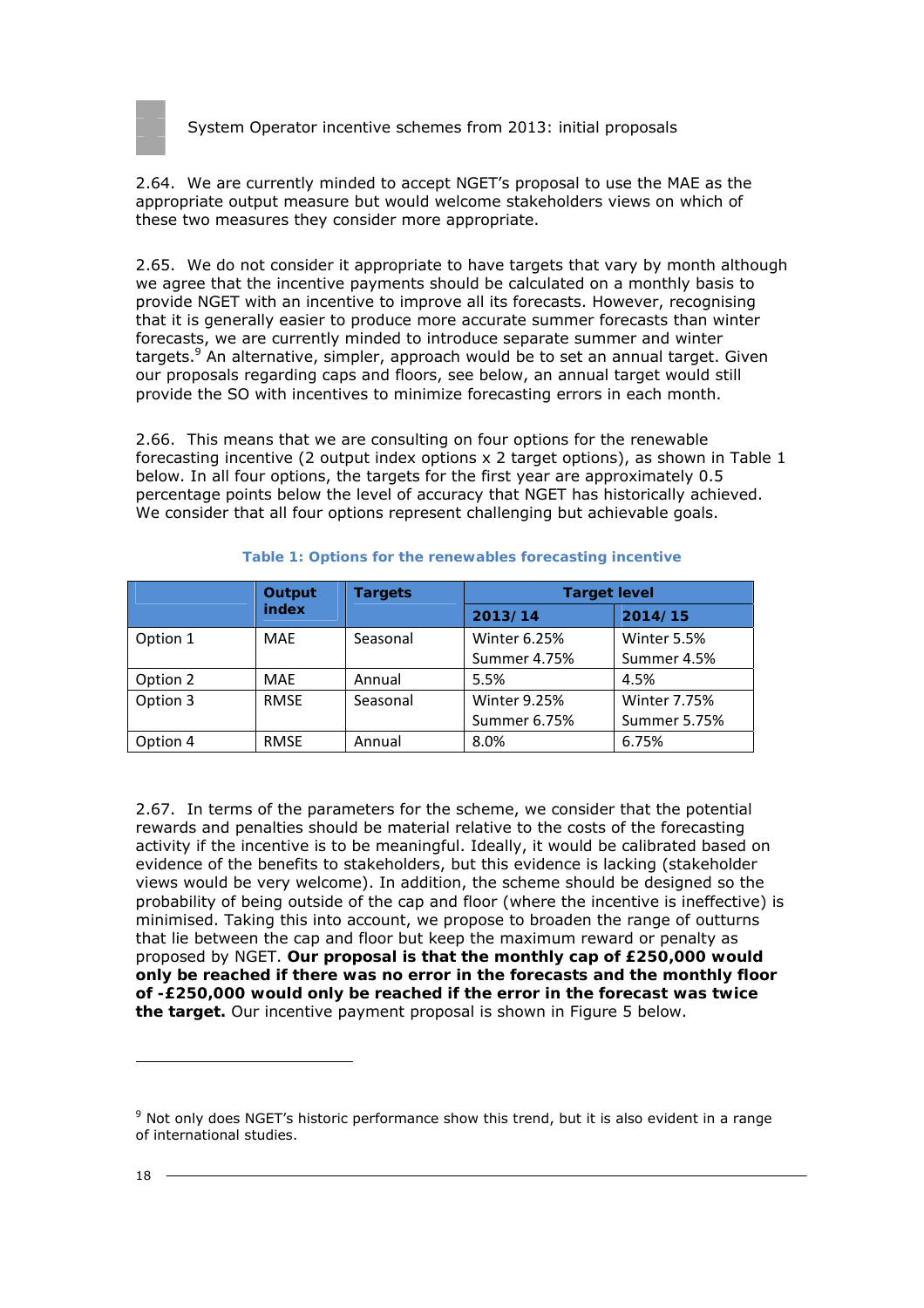

**Figure 5: Renewable forecasting incentive payment proposals** 

#### **SO Innovation**

2.68. In its March 2012 RIIO-T1 submission, NGET submitted an innovation strategy that outlined how it intended to utilise innovation funding to drive improvements in its business and address the fundamental issues that its stakeholders have identified as areas where innovation could have the greatest positive impact.

2.69. NGET considers that funding should be available to the SO, as it is to the TO, through the new mechanisms introduced by RIIO-T1. It therefore considers that the SO should be able to participate in the Network Innovation Allowance (NIA) and Network Innovation Competition (NIC).

**2.70. It is our proposal that the SO should also be able to access the TO innovation funding (as determined in the RIIO-T1 Final Proposals document).** Further details concerning the innovation stimulus can be found on the innovation section of the Ofgem website (http://www.ofgem.gov.uk/networks/nic/pages/nic.aspx).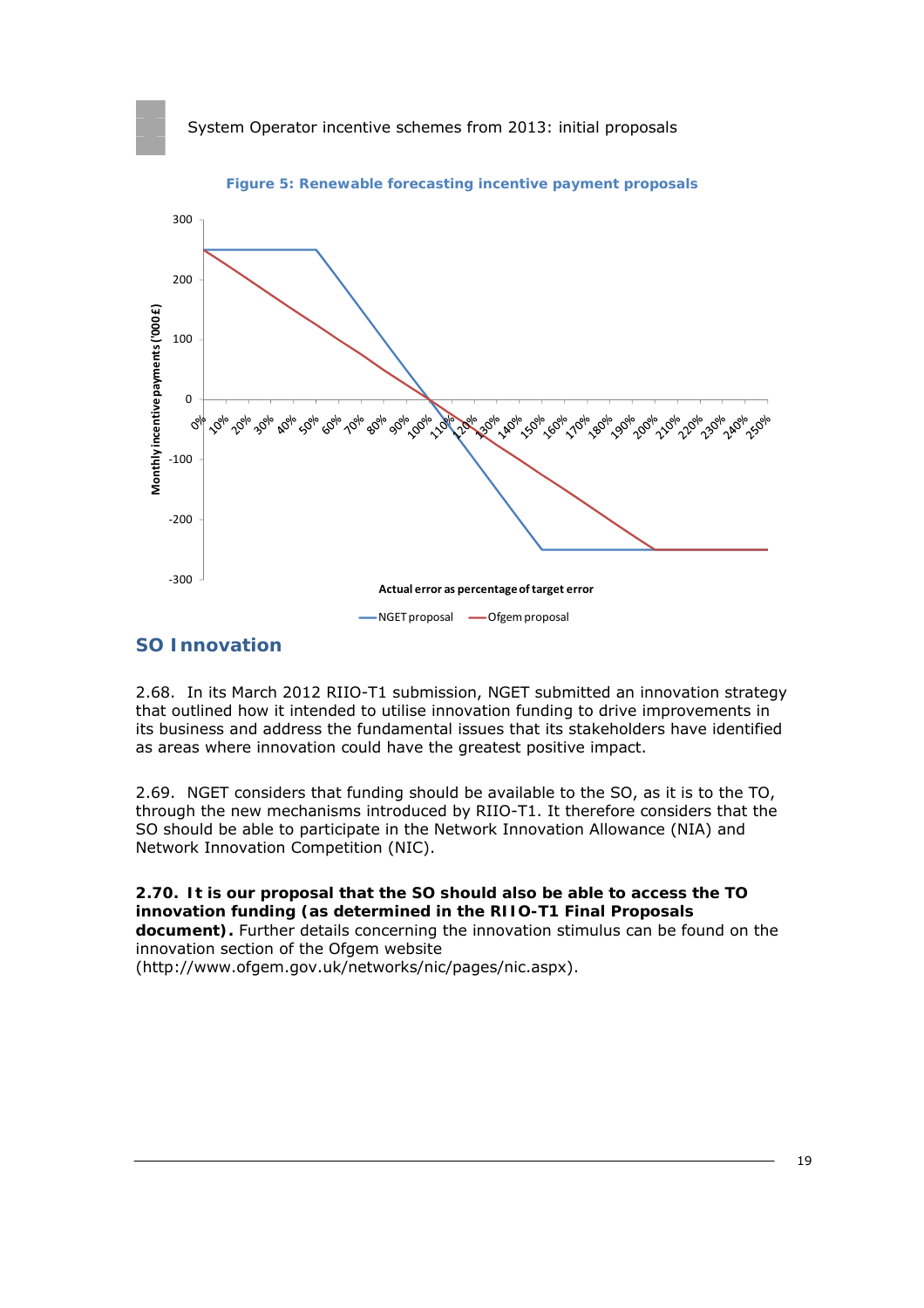# Appendix 3 – Electricity cost incentives

3.1. In this Appendix we provide more detail of the electricity cost incentives discussed in the Overview document.

3.2. NGET is currently incentivised to minimise the costs associated with energy balancing, constraints management and black start through:

- buying and selling electricity in the Balancing Mechanism.
- entering into balancing service contracts.
- entering into contracts for ancillary services.

3.3. As described further below, there is currently a single (bundled) cost incentive – the Balancing Services Incentive Scheme (BSIS). The current incentive began in April 2011 and covers transmission losses as well as balancing costs.

### **The current SO cost incentive**

3.4. From 2008 to 2011, growing volatility in SO costs meant that it was increasingly difficult to set an appropriate target for SO costs on an ex ante basis. Recognising this fact, in April 2010, we put in place a licence obligation on NGET, as SO, to cooperate with a comprehensive review of its incentive methodology, including its models and modelling approach. As a consequence of the review substantial changes were made to the incentive methodology.

3.5. A key aspect of the current methodology is that it allows the target to flex to take into account the impact of unpredictable and uncontrollable external factors affecting the SO's cost base, thereby reducing the scope for windfall gains and losses. This is achieved by allowing the incentive target to be adjusted at the end of the scheme period for these factors. This means that NGET should be incentivised more actively to manage the costs within its control and that actions it undertakes to reduce its costs are not diluted by external factors.

3.6. The models that are used as part of the incentive scheme have been redeveloped in an attempt to capture more accurately the drivers of NGET's costs relative to previous schemes. Specifically, NGET has improved its modelling of energy costs and has replaced its suite of bespoke constraints models with a single model that considers the GB system as a whole. Another important change in methodology was that we accepted that ex post actuals should be use in the models for those costs over which NGET has little or no control. The structure of the current incentive scheme is shown in Figure 6 below. As the figure shows, the target is built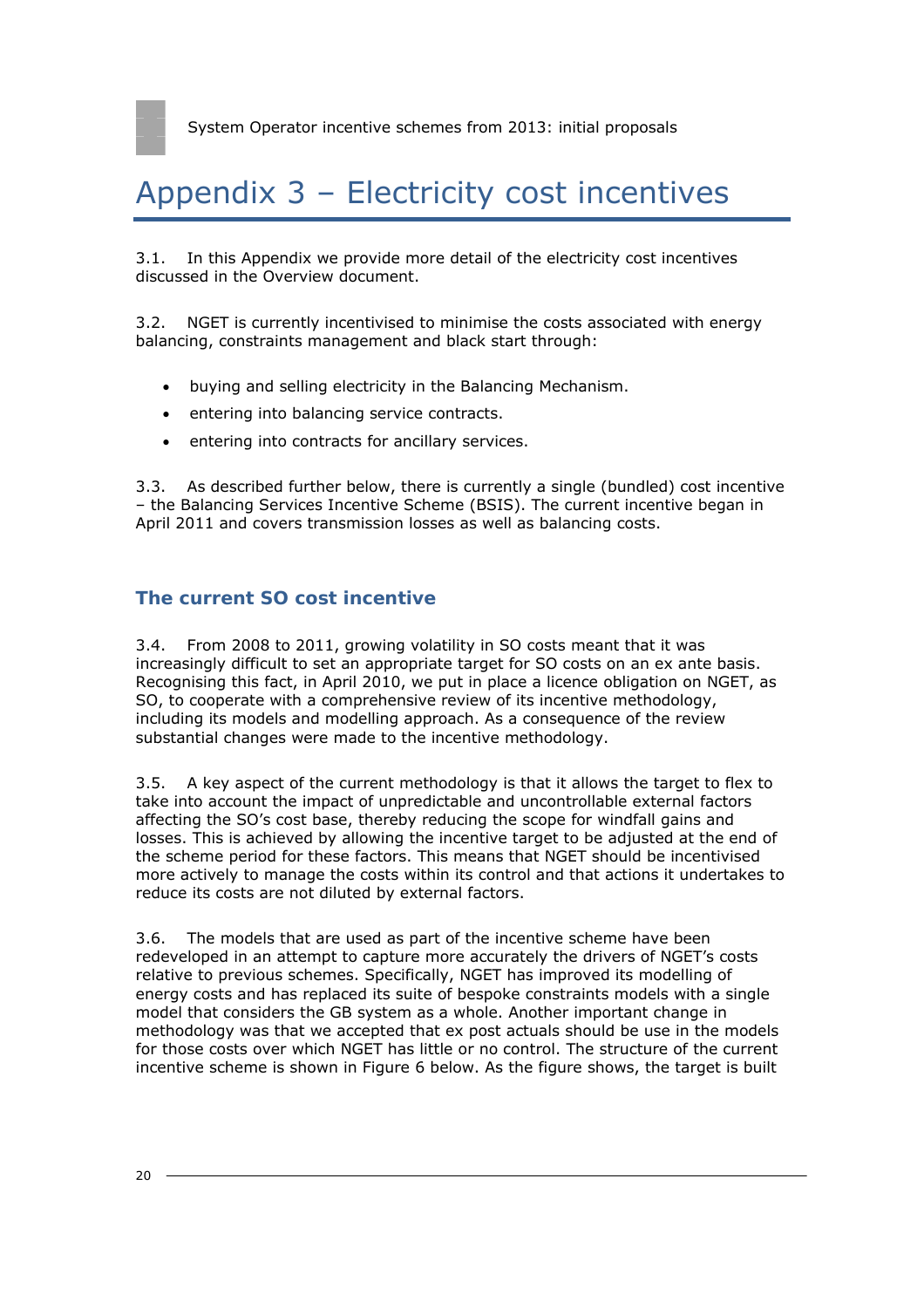

up from separate models for constraint costs and energy balancing costs plus an agreed allowance for black start costs $^{10}$ .



**Figure 6: Current balancing cost incentive scheme** 

3.7. The target for constraint costs is determined by comparing the generation costs estimated using a despatch model (Plexos) when constraints are ignored to the generation costs when the effects of constraints are included. At present the despatch model incorporates a highly simplified representation of the constraints on the GB network. Most of the inputs to the despatch model were set before the start of the incentive schemes but for those inputs over which NGET has little or no control e.g. generator fuel prices, the inputs are determined ex post.

3.8. The target for energy balancing costs is determined from a suite of interlinked models. However, unlike the constraints model, which is based on modelling the entire GB energy system from the bottom up, the energy balancing models reflect modelled relationships of specific cost elements that are derived from a statistical analysis of historic data. In this sense, they are top-down models. As for the constraint models, there are both ex ante and ex post inputs to the energy models.

3.9. For 2011/12, the total target (energy balancing costs, constraint costs, black start and losses) was approximately £654 million, whilst actual costs were some £230 million higher, as can be seen from Figure 7. For the first few months of the scheme the target reasonably reflected actual costs, but since then it has struggled to reflect changes in the market. This is particularly the case with respect to

 $10$  Contracts to enable NGET to reenergise the network in the event of a major system outage.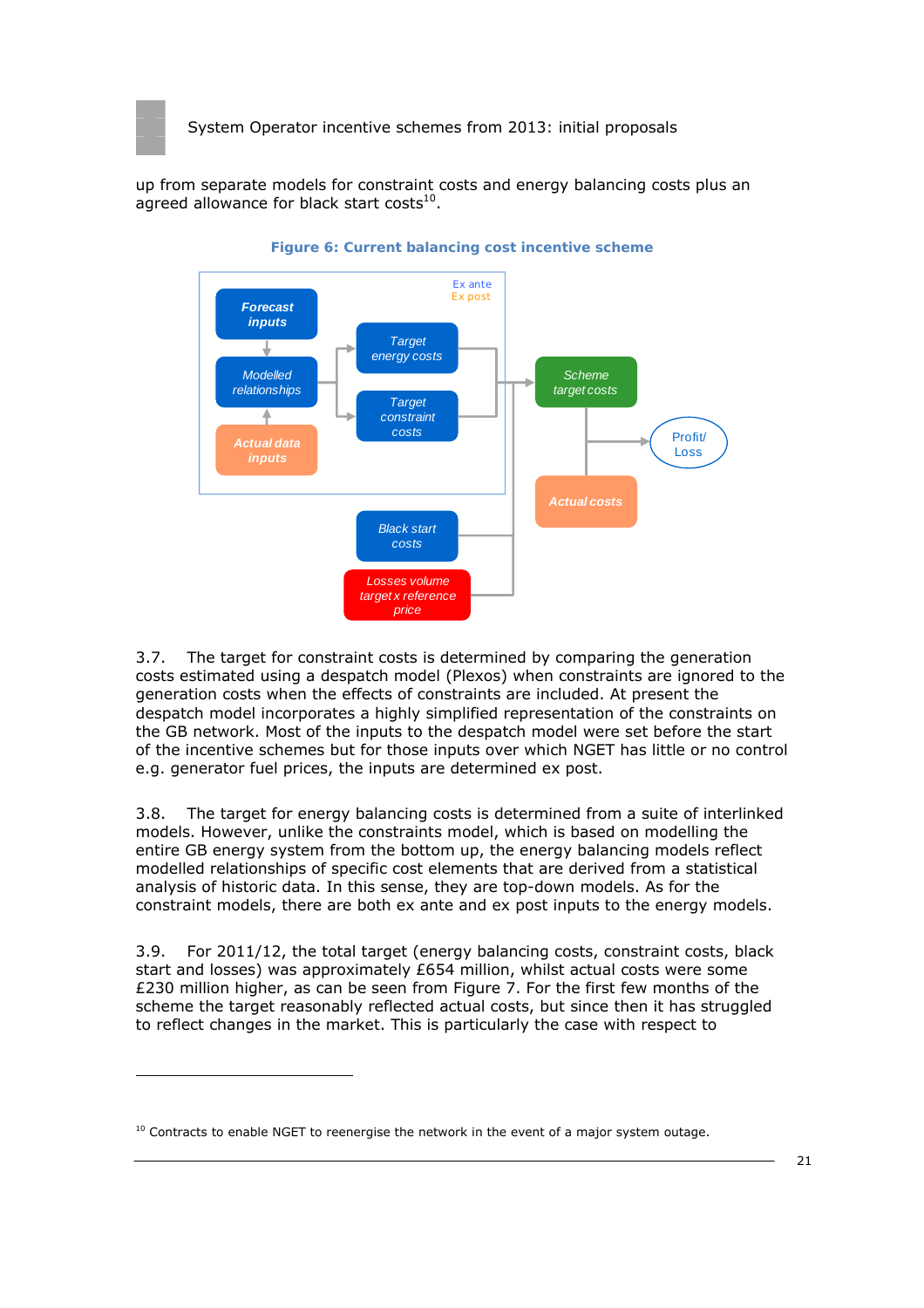

constraint costs, which have increased significantly beyond what was predicted by the models used to forecast costs under the scheme.



**Figure 7: Performance of the current incentive scheme** 

3.10. The performance of the schemes deteriorated substantially in April and May 2012 due to what appears to be an error in the constraint model. This has moved the target level of costs up to several billions of pounds. If this was to be applied, NGET would move from a predicted loss of £50 million over two years to a gain of £50 million. This is clearly not acceptable and, with our agreement, NGET is currently consulting on changes to the methodology for 2011-13 to correct this error as well as other adjustments it considers desirable. Under the licence requirements, such changes would apply retrospectively from April 2011.

# **Our consultation proposals and respondents views**

#### **Overall scheme**

3.11. In our January consultation we proposed that the regulatory framework for the SO incentive scheme from April 2013 should be set for eight years but that specific schemes might be set for a shorter period and there might be mechanisms to allow changes to be made to individual schemes. We listed a series of factors that we would take into account when deciding on scheme length: alignment of SO-TO interactions, impact on risk and company financeability, incentive effect of uncertainty mechanisms, predictability of costs and outputs, confidence in data and modelling and consistency across incentive schemes.

3.12. The views of respondents were generally that an eight year scheme would be inappropriate and that the length of individual schemes should reflect the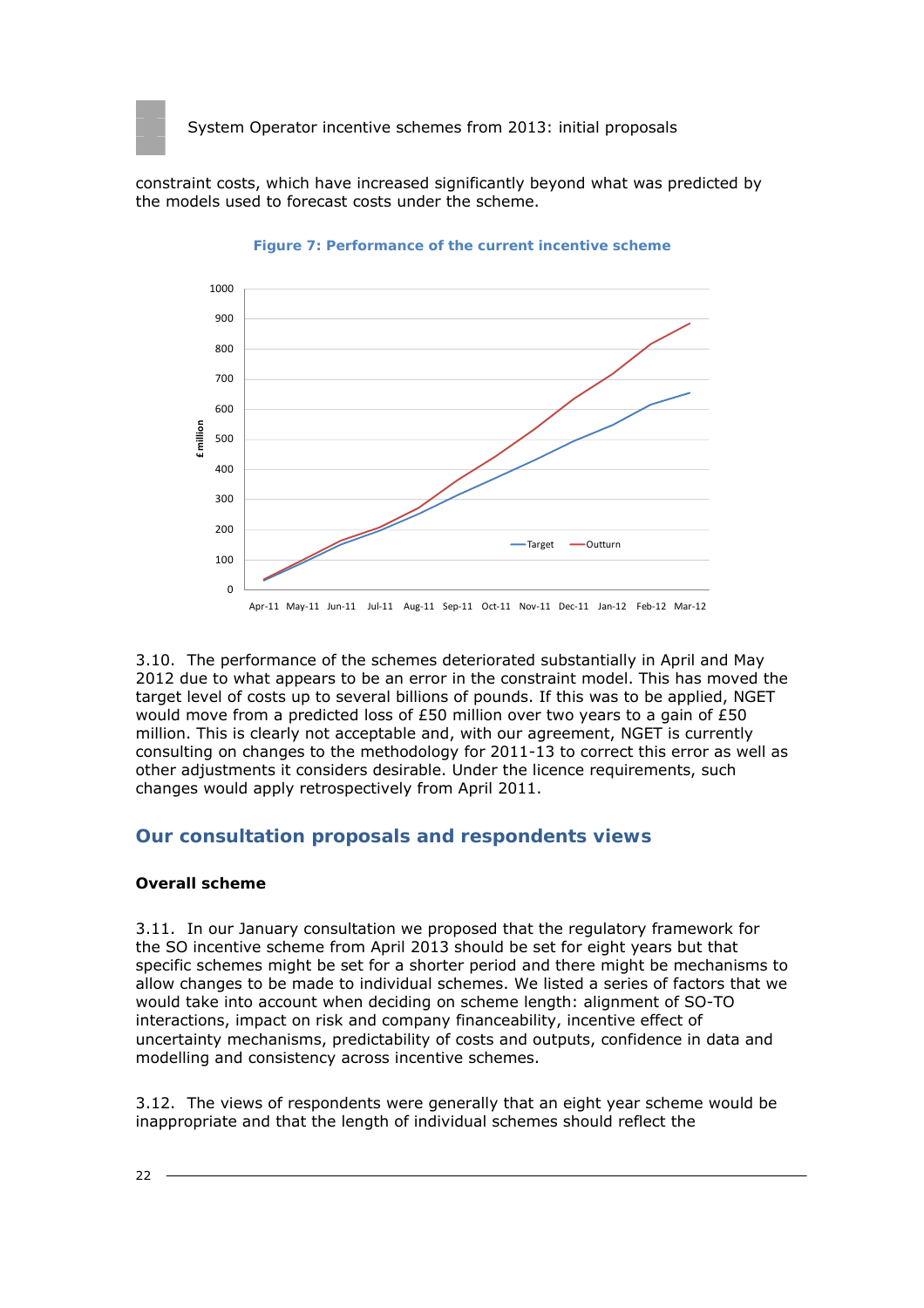

predictability of costs and risks. Several respondents emphasised the uncertainty surrounding the development of the electricity market between 2013 and 2020 and the difficulties that this implied for setting meaningful financial incentives. Npower stated that long term incentives would only be appropriate for reputational incentives. E.ON and SSE suggested that longer term schemes should be postponed until the regulatory framework is stable and the new incentives have proven to be effective.

#### **Cost incentive**

3.13. In our January consultation we proposed that the cost incentive should consist of two four year phases, and that balancing costs should continue to be bundled into a single scheme. We further proposed that the target should be determined using the current methodology, albeit with refinements to the treatment of cost drivers and modelling, and that the sharing factors for the cost incentive should be 40-50%.

3.14. Respondents agreed that a bundled cost scheme continued to be appropriate. EDF indicated that the incentive needs to ensure that interactions with any capacity mechanisms and contracts for differences feed-in tariffs (CfD FIT) are limited and, in particular, that any incentive for short-term balancing should be kept separate from longer term capacity arrangements to ensure security of supply is maintained and there are no cross subsidies between the two mechanisms. ScottishPower suggested that the SO should not be exposed to costs for areas it cannot control such as short notice transmission or generation outages. SSE believed that we needed to provide more evidence in order to determine whether the proposed sharing factors are appropriate. The AEP accepted that as, revisions to the methodology are still being made, it may be appropriate to have a 4+4 incentive.

#### **SO-TO interactions**

3.15. In our January consultation we indicated that we expected SOs to take account of SO-TO interactions when making decisions about output delivery. We noted that in electricity, where the ownership of the SO is separate from that of the Scottish TOs, aligned output and cost incentives are necessary but not sufficient to encourage joined up consideration of long term consumer costs. Accordingly, we proposed that the SO should be able to pay the Scottish TOs compensation if the Scottish TOs change their behaviour to deliver overall cost savings to customers.

3.16. Respondents generally supported the idea of a payment mechanism to incentivise cost savings. However, RenewableUK suggested that a reputational incentive, in combination with more stringent measures in the event of underperformance might be sufficient. Whilst SSE agreed with the idea of a payment mechanism, it suggested that it would need to be reviewed every year for the first two years because there is little alignment between the SO and the Scottish TOs. Scottish Power also supported a payment mechanism plus a licence requirement on the TOs to have due regard to requests from the SO to change outage plans, but only if there is a mechanism for the TOs' outputs to be adjusted via a mid-term review. Npower and AEP had concerns regarding the complexity of such an arrangement and the need for transparency but broadly supported the proposals.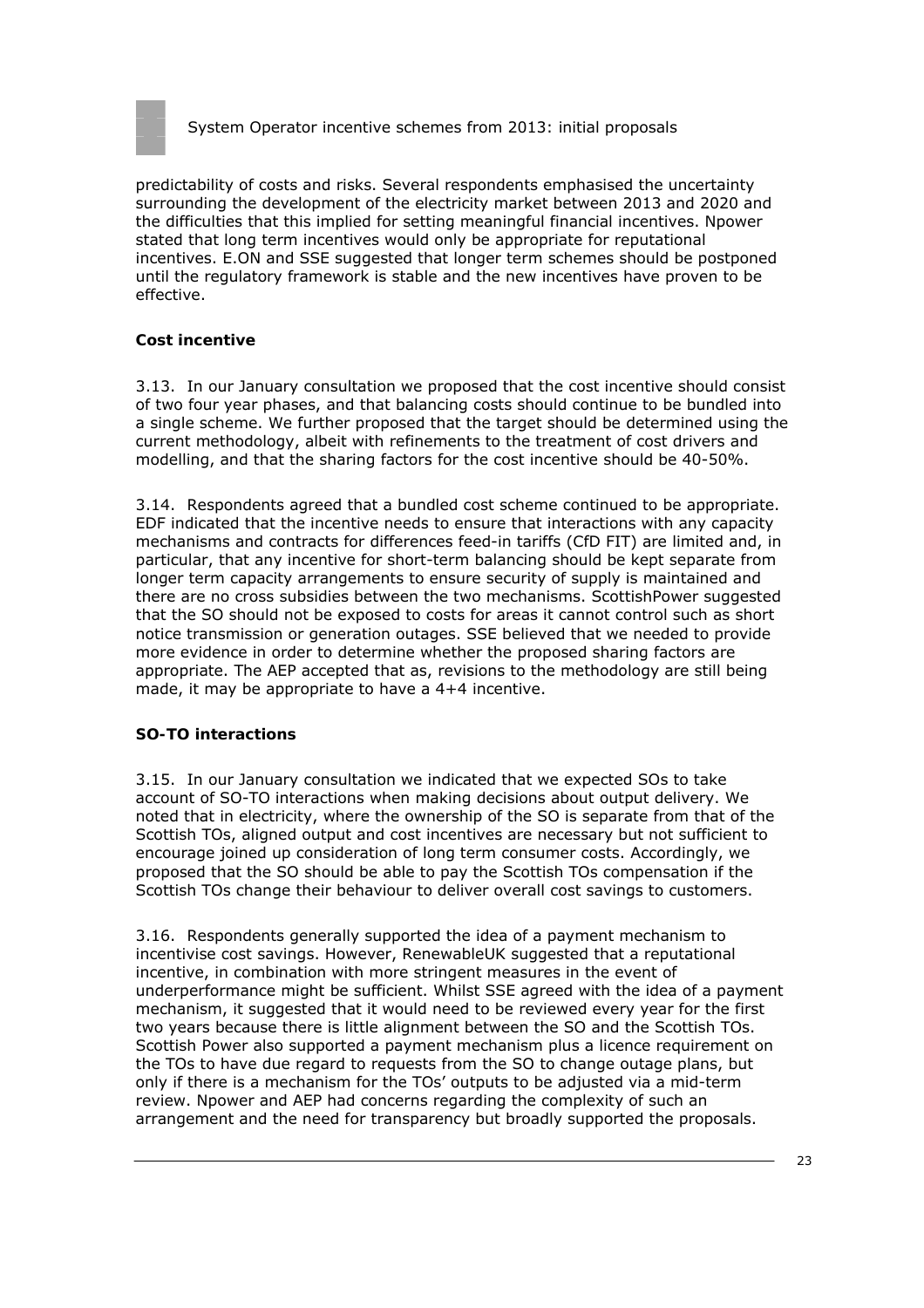

#### **Uncertainty mechanisms**

3.17. In our January consultation we discussed the fact that the treatment of uncertainty can influence the potential for windfall gains or losses or undermine incentives on the SO to reduce costs. We therefore proposed an approach to uncertainty that is consistent with the RIIO principles but recognised the difference between the SO and TO roles. To mitigate the impact of uncertainty, we proposed a combination of mid-term reviews and specific and general uncertainty mechanisms. The specific uncertainty mechanisms would relate to factors that could be identified in advance of the scheme starting whilst general uncertainty mechanisms would deal with unforeseen events.

3.18. In addition, we proposed to limit NGET's exposure to risk through the continued use of sharing factors and caps and floors. However, we considered that the caps and floor should be widened from the current scheme to ensure that they do not undermine the incentive properties of the overall scheme.

3.19. Most respondents considered that they needed additional information about how the mechanisms would work before they could understand what impact they might have. E.ON expressed a concern that previous reopeners had only worked to increase costs to customers. It was further of the view that the sharing factors should be reduced and that the caps and floors should not change significantly.

3.20. Npower argued that the need for uncertainty mechanisms under longer term schemes suggested that shorter term incentives might be more appropriate unless it could be demonstrated that longer term schemes would deliver stronger incentives to minimise SO costs. SSE accepted the need for uncertainty mechanisms but suggested that we should be strongly adverse to reopening the scheme. It argued that general uncertainty mechanisms should only cover low probability, significant impact events. EDF suggested argued that volume changes should not be a trigger for uncertainty mechanisms, since NG should be able to mitigate this risk (for example, with better forecasting).

# **NGET proposals**

#### **Overall scheme**

3.21. NGET has proposed that the overall eight year SO balancing services incentive cost scheme should be broken into three phases: two years, two years and four years, with fundamental reviews to the models taking place between each phase. $^{11}$ Incentive payments would, however, be determined on an annual basis rather than at the end of the scheme, as is the case under the current two year scheme.

 $11$  The exception to this is the renewables forecasting incentive, for which NGET proposes a two phase scheme: four years plus four years.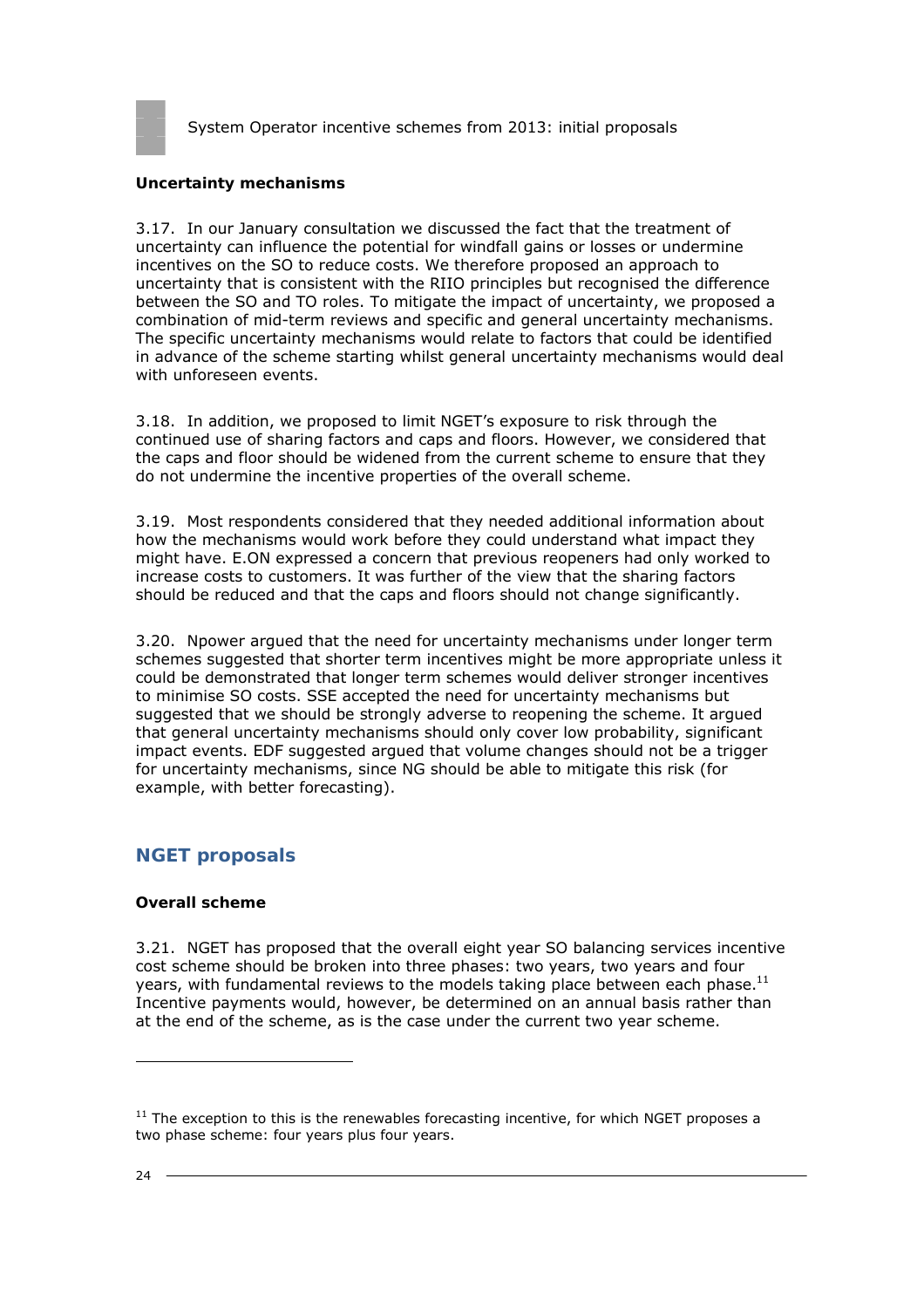

3.22. NGET further proposes that its risk exposure should increase over the three phases with the sharing factors, caps and floors changing between phases as shown in Table 2 below.

| <b>Phase Period</b>  | <b>Phase</b><br>Length | <b>Sharing</b><br><b>Factors</b> | <b>Cap and floor</b><br>(f <sub>em</sub> ) |
|----------------------|------------------------|----------------------------------|--------------------------------------------|
| Apr 2013 to Mar 2015 | 2 years                | 30%                              | $+/-E30$                                   |
| Apr 2015 to Mar 2017 | 2 years                | 40%                              | $+/- 40$                                   |
| Apr 2017 to Mar 2021 | 4 years                | 50%                              | +/- 50                                     |

|  | Table 2: NGET's overall SO incentive scheme parameter proposals |  |
|--|-----------------------------------------------------------------|--|

3.23. As part of NGET's proposals for specific incentive schemes, it included a number of mechanisms that allow for incentive longevity, including volatility adjusters, price adjustment mechanisms and volume adjusters. The risks have been further managed through the scheme parameters in terms of scheme length, sharing factors and caps/floors.

3.24. Notwithstanding the above, NGET considered that an element of residual risk remains. It therefore undertook an exercise to better understand the financial risks that it considers it will face from its SO external activities over the forthcoming RIIO price control period and how the risk that it faces from its SO role determines the return on equity it requires. As a result, it considers that an additional premium of approximately £8 million per annum is required to cover the residual risk. NGET did not specify a means by which this premium should be remunerated.

3.25. In addition, NGET proposed that the current income adjusting event mechanism should be retained to deal with unexpected events or circumstances outside its control for which funding is not included in the scheme. It furthermore proposed that there should be a general uncertainty mechanism that would allow the schemes to be revisited if major changes to the market occur. As examples of such market changes, NGET mentioned electricity market reform, Project TransmiT, the electricity cash-out review and European developments.

#### **Energy modelling**

3.26. For the first two year phase of the incentives, NGET has proposed building on its current methodology and models. NGET would then undertake a fundamental review of the energy models to determine whether they remained fit for purpose and, if not, come up with new proposals for the second two year phase. This process would be repeated before the start of the final four year phase of the incentive.

3.27. The energy models are based on an historic analysis of the drivers of the various cost elements that contribute to balancing costs (apart from constraints and black start). Consequently, NGET has proposed that the coefficients used in the models should be updated each year including the most recent data in the analysis and dropping the oldest data. NGET envisages that it would present its proposals for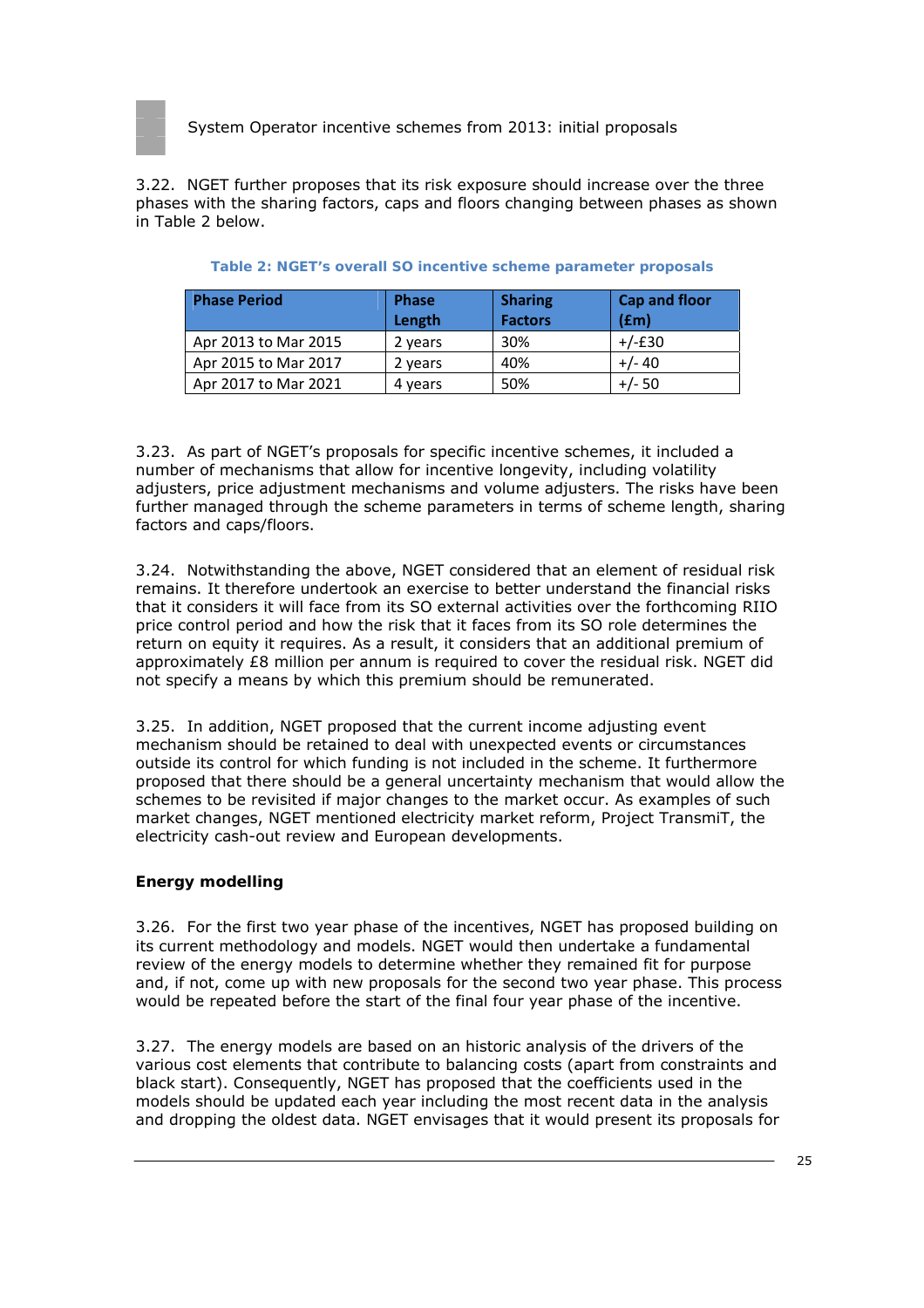

coefficient adjustments, together with an estimate of their materiality, to Ofgem and the industry one month before the start of a new incentive year. Unless the Authority directed otherwise within 28 days, the revised coefficients would be adopted for the following year.

3.28. NGET has also proposed that if the updated model coefficients would have given a target for the previous year that is more than  $E2$  million in either direction from the target actually used to determine incentive payments, then the updated model would be applied retrospectively to determine its incentive payments.

3.29. In terms of other amendments to the current models for the first two year phase, NGET has proposed that:

- ex post Balancing Mechanism bids and offers should be used (rather than the current ex ante estimates which it argues produce highly unreliable estimates of energy imbalance costs).
- a temporary variable should be included in the frequency response and operating reserve models for 2014 to take account of the increase in the largest infeed to 1800 MW that will occur in this year.
- half-hourly wind adjustment factors should be included in the operating reserve model (rather than the current monthly adjustments).

3.30. For the longer term, NGET has identified a number of market developments that may necessitate changes to the models for the second and third phases of the incentive scheme, including: a possible need for locational reserve holdings in areas of high wind, the modelling of start-up contracts for gas-fired power stations, changes in the short term operating reserve (STOR) market, interactions between constrained margin management and wind output levels, changes in the types of frequency response providers, reactive power volume reductions as DNOs take more control of local issues and increasing interactions between margins and footroom $^{12}$ .

#### **Constraint modelling**

3.31. NGET is proposing to move to a much more detailed representation of the GB network including 621 nodes (rather than the current 33) and 130 boundaries (rather than the current 13). It considers that this is necessary because the current model configuration is too coarse to capture many of the localised constraints that actually occur.

3.32. In addition, NGET is proposing changes to a number of the key inputs to the model, including using:

 $12$  Footroom refers to the output reduction capability that NGET needs to have available in order to unexpected increases in system frequency.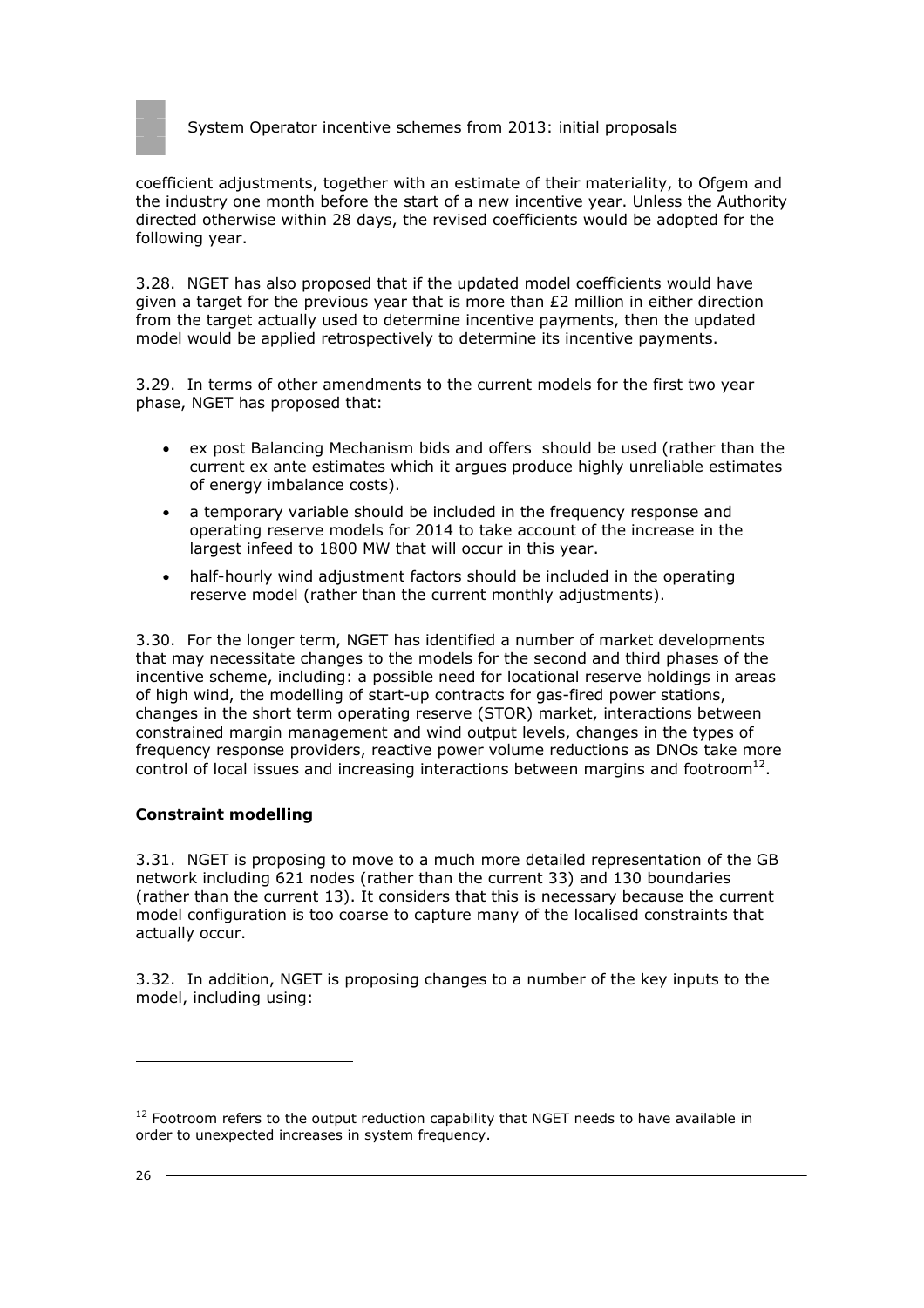- ex post generator availability data (rather than year-ahead assumptions based on OC2 outage data which it argues are highly inaccurate).
- a regional, instead of national, representation of wind output to reflect the increasing role that wind plants will play in meeting demand.
- demand forecasts that are produced shortly before the start of each incentive year (for the current two year scheme, the demand forecast for both years was produced before the start of the scheme).
- ex post data on the output of commissioning plants (since their output is driven by testing needs rather than market fundamentals).
- ex post data on interconnector flows, instead of relying on highly simplified merit order stacks to model external systems.
- boundary capacity limits that are updated every six weeks to take account of improved information on network availability.

3.33. NGET is also proposing a change to the discount factor (41%) that is currently applied to the constraint costs produced from the modelling, which is designed to reflect the savings that can be achieved from using constraint contracts as well as Balancing Mechanism actions to resolve constraint. NGET argues that the current model very significantly (by around 60%) under-estimates the level of constraint costs and that at best (taking into the proposed changes to the model listed above) the model is likely to under-estimate constraint costs by around 25%. On this basis, NGET proposes that the discount factor should be changed to an uplift factor of 33% i.e. to set the target level of constraint costs the model's estimate of constraint costs would be multiplied by a factor of 1.33 and that this factor should be fixed for two years.

3.34. As for energy modelling, NGET is proposing that the ex ante model assumptions should be reviewed and updated each year with NGET bringing forward proposals in the last month of an incentive year and the Authority having the power to reject the proposed changes. The most important changes that NGET has identified might need to be made are to the boundaries included in the model (to reflect changes in generating capacity and network upgrades). Similarly, NGET proposes retrospective changes to the assumptions should be used to determine its incentive payments where the materiality of the changes is more than  $E2$  million in either direction, just as it has proposed for energy modelling.

#### **SO-TO interactions**

3.35. NGET is proposing an adjustment to the way in which its incentivised balancing costs are currently calculated to reduce its exposure to changes in constraint costs that are caused by alterations in network outages on grids that are not owned by National Grid. It argues that it has little control over the volume of constraints caused by such changes, since maintenance decisions are primarily the responsibility of the relevant TO. Accordingly, therefore, NGET's proposal is to model the impact that outage changes have on constraint costs by comparing the estimated costs based on expected network availabilities with estimated constraint costs when the actual network availabilities are included in the model.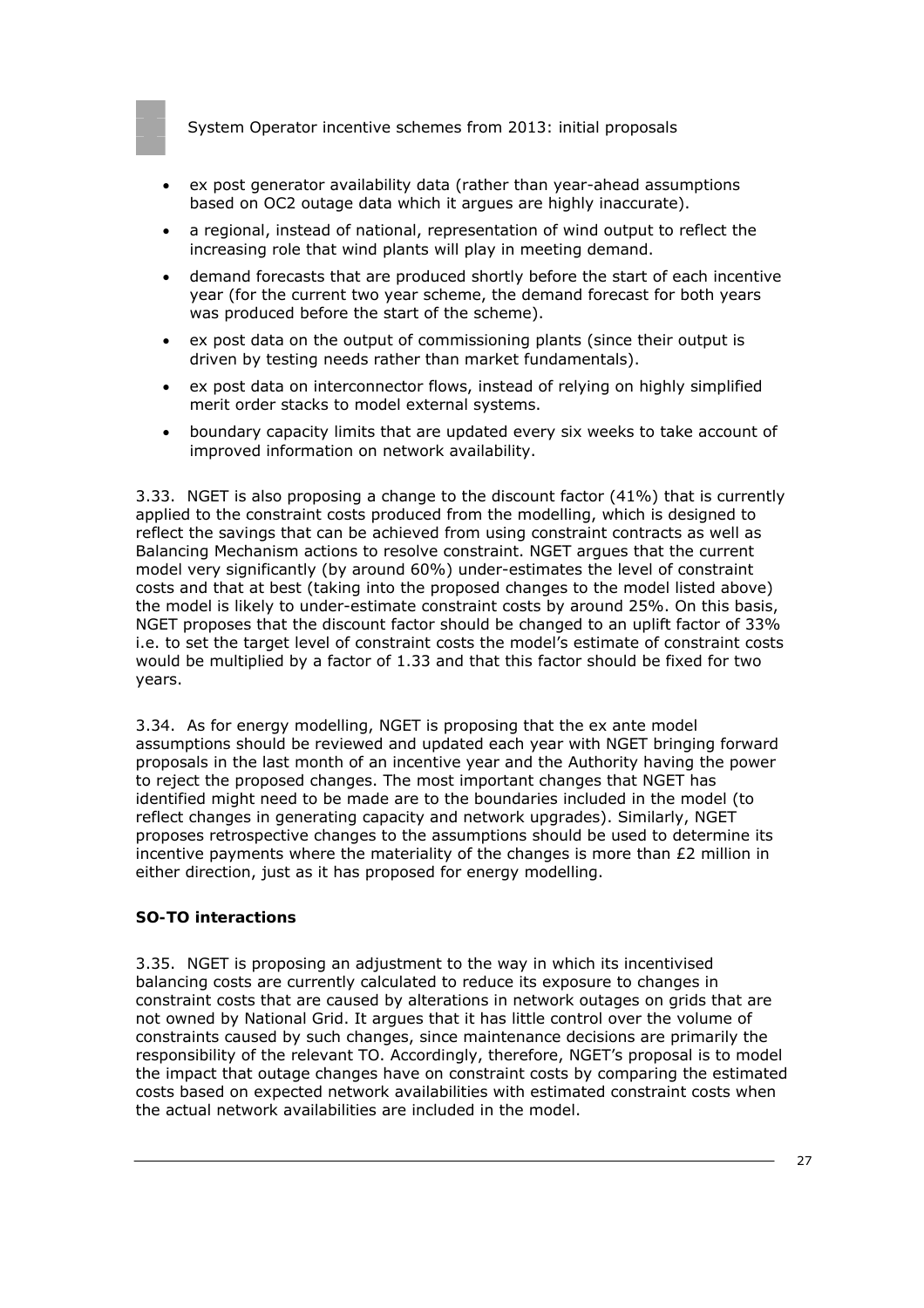

3.36. In the first instance, this adjustment would apply to changes in the outage plans of the Scottish TOs but NGET's proposal is that the same adjustments should be applied to, for example, offshore TOs and any other new, independent TOs. Under its proposal, NGET would be protected from 95% of the impact on constraint costs of outage changes on its incentive payments.

3.37. A further element of NGET's proposal, is that it would enter into commercial arrangements with non-NGET TOs that would result in payments being made to the TO where it adjusted its network outages in a way that reduced the constraint costs. Conversely, where changes in network outages lead to increase constraint costs, the TO would make payments to the SO. NGET proposes that the magnitude of these payments would be equal to the reduction in its exposure to these costs.

### **Black start**

3.38. NGET is proposing that its black start allowance should no longer be calculated on a contract-by-contract basis but instead should be market based. By this NGET means that the required number of black start contracts should be fixed in advance, based on the methodology statement for determining black start volumes that NGET produced under Special Condition AA5J of its licence. NGET is proposing this change in approach because it anticipates that over the course of the eight year incentive period, it will need to sign a number of black start contracts with new stations since some of the plants that are currently providing black start are likely to close.

3.39. NGET also proposes that a generic cost per contract would be set based on an ex ante estimate of the annualised costs of a new black start plant, which would be indexed to inflation. To the extent that a black start service continues to be provided by existing plants, the target would be adjusted to reflect both the lower direct contract costs associated with such plants and any additional costs associated with ensuring that the service can be provided at all times (warming contract costs).

# **Our proposals**

#### **Energy balancing and constraint costs**

3.40. We have been concerned for some time about the likelihood of SO costs increasing and becoming more volatile (for example, constraint costs following "connect and manage"). The revised approach to setting a target for SO incentivised balancing costs, based partly on ex post inputs, was an attempt to address this problem. However, whilst the various models used to set electricity SO targets appear to have performed reasonably well over the period April to August 2011, their performance since then has been relatively poor.

3.41. We have been working with National Grid to see whether the energy balancing and constraint models could be made more robust and fit for purpose, particularly in the context of a longer term incentive. We are not convinced that this has been achieved. NGET appears to share at least some of these concerns as can be seen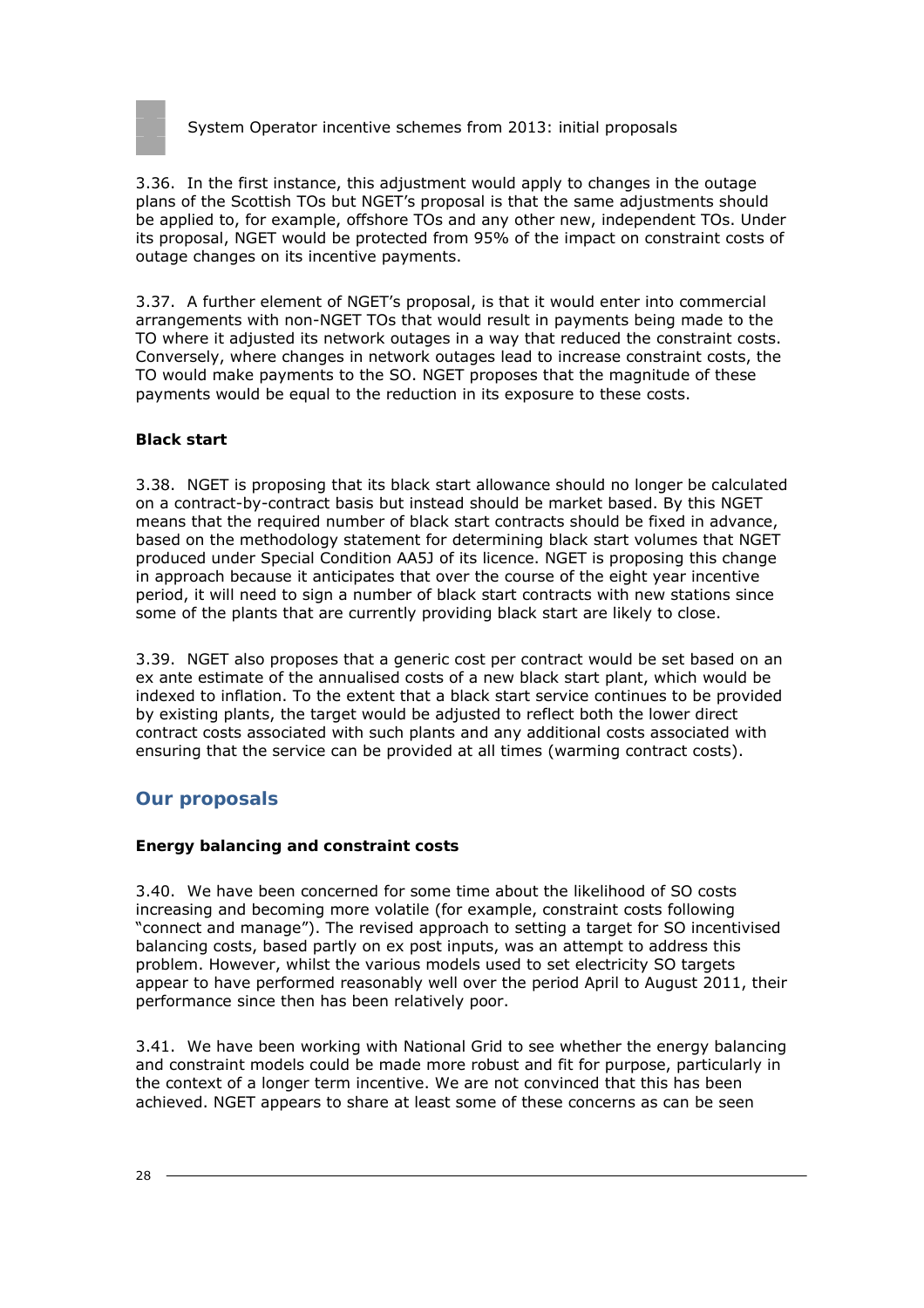

from its proposals for a three phase scheme, with fundamental reviews between phases in addition to annual updates.

3.42. As an example of the problems with the models, NGET has proposed that, even taking into account the model enhancements discussed above, a 33% uplift adjustment should be applied to the constraint cost target produced by its constraint model for 2013/14 and that this adjustment factor should be revised each year based on the performance of the model. This represents a stark contrast to the basis on which the current constraints target was based, where analysis carried out by NGET prior to the start of the scheme suggested that its costs were lower than those predicted by the model, due to the fact that it could contract ahead of time to resolve constraints at a lower cost than it would incur via the Balancing Mechanism. We do not consider that it would be appropriate to incentivise NGET on the basis of model results that underestimate constraint costs by approximately one third and where the adjustment factor appears so uncertain from year to year.

3.43. Moreover, whilst the combined suite of energy balancing models has performed relatively well in the sense that NGET's costs remain within the incentivised range, we do not have confidence that the models are robust. As Figure 8 below demonstrates, the individual models have not performed particularly well but some models have over-estimated costs whilst others have under-estimated costs and hence the net costs have been relatively close to actual costs. Nonetheless, for the 2011/12 scheme year the two main constituent models (energy imbalance and operating reserve) have under-performed by 60% and 40% respectively. Over an eight year time frame, such discrepancies could lead to significant windfall gains and losses.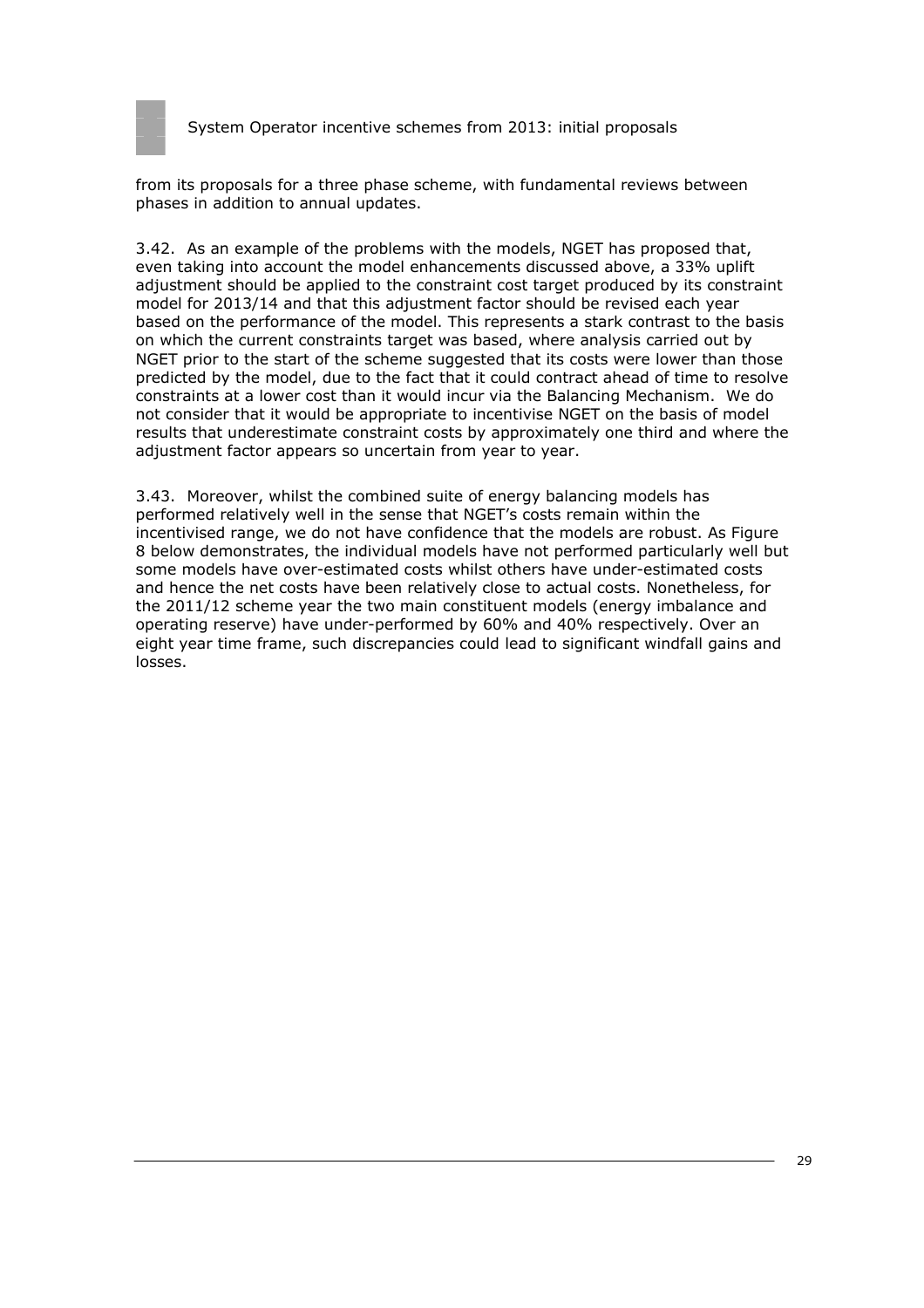

**Figure 8: Differences between actual and target costs for the energy balancing models (April 2011 to March 2012)** 

3.44. We have a further concern regarding the energy models, which relates to the fact that they are not based on market fundamentals but on a statistical analysis of past events. Even in a static market, modelling the energy market in this way would be challenging; but the GB market will not be static over the next eight years. In a market that is changing as the generation mix changes and as market arrangements change, it is a task that we believe is near impossible using an historic statistical approach. For this reason, even if NGET made significant improvements to these models now, they are unlikely to be robust enough for an eight year scheme and would require a fundamental review at least every two years to ensure they keep up with changes in the market.

3.45. We have also taken into account stakeholders' arguments that the models used by NGET to forecast its energy and constraint target costs are too complex and opaque and that this makes it difficult for them to comment meaningfully not only on proposed schemes but also on NGET's performance against the schemes.

3.46. For example, several attendees at the March 2012 workshop on Electricity Market Reform (EMR) synergies and conflicts of interest said that the current SO incentives regime was complex and opaque. Four respondents to the consultation on the same issue also commented on the current SO incentives regime. All four commented on the complexity of the schemes, and concerns were raised about the possibility that there may be (unspecified) perverse outcomes. One respondent speculated as to whether the complexity of the current schemes meant that only NGET fully understood them.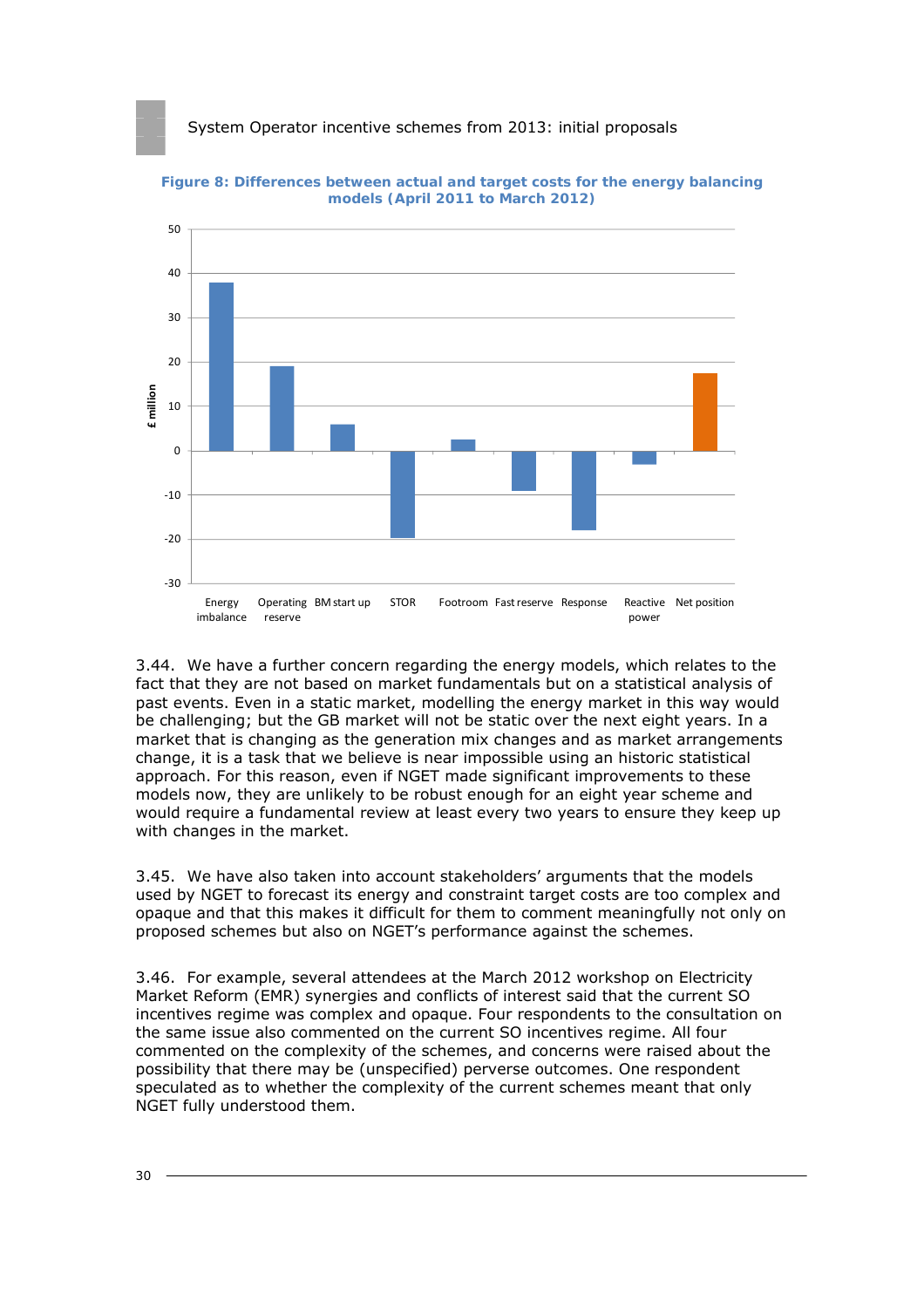

3.47. We note that NGET's attempts to improve the robustness of its models for the 2013 incentive scheme increase their complexity and opacity. In this context, NGET's proposal to amend parameters with only one month's notice to the Authority would further increase the information asymmetry between Ofgem and NGET. It would require a substantial resource increase in monitoring and modelling expertise for the Authority to be in a position to respond, and there would be no opportunity to take into account the views of stakeholders. Generally, NGET's proposals appear to reduce transparency and its engagement with stakeholders from an already low level. The potential retrospective application of changes would further weaken the predictability of scheme costs for market participants.

3.48. For all these reasons, **our proposal is to remove the current cost incentive on energy balancing and constraint costs**. On this basis, Figure 9 provides an overview of our proposals for the entire electricity SO incentive regime from 2013/14.



**Figure 9: Overview of proposed electricity SO regime from 2013/14** 

3.49. We propose to rely on monitoring NGET's SO costs and taking enforcement action if we believe that there is material evidence that the costs are not economic or efficient. To that end, we propose to develop further our approach to monitoring SO costs.

3.50. When monitoring the SO's balancing costs, our emphasis will be on ensuring that NGET meets its obligations under Standard Licence Condition C16 to "coordinate and direct the flow of electricity onto and over the national electricity transmission system in an efficient, economic and co-ordinated manner". We already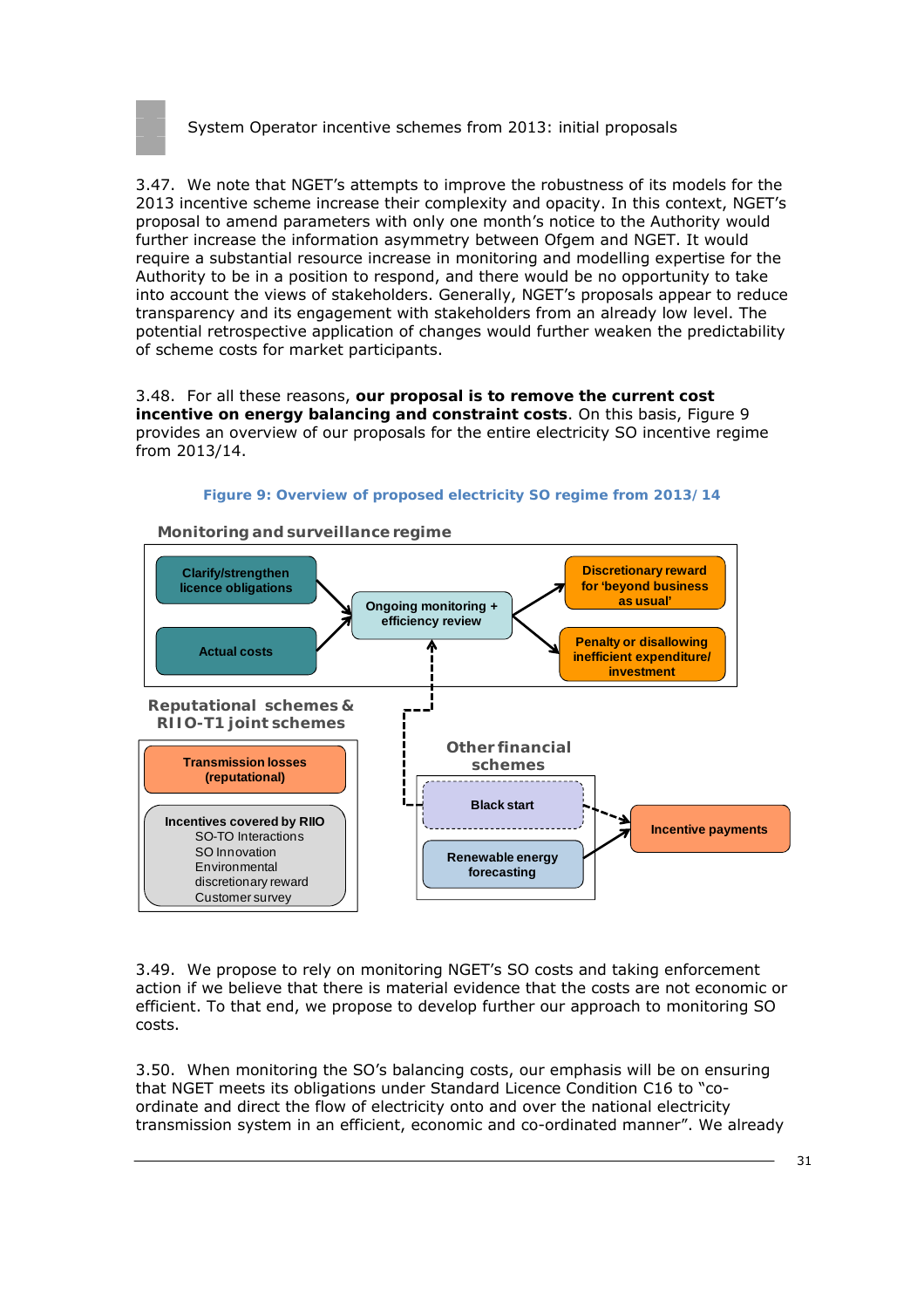

receive detailed and regular data from NGET on its balancing costs and can formally request additional information under Standard Licence Condition B4.13

3.51. Consequently, if we identify that balancing costs are developing in a way that does not seem justified by market fundamentals, we could launch an investigation into these costs and request further information, including explanations for the costs, that we deem necessary from NGET. We are considering whether there might be merit in convening an industry standing group that would be called upon to review the data and make recommendations to the Authority regarding the balancing costs that we had identified as anomalous.

3.52. Whilst we could taken enforcement action if the Authority was satisfied that NGET had contravened the requirements of Standard Licence Condition C16, such a finding would enable us to fine NGET, but it would not enable us to disallow the passthrough of the inefficient costs. The result being that consumers would still face inefficiently high costs. For this reason, and because we consider that it would be appropriate for us to be able to intervene before costs had reached a level sufficient to warrant a breach of licence investigation, we are also considering whether we should introduce a new licence condition, equivalent to Special Licence Condition  $D9<sup>14</sup>$ , which would enable us to disallow balancing costs that the Authority deems to be inefficient.

3.53. As well as ensuring that the level of balancing costs remains efficient and economic, we are keen to encourage the SO to play a full role in delivering and operating a sustainable energy system. As more wind capacity is connected to the system, it is likely that the SO's role will become more complex and that a "business as usual" approach will lead to steadily increasing SO costs. Consequently, we also wish to ensure that NGET is encouraged to be more innovative in its approach to controlling SO costs. To that end, **we also propose to introduce a discretionary reward scheme** under which NGET will be able to earn significant rewards (potentially millions of pounds) if it takes actions well beyond business as usual which lead to a clear and quantifiable benefit to customers. The aim of the scheme is to shift the SO's focus from the details of the modelling and the scheme to actually "making a difference" in the way in which it operates the system.

3.54. Each year the SO would be able to provide evidence to us of its performance against the reward scheme's requirements. We would complete an assessment of performance which would be considered by a panel, who would have discretion to determine the level of any reward made up to a cap. For any individual submission, we are proposing to set a cap at, say, 25% of the net benefit of the actions undertaken. In other words, if the SO manages to reduce the costs of balancing the

 $13$  This condition requires NGET to furnish to the Authority, in such manner and at such times as the Authority may reasonably require such information as the Authority may reasonably require or necessary for the purpose of performing its functions conferred on it.

<sup>&</sup>lt;sup>14</sup> Special Licence Condition D9: The Authority may issue direction that certain capital expenditure is deemed inefficient. Prior to that the Authority shall issue a notice to the licensee specifying: (a) the capital expenditure that the Authority proposes to deem inefficient; (b) the reasons why the Authority considers that the capital expenditure is inefficient; and (c) the date, being no less than 28 days from the date of the notice, by which the licensee may make representations to the Authority in respect of the notice.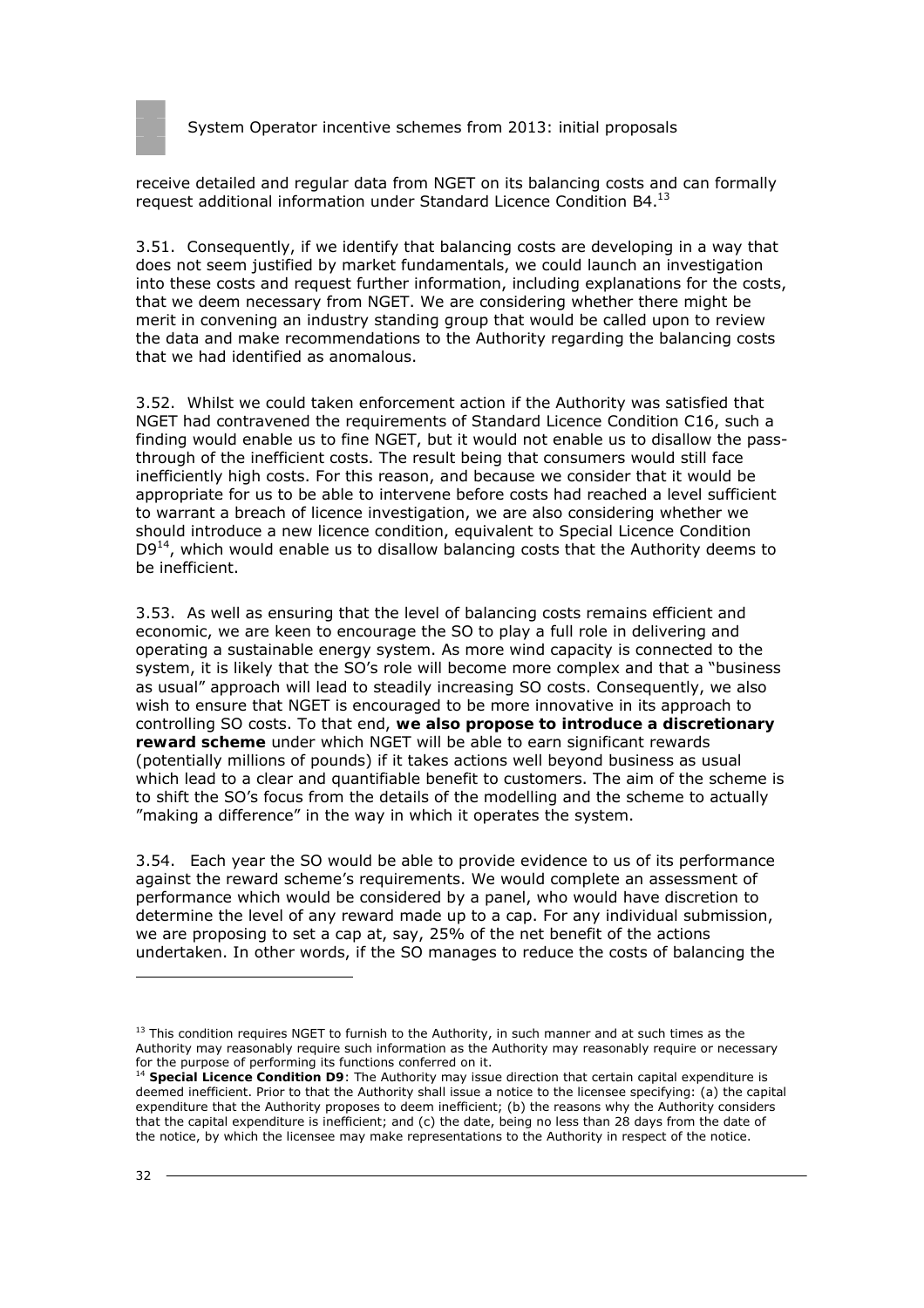

system by £10 million, the SO would keep £2.5 million. Over the course of the eight year incentive scheme period, we are proposing that there would be a cap of  $E25$ million per year.

3.55. The reward would be paid on an ex post basis – the SO would have to demonstrate both that it has implemented actions that meet the reward scheme criteria and that the actions have delivered measurable net benefits for consumers. In order to qualify for a reward, the SO would need to prove that its actions meet three criteria: (i) there is no overlap with other incentives, including those provided under RIIO-T1 $^{15}$ ; (ii) the actions represent a material departure from "business as usual" actions and (iii) the actions will provide enduring benefits to consumers. The background against which this assessment would be made would include a balanced portfolio of cost mitigation measures by the SO, not solely reliance on short-term markets.

3.56. We consider that the scheme should cover a number of areas, all related to reducing the costs of balancing the system on a sustainable basis, which might include:

- Innovation in contracting approaches or market arrangements including, for example, new types of contracts or widening the types of market participants who can provide a service e.g. enabling new forms of demand side participation;
- Entering into arrangements with distribution network companies that enable the SO to access lower cost balancing options (for example by using distribution assets to provide balancing services);
- Reforming the regulatory and/or market arrangements and business practices so that the same level of security can be achieved at lower cost, for example building on the targeted N-1 approach to security on some infrastructure; and
- Developing innovative approaches to balancing the system in the presence of increased levels of intermittent generation.

3.57. As part of NGET's proposals for specific incentive schemes, it included a number of mechanisms that allow for incentive longevity (e.g. volatility, price and volume adjusters). The risks have been further managed through the scheme parameters in terms of scheme length, sharing factors and caps/floors. In its Business Plan, NGET set out its view that it considers that an ex ante risk premium is required to recover the residual risk within its proposals. We do not consider that such a premium is justified for the reasons set out in the Overview document. Nonetheless, we recognise that the gas and electricity systems will go through significant change over the coming years. Therefore, we are proposing a new

<sup>&</sup>lt;sup>15</sup> Such as the Environmental Discretionary Fund or the Innovation Fund.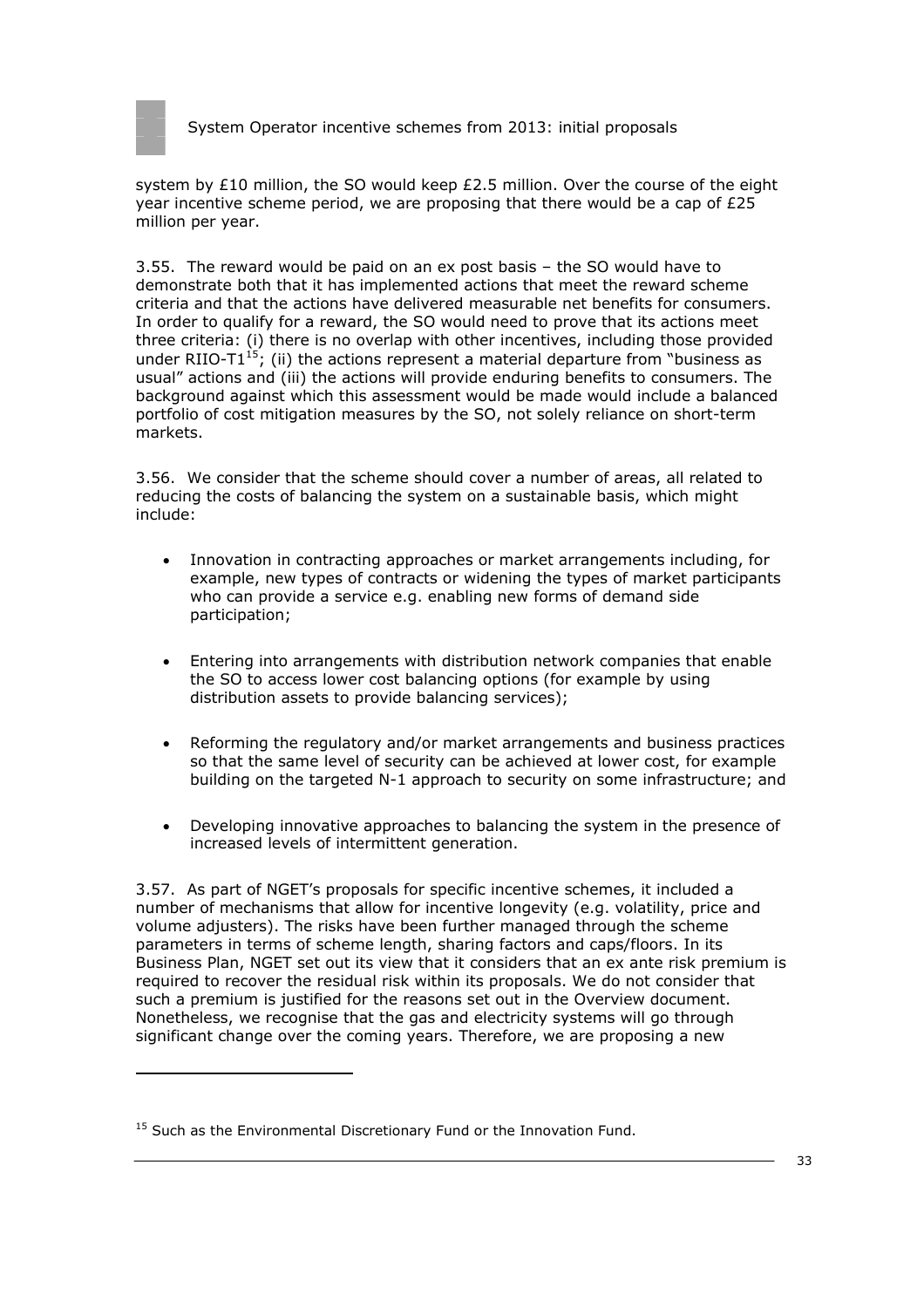

uncertainty mechanism to deal with such changes, which will replace the current income adjusting event mechanism. Our proposed uncertainty mechanism is explained in the Overview document.

#### **Black start**

3.58. The costs associated with black start are broadly self-contained and largely independent of those associated with energy balancing and constraints. In the past they have constituted a relatively small proportion of NGET's incentivised balancing costs but NGET is forecasting that they will increase by approximately a factor of four due to the need to contract with new service providers. We accept that at least some of the current service providers will close their plants over the course of the incentive scheme and that the costs of black start provided by a new plant, which will need to recover its capital costs as well as its operating costs, are likely to be higher than those of an existing plant, whose capital costs are fully-written down.

3.59. NGET's estimate of the number of black start contracts it will require going forward is based on the black start methodology statement that we have approved. We therefore accept its proposals regarding the volume of black start contracts.

3.60. **In view of the likely increase in black start costs, we are considering continuing with a financial incentive on black start costs**, broadly along the lines proposed by NGET. In other words, the target would be set by reference to the annuitized costs of a new peaking plant, with adjustments to take account of the different costs associated with existing contracts, and an allowance for testing costs. This scheme would remain in place throughout the eight year incentive scheme with the target costs being adjusted each year to take account of changes in the underlying cost drivers. To derive the initial target, we would estimate the likely costs of a range of different options for providing black start capability, based on the best available technologies and taking into account the reduction in risks that a black start contract provides.

3.61. However, the scheme would differ from that proposed by NGET in four respects. First, we think it would be appropriate to take into account any other ancillary service revenues that the plant might be receiving. For example, if a contracted plant were also providing operating reserve, then the availability payments that it received for this service should be deducted from the black start cost target. Second, we consider that it would be more appropriate to link the annuitized cost allowance for new peaking plants to a power station cost index rather than to general inflation. Third, rather than adjusting the number of stations per zone to reflect the fact that contracts need to be put in place on average 18 months prior to the expiry of any existing contract, irrespective of when new contracts are actually signed, we consider that new contract costs should only be included within the target from a date eighteen months before they start providing the service. Fourth, rather than incentive payments being made annually, we propose they should be accrued over a four year period. We consider that this approach will encourage NGET to be more innovative in the way that it contracts for black start by allowing it to trade off potential losses from one year with gains in subsequent years.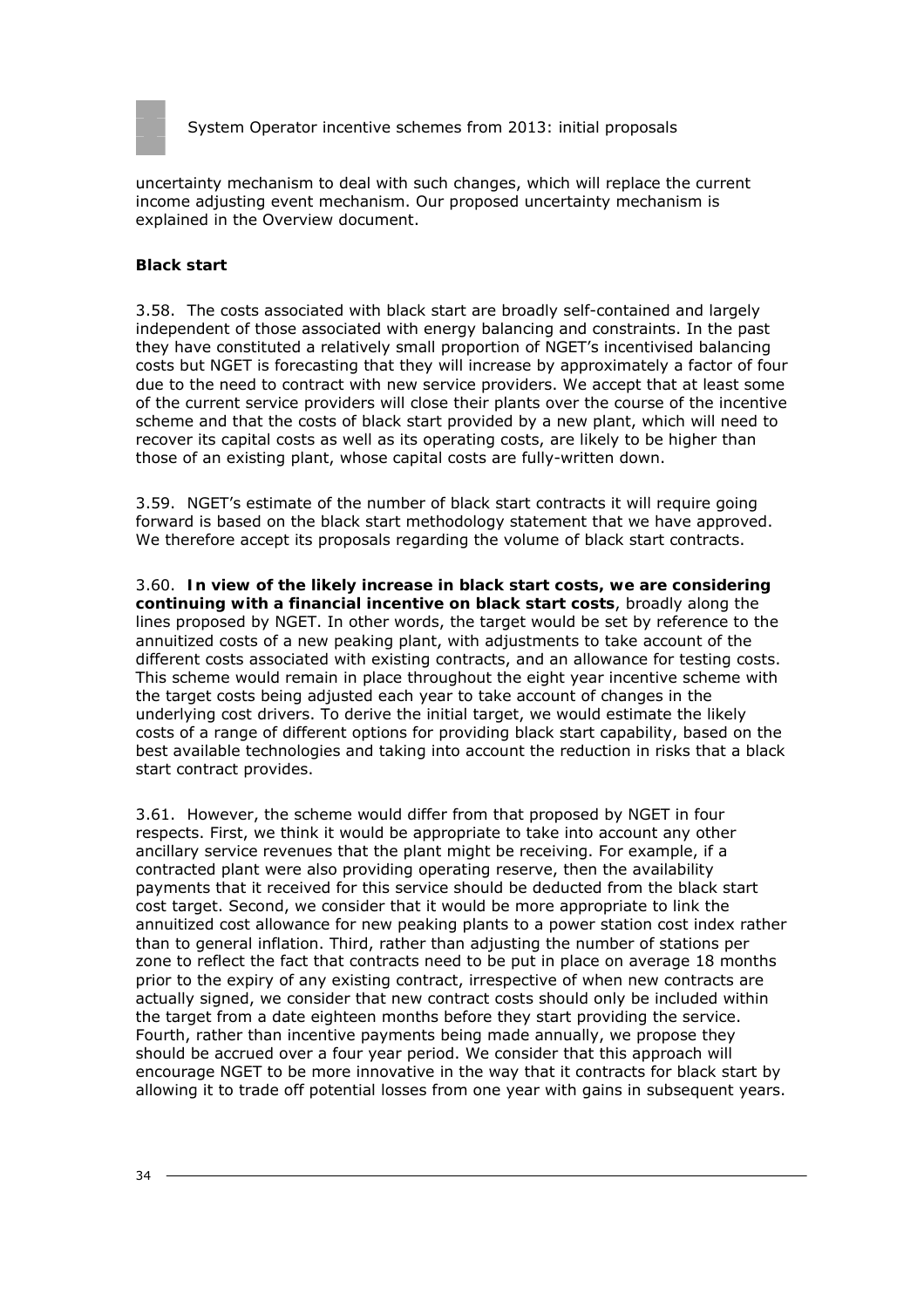

3.62. Since we are proposing to remove the over-arching balancing costs incentive, it would be necessary to set sharing factors, caps and floors for this scheme. In view of the fact that our proposal would be to index the target to the development of its underlying cost drivers, we would set the cap and floor as a fixed percentage of each year's target. This would ensure that NGET continues to face symmetrical incentives throughout the incentive scheme period. On the basis of NGET's historic black start performance, we would propose that the cap and floor should be +/- 10% of each year's target and that the sharing factors should be 25%. So, for example, if the target was £40 million, NGET could earn a maximum of £4 million if its actual black start costs were £24 million or less and would face a penalty of £4 million if its actual black start costs were £56 million or above.

3.63. However, we are also mindful of the importance for system security of black start provisions and the fact that the locational requirements associated with black start may limit the extent to which competitive tendering is effective. In addition, given the difficulty in setting an ex ante target due to a lack of evidence from NGET that its actions to date have mitigated the risk of future cost increases, there appears to be a significant risk that such a scheme would lead to windfall (or even perverse) profits for NGET. For these reasons, **we are also considering whether it would be more appropriate to remove the cost incentive and rely instead on monitoring NGET's procurement process** as part of the broader monitoring approach outlined above. We would welcome views on which approach is more appropriate.

#### **SO-TO interactions**

3.64. We are aware that NGET's ability to control constraints that arise in non-NGET networks is limited and that non-NGET TOs can play an important role in determining the overall level of constraint costs. We therefore see considerable merit in (and need for, to enable the SO and TOs to meet their licence obligations to develop "efficient, economic and coordinated" networks) arrangements to ensure that the actions of one TO (or the SO) are coordinated with those of the others to ensure the overall outcome is economic and protects the interests of consumers (who bear the costs). However, the proposals that NGET has made are under-developed and involve significant overlap with broader work that is being undertaken in relation to network access (the NAP) under the RIIO-T1 price control. For these reasons, **we have decided to progress the SO-TO interaction proposals as part of the NAP work being undertaken under RIIO-T1** rather than as part of the SO incentives. As such, we will consider how effectively the constraint cost issues identified here are addressed by those NAPs. The TOs and SO are working on the NAP and will be meeting in August to continue development.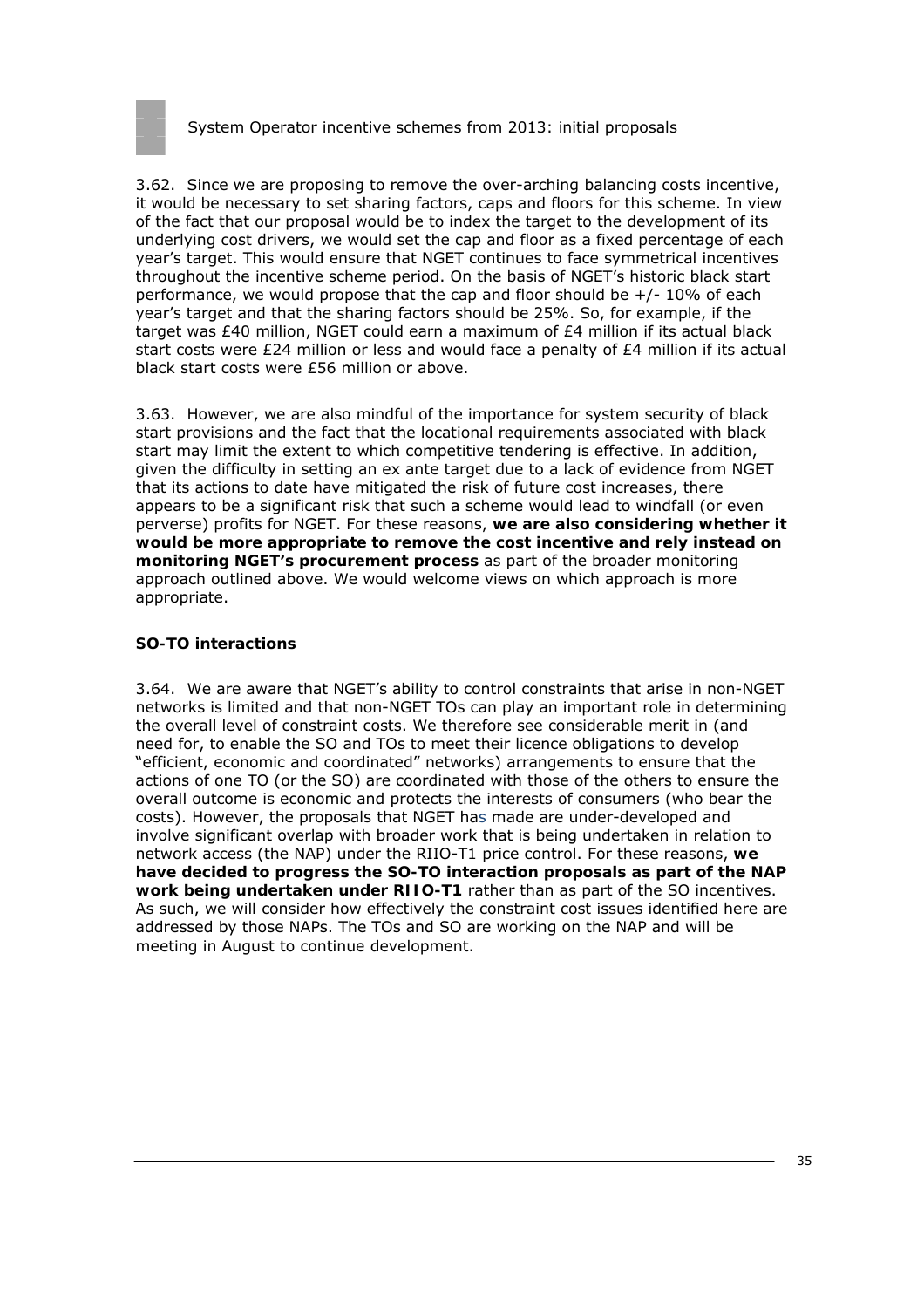# Appendix 4 – Gas outputs and output incentives

4.1. In this Appendix we provide more detail of the gas output schemes discussed in Section 5 of the Overview Document.

### **Overall structure of schemes**

4.2. As set out in our January consultation, the objectives, principles and policies of the gas SO regulatory framework are to be set for eight years (from April 2013 to March 2021) in line with the RIIO-T1 timeframe.

4.3. Our initial proposals are for the structure and parameters of the majority of the gas SO incentive schemes to be in place for eight years. Some of these schemes will have specific mechanisms in place to allow for changes to be made within the incentive period. These are explained in more detail as part of our proposals for the specific incentive schemes.

4.4. As part of NGG's proposals for specific incentive schemes, it included a number of mechanisms that allow for incentive longevity (e.g. volatility, price and volume adjusters). The risks have been further managed through the scheme parameters in terms of scheme length, sharing factors and caps/floors. In its Business Plan, NGG set out its view that it considers that an ex ante risk premium is required to recover the residual risk within its proposals. We do not consider that such a premium is justified for the reasons set out in Section 6. Nonetheless, we recognise that the gas and electricity systems will go through significant change over the coming years. Therefore, we are proposing a new uncertainty mechanism to deal with such changes, which will replace the current income adjusting event mechanism. Our proposed uncertainty mechanism is explained in more detail in Section 6.

# **Safety**

### **Workplace safety – background and our proposal**

4.5. NGG as owner and operator of the National Transmission System (NTS) is required by legislation to design and operate its network to ensure the safety of the public and its employees. The HSE monitors and enforces performance in this area. The output for NGG in relation to safe gas transmission, including in its role as SO, is for it to comply with its safety requirements. This mirrors its obligations with the HSE and therefore reflects the existing safety regime. In our January consultation we said we did not intend to attach an incentive to this SO output, as compliance with these requirements is the minimum level of delivery that we would expect. As such, NGG's performance in this area will still remain subject to ex post scrutiny in case of any potential breaches.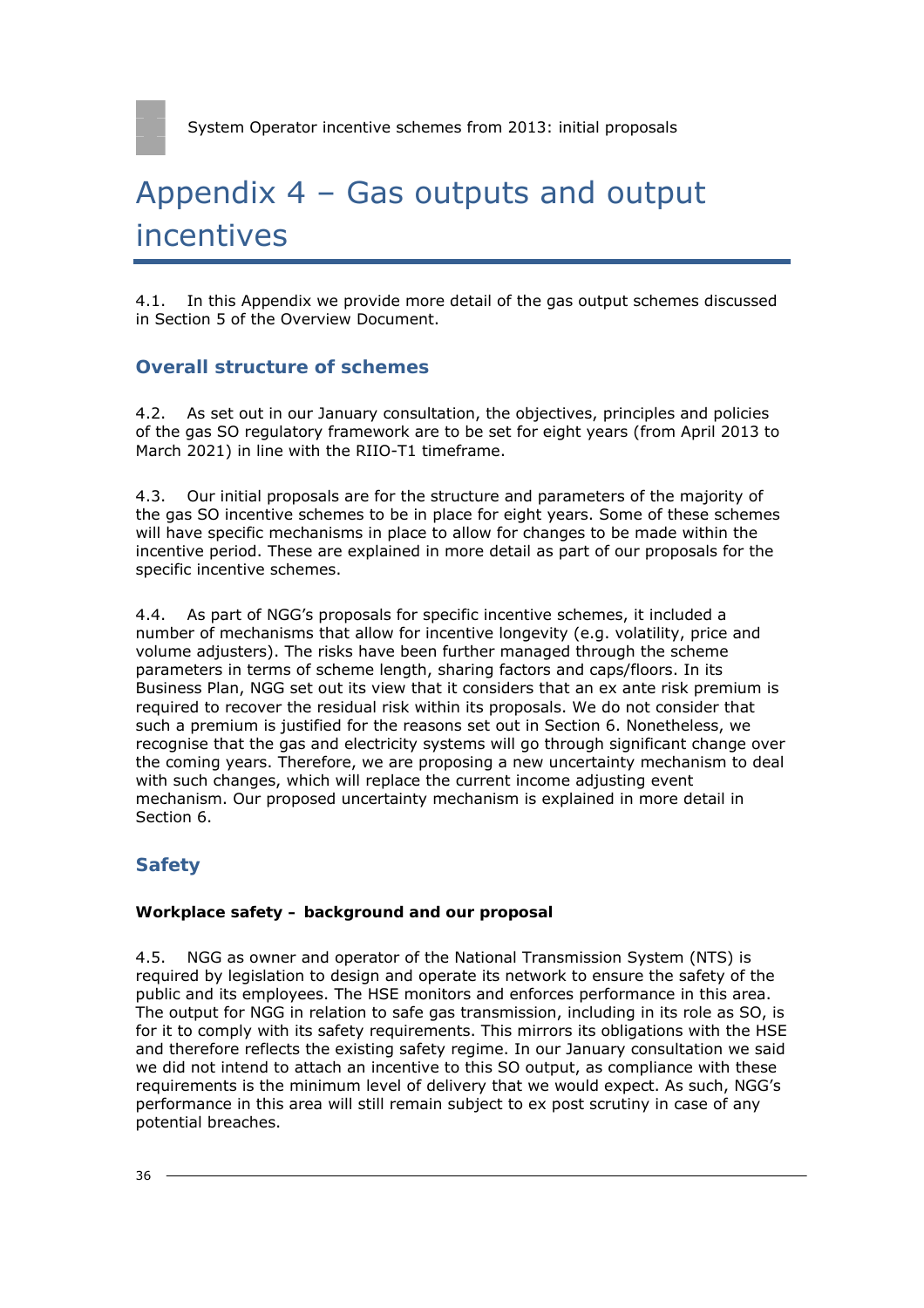

4.6. Our proposals in this area were not commented on explicitly by respondents to our January consultation. **We propose not to implement an output incentive on workplace safety for the gas SO from April 2013.**

### **Operational safety – background and our proposals**

4.7. Under its Safety Case, NGG in its role as SO is required to procure Operating Margins (OM) gas. Requirements for OM gas are determined through network simulation analysis. The requirement is for the physical delivery of additional gas to maintain safe pressures within the NTS during a System Event, until other measures take effect. The proposal in our January consultation was not to introduce a specific output incentive to cover the volumes of OM required by NGG as this is covered by NGG obligations under its Safety Case. NGG agreed with this view. **We propose not to implement an incentive on operational safety in respect of the volumes of OM for the gas SO from April 2013**.

4.8. NGG also had a licence requirement (Special Condition C25 (C25)) to promote competition in the provision of OM gas, but the obligations under this condition have now lapsed. In our January consultation we indicated that NGG should be looking to facilitate the provision of OM gas from new providers and that it was appropriate that it has in place a reputational incentive to encourage it to do so.

4.9. In its Business Plan, NGG has proposed that OM costs be subject to a pass through arrangement and that a reputational incentive is put in place to ensure transparent reporting on how it continues to facilitate development of a competitive market for OM services.

4.10. **We propose to update C25 so that NGG has an appropriate and up to date reputational incentive in place to promote competition in the procurement of OM services.** We will work with NGG to ensure that there is a licence condition in place from April 2013 that achieves this, and ensures that an appropriate reporting regime is introduced that ensures transparency in this area. This reporting regime will need to include details of the types of providers, the volume of OM procured from each provider, and the average availability and utilisation costs by type of service provider.

4.11. NGG is also currently incentivised to minimise the cost of the provision of OM gas, the future of this incentive is discussed in Appendix 5.

## **Environmental impact**

4.12. In our January consultation we set out our views on how the SO might be encouraged to play a full role in meeting the environmental challenges faced by the energy sector.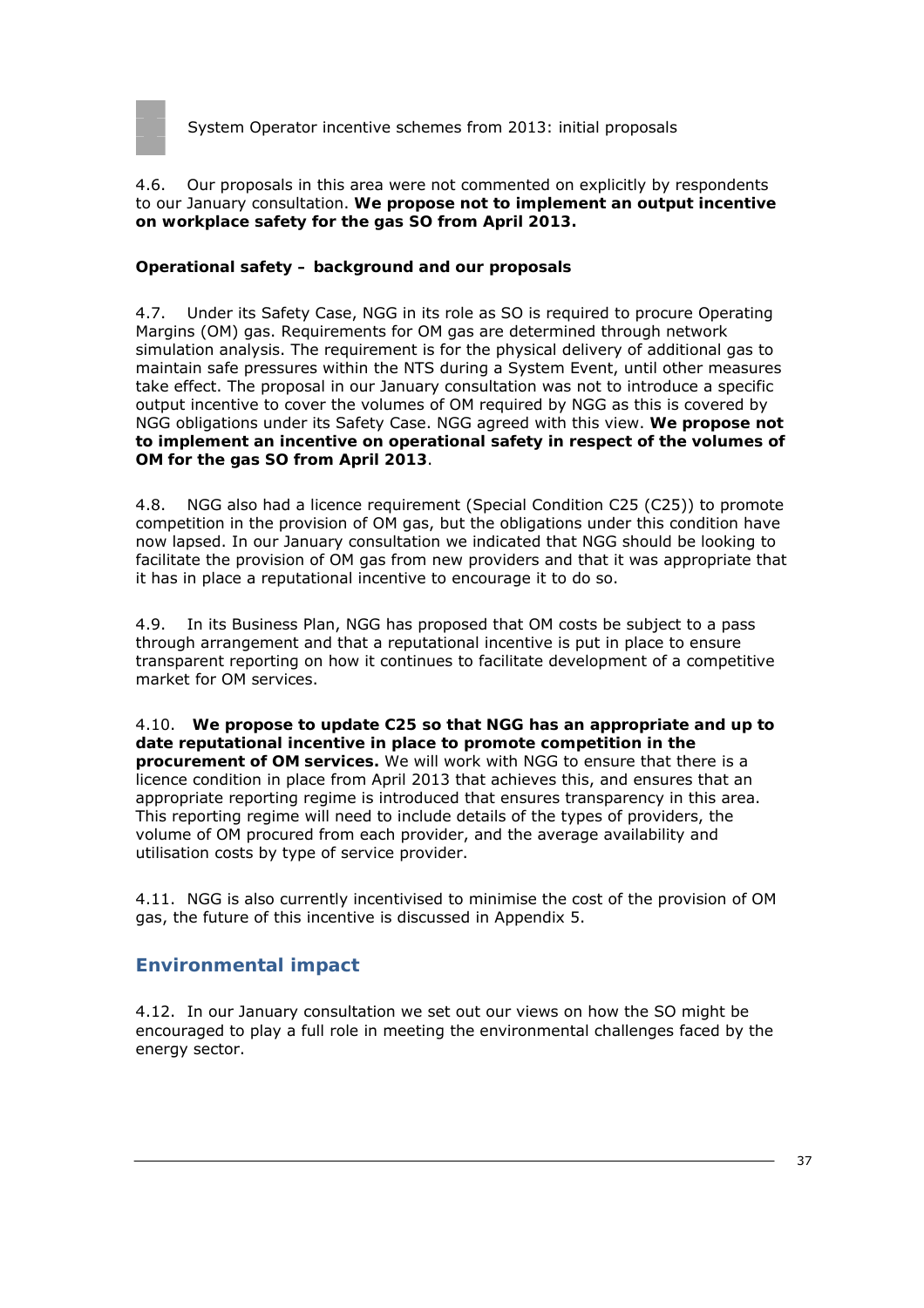

#### **Broad environmental output incentive – background and our proposal**

4.13. In our January consultation we stated that we would consider if there are opportunities to align with the RIIO-T1 proposals on a broad environmental measure for the gas SO. A broad environmental measure would be aimed at aligning the SO's incentives with the achievement of the UK renewable and carbon reduction objectives.

4.14. Respondents to our consultation suggested that it was unclear what a broad environmental measure would entail. The responses were mainly focussed on the role that the electricity SO could play in the decarbonisation of the electricity sector. NG suggested that a reputational incentive that covered both the gas and electricity be introduced.

4.15. The RIIO-T1 broad environmental measure, the Environmental Discretionary Reward, will focus mainly on the electricity sector because there are more clearly identifiable opportunities for the electricity TOs to contribute to wider environmental objectives than there are for the gas TO. These opportunities are mainly related to the role the TOs play in the need to connect large quantities of new generation, much of which is from renewable sources.

4.16. Considering the responses to the consultation and the RIIO-T1 position we do not consider there is a strong case to place an output incentive on NGG based on its contribution to the wider environmental objective. We feel that in order to introduce such an output incentive there would have to be some clearly identified aspects of its operations where the gas SO could be expected to make a contribution. We do not feel that this is the case at this time. **We therefore do not propose to implement an incentive on broad environmental impact for the gas SO from April 2013**.

#### **Direct emissions (natural gas venting) – background and context**

4.17. As SO, NGG vents gas as part of its operation of the system, which results in leakage of methane (a potent greenhouse gas emission). Currently, NGG is only incentivised to reduce the emissions resulting from compressor venting, as it has previously been considered that this covers a significant proportion of its emissions. Under Special Condition C28 of its transporter licence, NGG is currently investigating in more detail the sources and scale of the emissions caused by its operation of the NTS more broadly, including venting activities from assets other than compressors.

4.18. Decisions about how best to manage operational emissions, including venting, involve a significant degree of interaction between NGG's SO and TO roles. Broadly, emissions can be reduced either through changes in operational procedures or capital investment in operational equipment. The former is generally considered an SO matter, whilst the undertaking and maintaining of capital investments is largely a TO role.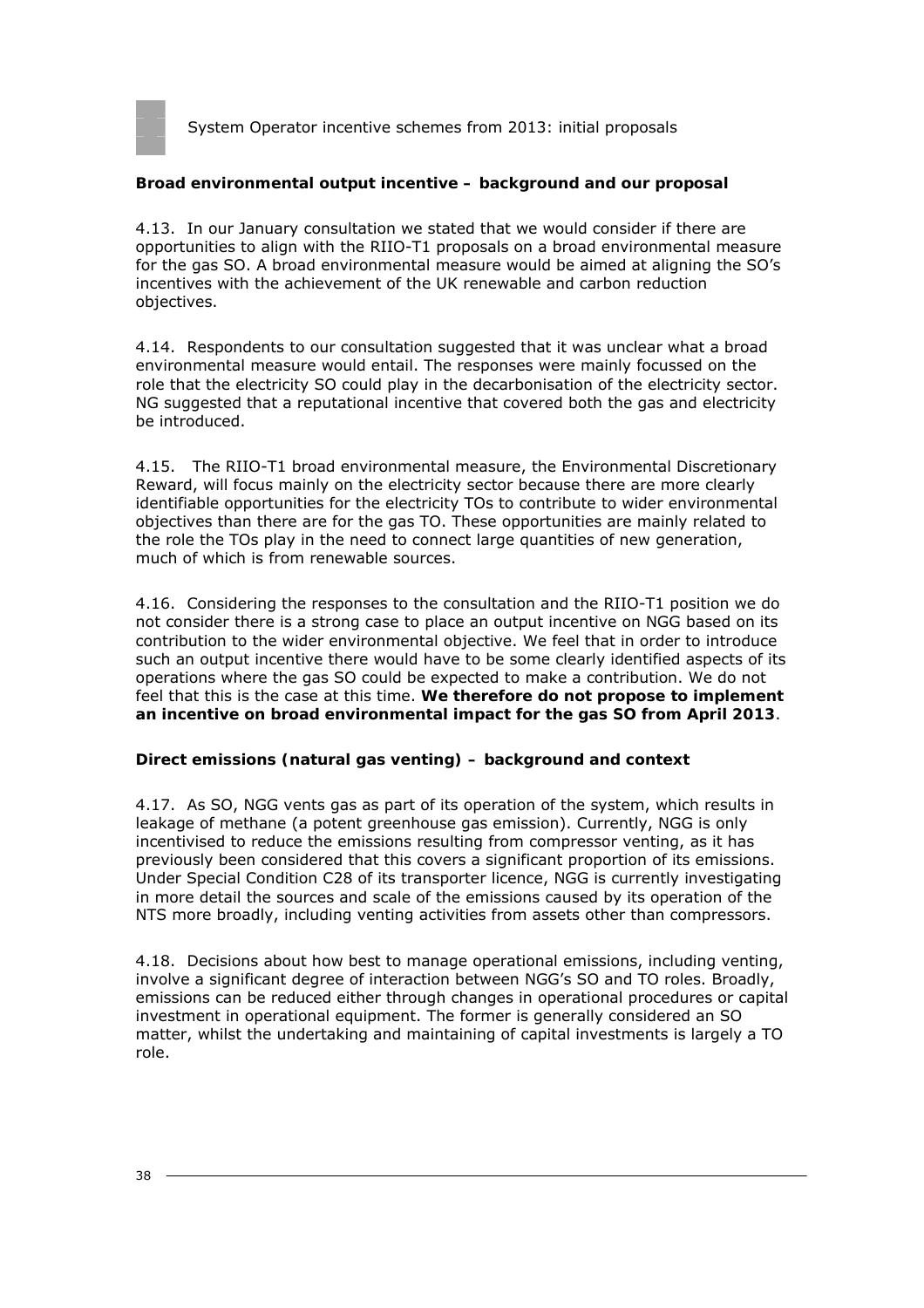

#### **Direct emissions (natural gas venting) – our consultation proposals and responses**

4.19. In our January consultation we outlined our intention that the incentives on NGG (across SO and TO functions) will ensure it considers both operational and investment solutions to provide the most effective and long term value for money solution for consumers. Our view was that to achieve this NGG should continue to be financially incentivised to reduce its venting emissions through the SO regulatory framework. We set out that the SO incentive could relate to compressor venting only or to a wider category of venting activities. Under its RIIO-T1 price control framework Ofgem is also allowing funding for the TO to implement a programme of capital investment that may help to reduce emissions.

4.20. We set out that we expect the SO financial incentive scheme to be set for eight years. This scheme length will encourage the SO to focus on the long term and will allow for interactions with the TO, and its eight year price control, to be effectively managed.

4.21. Two respondents commented on our proposals for a financial incentive on natural gas venting. The AEP suggested that a specific financial incentive for venting may not be appropriate because NGG is committed to reducing its emissions as part of its corporate responsibility framework. SSE suggested that an incentive on venting is unnecessary because NGG is already incentivised to reduce leakage through the shrinkage incentive.

#### **Direct emissions (natural gas venting) – summary of NGG's proposals**

4.22. Under its Scheme of Work $16$  NGG is currently undertaking projects that will improve the accuracy of venting measurement from sources other than compressors. NGG does not expect to complete these projects in time to incorporate its findings into the venting incentive scheme from 2013. NGG's proposal is to initially retain the incentive structure in its current form, and develop a more robust methodology incorporating the results from the Scheme of Work once the projects are completed.

4.23. NGG's proposed interim incentive structure is similar to the structure of the current scheme. The target would be based on historical volumes, calculated as the average venting volumes of the last two years minus an efficiency factor of  $1.74\%^{17}$ . The incentive would include a 10% deadband around the target, no caps or floors, and the emissions above or below the deadband would be valued at DECC's nontraded price of carbon (as with the current scheme). In addition, NGG is proposing a 50% sharing factor to align the venting incentive with the Shrinkage incentive.

<sup>&</sup>lt;sup>16</sup>Special Condition C28 "Requirement to develop and undertake a Scheme of Work to facilitate the establishment of a long term external gas system operator incentive to reduce targeted greenhouse gases".

 $^{17}$ The 1.74% efficiency factor is based on emission reduction targets for the EU ETS sectors.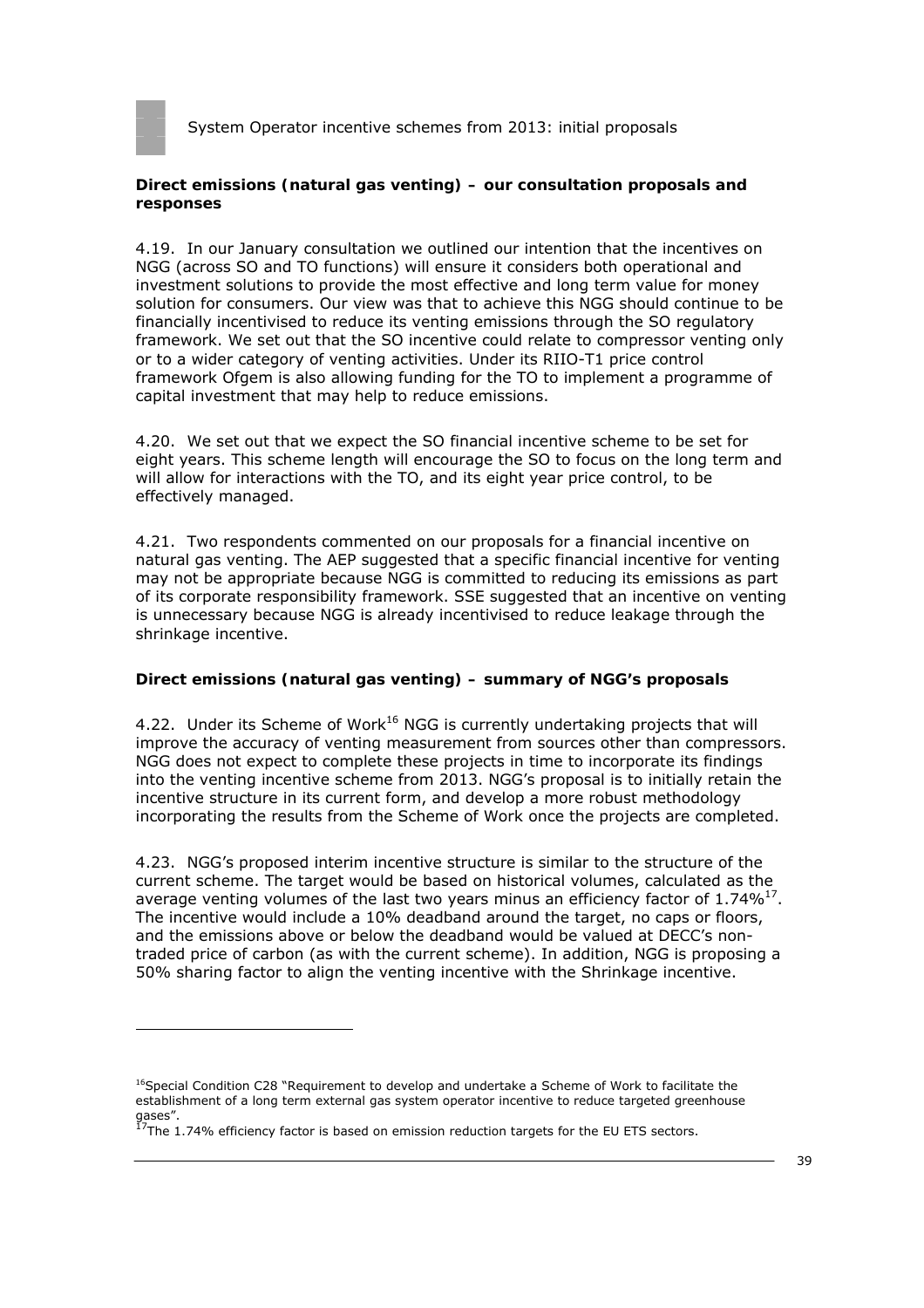

4.24. Once the Scheme of Work is finalised, NGG is proposing to develop an enduring incentive scheme that incorporates the findings from these projects. The annual baseline target would be set according to a methodology defined ahead of each incentive year. The enduring incentive would also include a 10% deadband around the baseline volumes and emissions above or below the deadband would be valued according to the prevailing price of carbon (non-traded sector).

### **Direct emissions (natural gas venting) – our proposal**

4.25. As set out in our January document, we consider it appropriate for the gas SO to take full responsibility for the environmental costs of natural gas venting in the long term and therefore, we consider that NGG should continue to be financially incentivised to reduce its venting emissions through the SO regulatory framework. The shrinkage incentive does not aim at reducing venting emissions, since it targets the cost of gas and electricity used to run compressors, CV shrinkage and unaccounted for gas.

4.26. **Our proposal is to have a financial incentive on natural gas emissions.**  We set out in our January consultation our intention to develop incentive schemes that encourage the SO to focus on the long term. We have therefore developed proposals that we consider achieve this aim. Our current view is that at a minimum this incentive will cover venting from compressors and we will expand the scope of the coverage of the incentive according to the conclusions from the Scheme of Work that NGG is currently undertaking. A key component of this is to ensure that the Scheme of Work is completed in sufficient time so that the results can be incorporated into a revised scheme by April 2015, at the latest.

4.27. The threshold will be based upon venting from compressors and potentially expanded to include other assets, as identified following the results from the Scheme of Work, and it will consider the effects of investment to replace compressors that is driven by environmental legislation, as well as venting driven by obligations to ensure the safe and compliant operation of the NTS.

4.28. We agree with NGG that a steadily declining threshold is appropriate. The efficiency factor of 1.74% proposed by NGG is based on the annual factor used in the EU Emissions Trading System. We do not consider this to be an appropriate basis upon which to set the reduction rate/efficiency factor. The EU ETS covers carbon dioxide ( $CO<sub>2</sub>$ ) whereas the GHG emissions incentive target covers methane – two different greenhouse gases. One tonne of methane is far more damaging to the environment than one tonne of carbon dioxide $18$ , making it more effective to reduce methane levels over a more rapid timescale. Furthermore, projected reductions in methane emissions in the energy sector are far greater than the  $CO<sub>2</sub>$  emission reduction target in the traded sector<sup>19</sup>. Evidence also seems to suggest that reducing

 $18$  The global warming potential of methane is about 21 times greater than carbon dioxide over a 100 year period, and even greater over a shorter timescale.

 $19$  DECC's projection of methane emission reductions is about 80% by 2020 from 1990 levels. The target within the EU Emissions Trading System is a 21% reduction of CO<sub>2</sub> emissions compared to 2005 levels.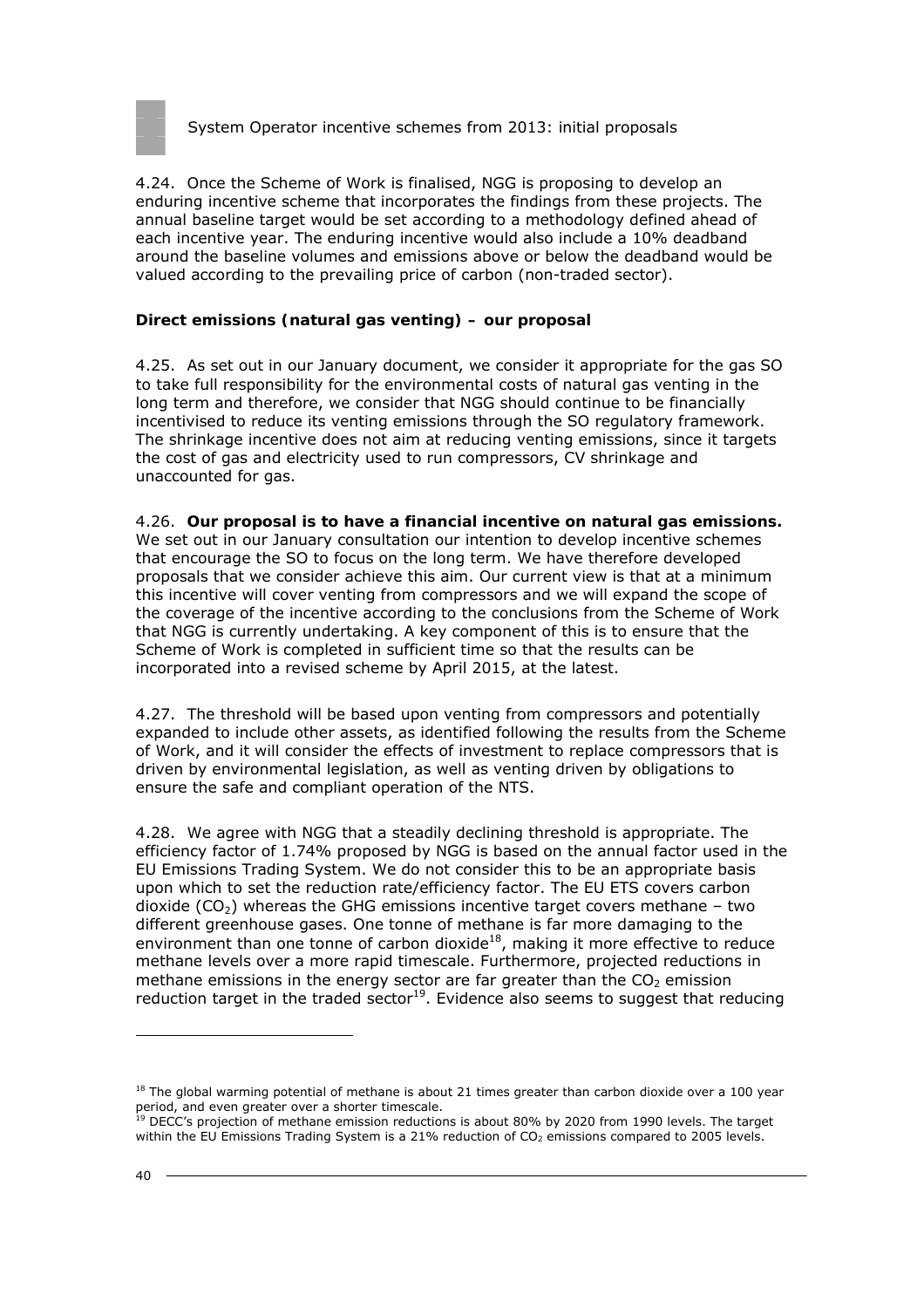

methane is more cost-effective than reducing  $CO_2^{20}$ . Finally, as part of RIIO-T1, we expect (and have allowed funding for) the Transmission Operators to invest in equipment that could potentially contribute towards methane emission reductions.

4.29. We propose that the scheme does not contain a deadband around the target, reflecting our view that improved measurement and better understanding of the sources of venting as a result of the Scheme of Work shall reduce the uncertainties associated with venting volumes.

4.30. Our latest information suggests that the Scheme of Work will not be completed until December 2012. Due to the points raised in the previous paragraphs, and given the objective of moving to a venting threshold based on critical use only (e.g. venting associated purely with safety requirements), we propose a reduction rate substantially greater than the one proposed by NGG. Until the Scheme of Work is completed, we therefore propose to set a short term threshold based on the current threshold (3007 tonnes) minus 5% per year.

4.31. We disagree with NGG's proposal to set a short term target based on the average volume of the last two years. NGG has improved its performance against the venting incentive over the last two years, achieving venting levels within the deadband in 2011/12. We believe that the incentive should encourage continuous improvement and NGG should not be rewarded for emissions being still above the existing threshold. Therefore, the current target minus a reduction rate of 5% per year provides a better baseline in the short term. Once we receive information from the Scheme of Work, we may consider revising the reduction rate to apply over the incentive period.

4.32. In terms of the structure of the scheme, we have considered two options. The first option is an asymmetric structure, NGG would be penalised for emissions above the threshold according to DECC's non-traded price of carbon, but it would not be rewarded for volumes of gas vented below the threshold $^{21}$ . This approach reflects our intention that NGG starts working towards the full internalisation of its environmental costs from venting and is not rewarded for venting.

4.33. The second option is an incentive that would retain the same structure as the current scheme, with no caps and floors, emissions above or below the threshold being valued at DECC's non-traded price of carbon and no sharing factors, but without a deadband around the threshold. Figure 10 sets out both options.

20http://www.diw.de/documents/publikationen/73/diw\_01.c.343362.de/diw\_wr\_2009-32.pdf

<sup>21</sup>The valuation of these emissions takes into account that one tonne of methane has a global warming potential equivalent to 21 tonnes of carbon dioxide when evaluated over 100 years. Since methane is a much shorter-lived gas, its relative impact over shorter periods is proportionately higher.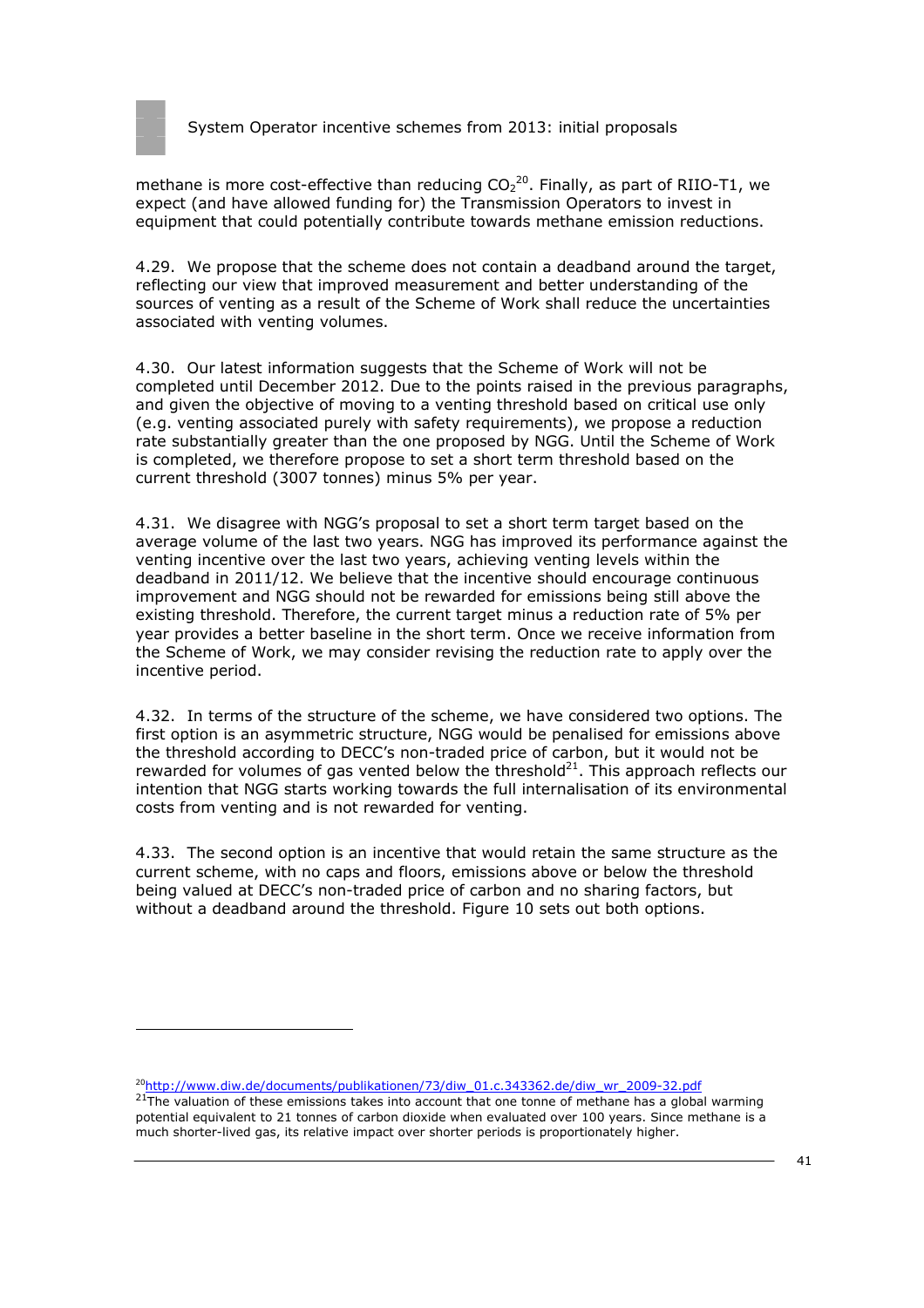

#### **Figure 10: Options for a Greenhouse Gas Emissions Incentive\***

\*Figure 10 shows the target for 2013/14 calculated as the 2012/13 target (3007 tonnes) minus a 5% efficiency factor.

4.34. Table 3 provides a summary of our proposals:

**Table 3: Summary of proposals for the greenhouse gas emissions incentive** 

| Target:                             |                                                                                                                                                                                                                                                                                                                                                                                                                |  |  |  |
|-------------------------------------|----------------------------------------------------------------------------------------------------------------------------------------------------------------------------------------------------------------------------------------------------------------------------------------------------------------------------------------------------------------------------------------------------------------|--|--|--|
| $\bullet$<br>$\bullet$<br>$\bullet$ | Short term threshold (until March 2015, at the latest):<br>Threshold for 2013/14: current target (3007 tonnes) minus 5%<br>efficiency factor.<br>Threshold for 2014/15 (if adequate results of Scheme of Work are<br>not available): Threshold for 2013/14 minus 5% efficiency factor.<br>• Forward-looking efficiency factor potentially recalculated if we receive<br>adequate data from the Scheme of Work. |  |  |  |
| Structure:                          |                                                                                                                                                                                                                                                                                                                                                                                                                |  |  |  |
| $\bullet$<br>$\bullet$<br>$\bullet$ | No sharing factors<br>Emissions valued at DECC's non-traded price of carbon<br>Two options:<br>Option 1: Downside only scheme.<br>Option 2: Reward for venting below the target, penalty for venting<br>above the target. No deadband around the target.                                                                                                                                                       |  |  |  |

4.35. Of the two options outlined above, **we are minded to implement option 1.** Our long-term aim is for NGG to fully internalise the environmental costs associated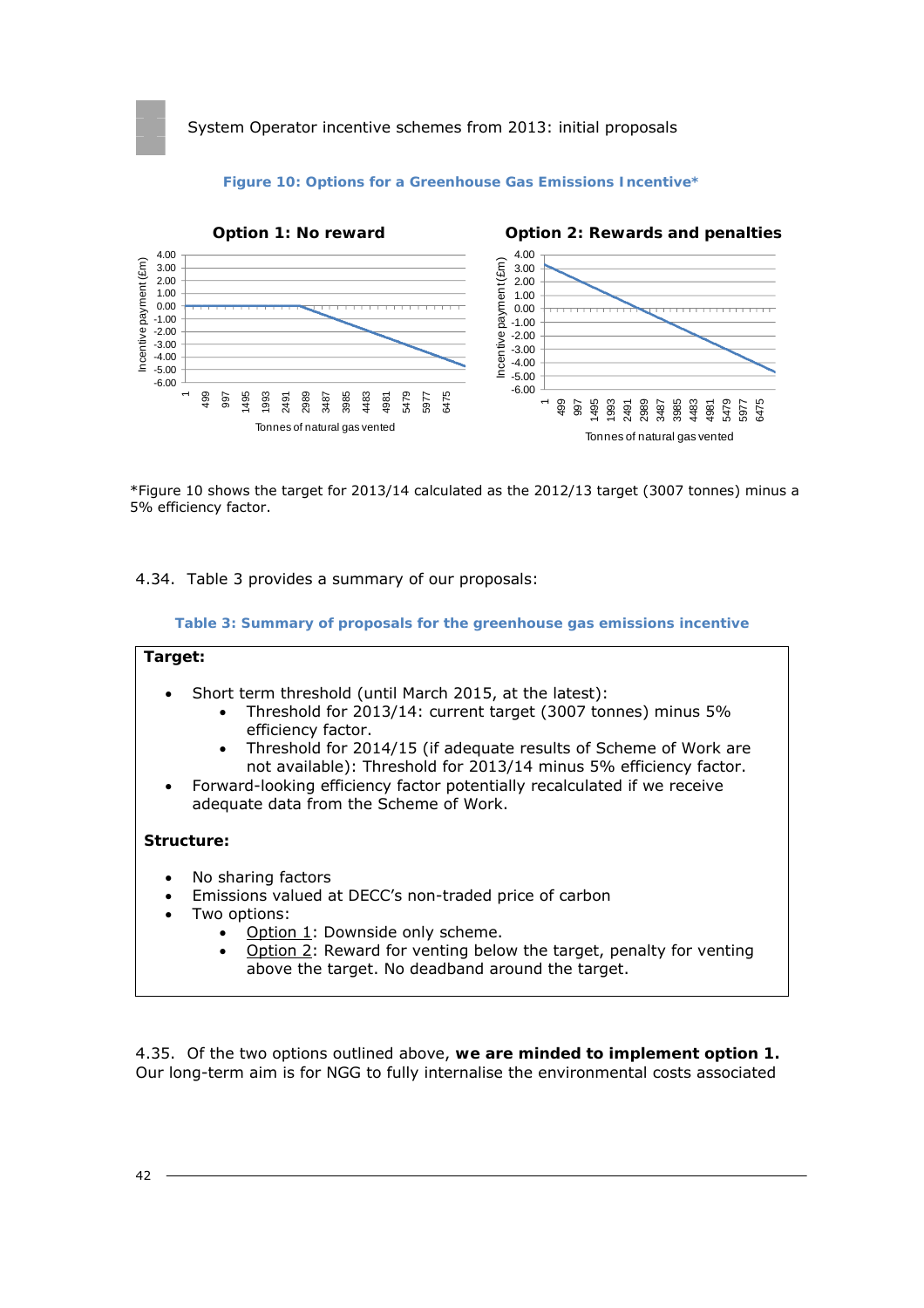

with venting<sup>22</sup>, consistent with the polluter-pays principle, and option 1 goes some way in moving towards this ambition. Before we fully transition to such a scheme, we need a better understanding of, and better data on, NGG's venting activities and volumes.

4.36. The data currently collected and reported by NGG does not form a sufficient basis upon which to set a symmetrical incentive, where NGG has the potential to receive a reward. We are mindful that in the EU ETS most companies have profited from allocations that turned out to be excess to needs, and in Phase 1 in particular this was largely attributed to inadequate data, a situation we still face with respect to methane venting. Furthermore, funding available to the TO and potentially to the SO through the TO innovation funding mechanisms, may contribute to reducing methane levels for the SO. We do not want to reward NGG for methane reductions due to investment undertaken by the TO and already funded under RIIO.

4.37. We are however open to consider arguments in favour of option 2, but only if and when adequate data on both emissions and technology performance options are presented that enable a fully informed evaluation. We welcome Stakeholders' views on our proposed options.

# **Connections**

## **Background and context**

4.38. Efficient and timely connections to the transmission system are important since they ensure that new sources of gas supply are able to enter the transmission system and new customers are able to have their demands for gas met. A number of market participants that are looking to connect to the NTS have raised concerns with Ofgem regarding the lack of a clear process regarding connections to the NTS. Whilst NGG as TO is responsible for building any assets that are required for a new connection, or modify an existing connection, it is important that NGG as a whole works to ensure efficient and timely connections to the system.

4.39. There a number of stages involved in getting a connection to the gas NTS. NGG through its role as SO can play a key role in the process for providing prospective new connectees with an offer setting out the terms and condition for connection to the NTS. A modification to the UNC (UNC 373) that puts in place a process for connection applications has recently been approved by the Authority and will be implemented from 01 August 2012.

 $22$ See page 25:

http://www.ofgem.gov.uk/Markets/WhlMkts/EffSystemOps/SystOpIncent/Documents1/NGG%20SO%20In centives%20-%20April%202011%20-%20Final%20Proposals%20Consultation.pdf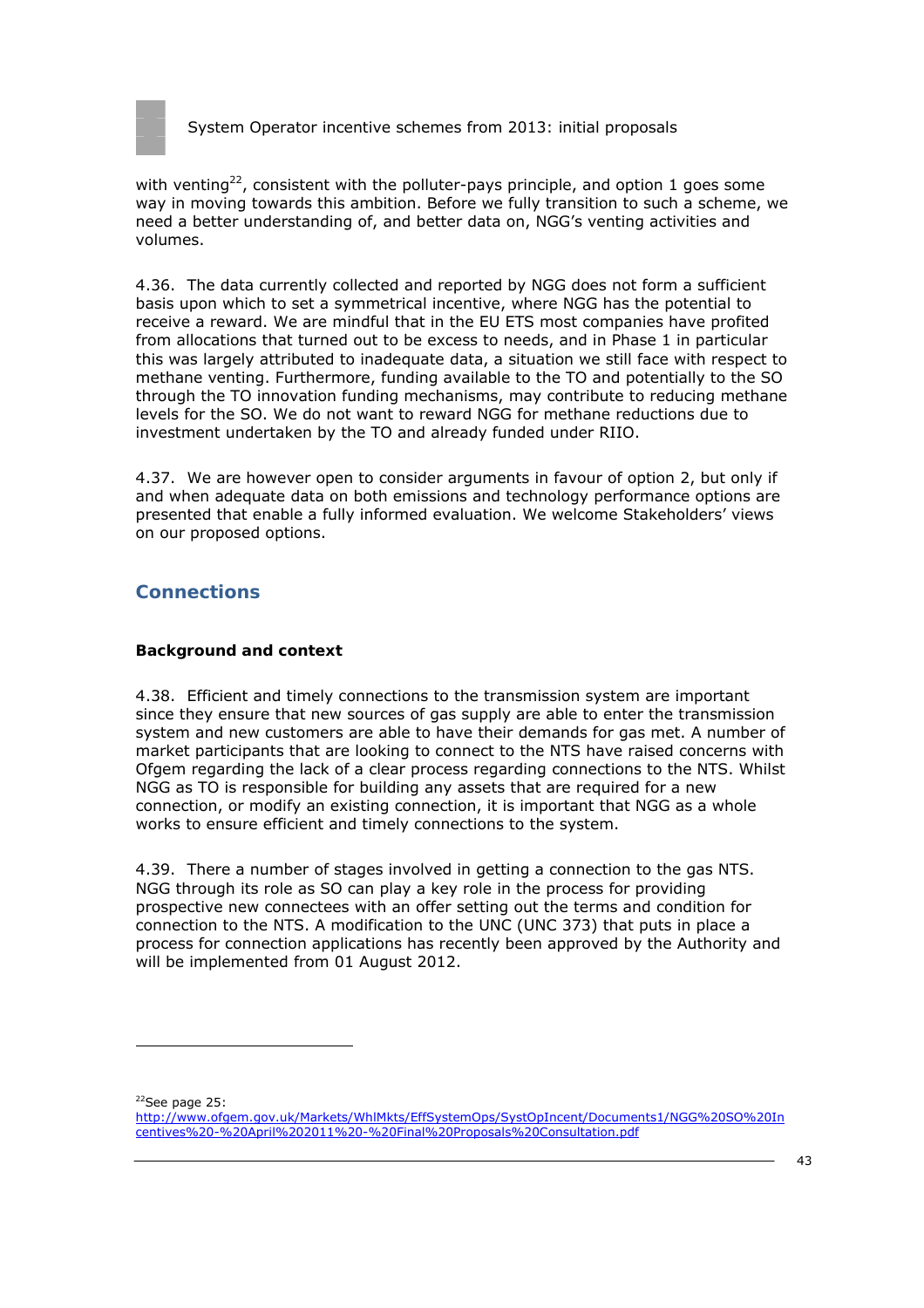

#### **Our consultation proposals and responses**

4.40. As part of the RIIO-T1 process an NGG output measure was proposed relating to its process for providing connection offers. The output measure associated with this was that NGG meets its obligation regarding the connection process set out in legislation and licences. No financial incentive was attached to this output.

4.41. Under RIIO-T1 NGG's performance in all aspects of connections, including providing connection offers, will form part of the assessment under its customer satisfaction output. Performance under the customer satisfaction output will be assessed by means of a survey and could result in financial rewards or penalties.

4.42. In our January consultation we set out that we would consider whether there was scope for a financial incentive on connection performance on NGG in respect of its SO role. This incentive would be in addition (and complementary) to the RIIO-T1 proposals.

4.43. Five respondents touched upon our proposals for a gas connections incentive. The AEP, Eon and Npower suggested that there may be no need for an additional incentive in this area if UNC 373 is implemented. Npower mentioned that a reputational incentive could be considered. SSE suggested efficient and timely connections are part of the SO role and should not be financially incentivised, and it would agree to the introduction of a licence condition on this output. The GSOG agreed with an eight year financial incentive where NGG's connection performance is assessed as part of the customer satisfaction survey, but noted the need to speed up the development of a sustainable governance framework dealing with all aspects of the connection process.

#### **Summary of NGG's proposals**

4.44. NGG has proposed that a reputational reporting incentive is introduced in relation to the production of connection offers. On the basis that UNC 373 is implemented, NGG proposed that it publishes information relating to the achievement of the key steps included in the UNC 373 process (including and in additional to the reporting requirements envisaged within the modification) in order to provide transparency to all and enable third parties to measure its progress.

#### **Our proposal**

4.45. **We propose not to introduce an incentive on the performance of the SO in the connection process.** We consider that given the implementation of UNC 373 and the evidence provided by NGG on its performance over recent years there is no requirement to introduce an output incentive. However we will monitor NGG's performance against the requirements of UNC 373, based on the information it publishes under the requirements of UNC 373, and may revisit this issue within the regulatory period should NGG's performance be deemed inadequate. We would also note that NGG in its Business Plan has proposed to publish additional information compared to that proposed under UNC 373. We welcome this proposal and expect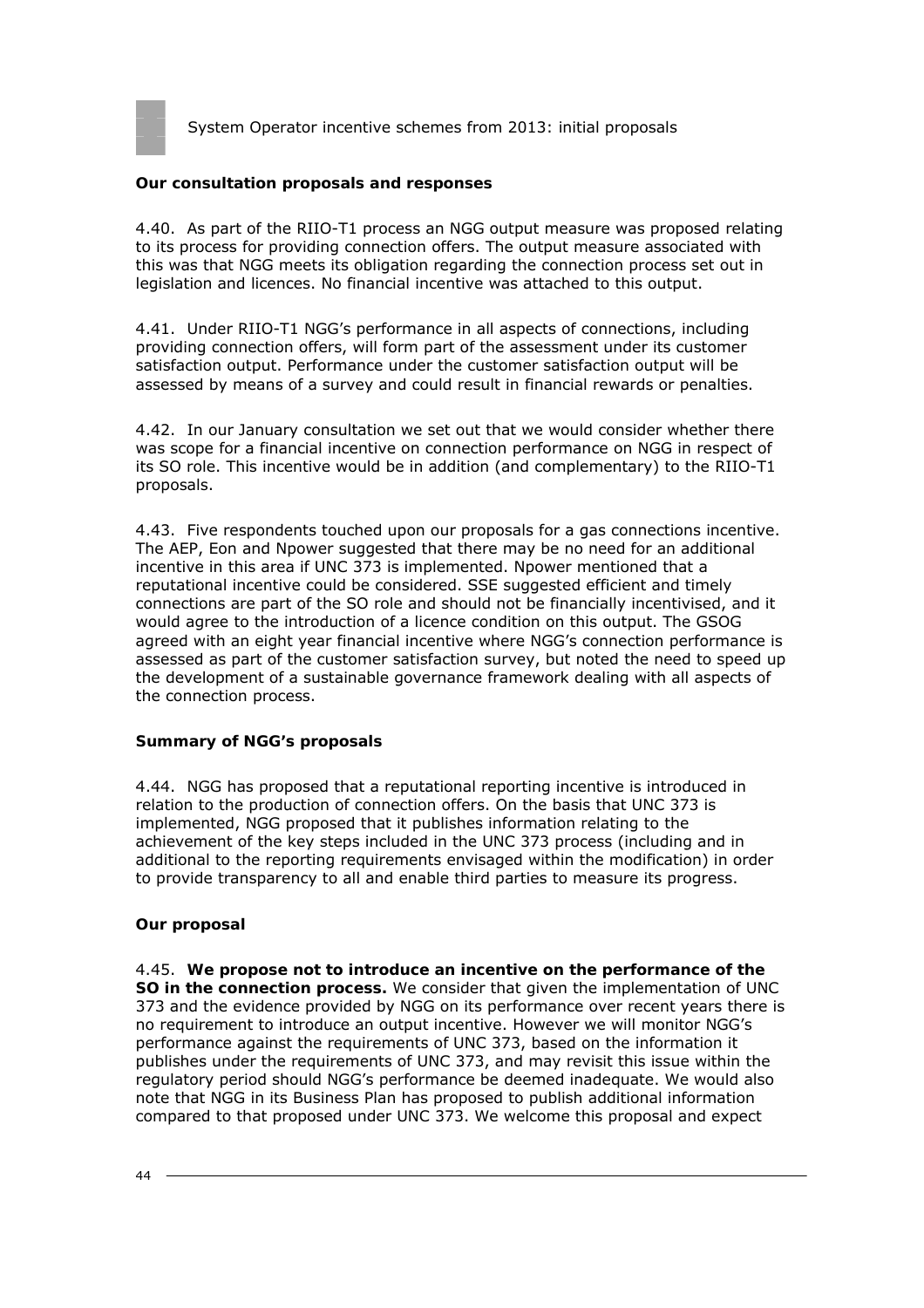

NGG to publish this additional information. In addition, should stakeholders have concerns with NGG's performance in this area we would expect that it would be reflected in the stakeholder survey.

# **Reliability and availability**

#### **Background and our proposal**

4.46. NGG in its role as both SO and TO has a requirement to make capacity available on the NTS such that gas is able to flow from the point of entry onto the NTS to the point of exit off the system. In doing this NGG must ensure that safe levels of pressure and quality are ensured. There are clear operational roles that need to be undertaken by the SO. These include the operation of compressors and the commingling of gas, thereby limiting the volume of CV shrinkage. The way that the SO uses the existing assets on the system is a key part of ensuring that the output is delivered.

4.47. For the most part, making capacity available is a TO role and is discussed in more detail in the RIIO-T1 initial proposals for NGG. However, NGG has a number of different options for making capacity available (including investing in new network capacity or seeking a commercial solution to manage any capacity management issues) and NGG's SO function has a role to play in making these decisions. This is particularly the case where the capacity can be provided by means other than investment in physical assets. In our January consultation we set out that NGG should amend its methodology statement for the provision of incremental capacity<sup>23</sup> to ensure that the decisions it makes about how it chooses between the different options for providing capacity are clearly set out.

4.48. Most responses to the consultation did not directly address our proposals in this area. The GSOG suggested that there should be more transparency on how NGG chooses the options to satisfy incremental capacity, and that this strategy should be linked to the governance for new connections.

4.49. **Our proposal is that NGG will introduce a methodology statement that provides more clarity about how it makes decisions between different options for providing capacity.** We do not think the decision on this can be made in isolation from those on the other aspects of NGG's capacity provision. As the provision of capacity is mainly a TO issue we will address this as part of our proposals for RIIO-T1.

# **Stakeholders satisfied**

4.50. As discussed in the section on 'Stakeholders satisfied' for the electricity SO, in RIIO-T1 we have decided to put in place a primary output on the TOs that relates to

<sup>&</sup>lt;sup>23</sup> Which it is required to have in place under Special Condition C15.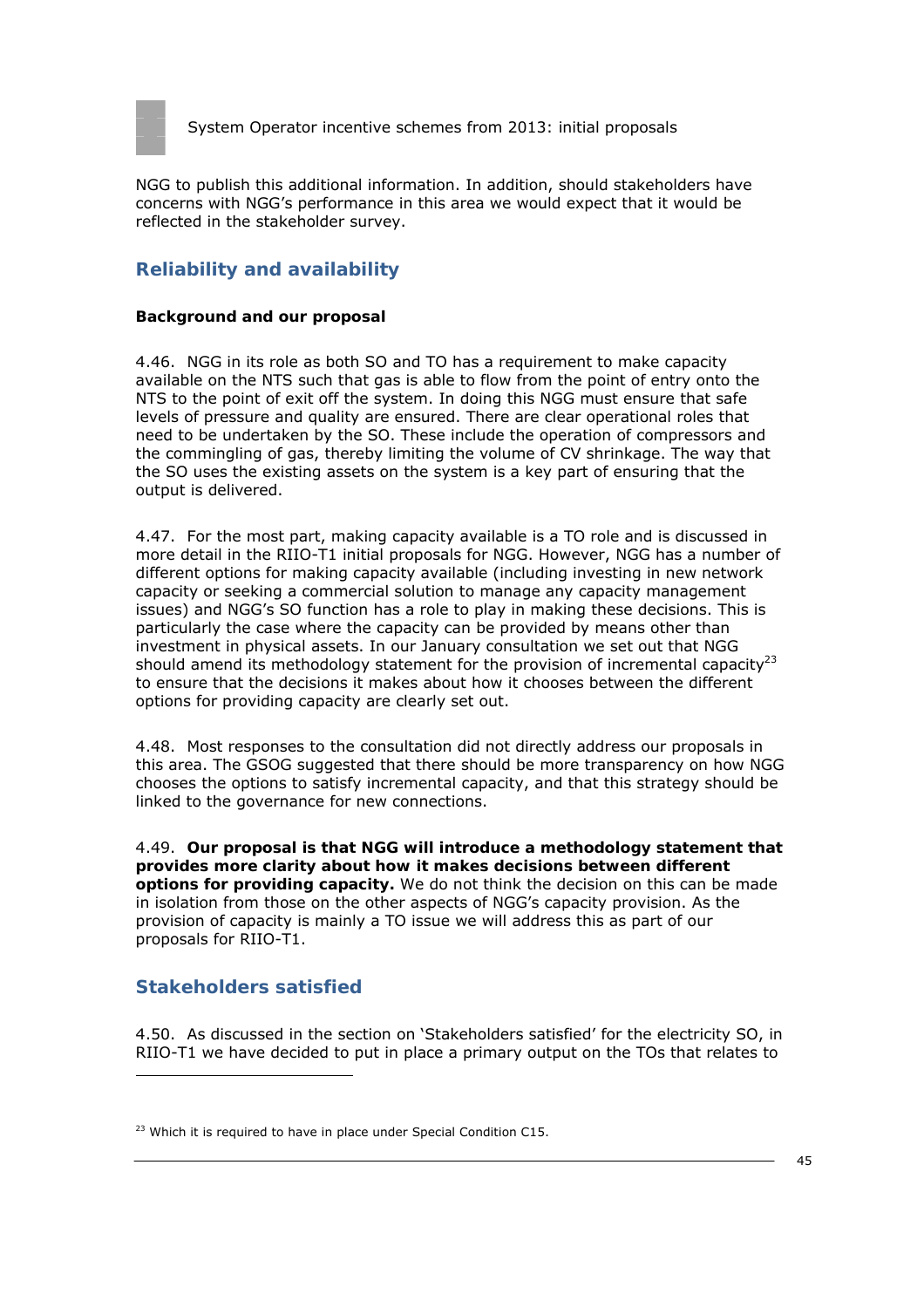

customer/stakeholder views of each company's performance. As with electricity, we think it is appropriate for the RIIO-T1 stakeholder survey financial incentive to cover both SO and TO related issues. The potential customer coverage of the gas network company's survey would be appropriate in its role as both SO and TO. Further details on the incentive scheme can be found in RIIO-T1 initial proposals for NGG. **There will be no additional output incentive scheme in the SO regulatory framework.**

# **Balanced system**

### **Background and context – Residual balancing**

4.51. One of the key outputs that NGG has in its role as SO is in respect of residual balancing. When shippers (in aggregate) do not maintain a balance NGG is required to buy and/or sell gas in the On the day Commodity Market (OCM) such that the system is in balance (broadly this means demand=supply). NGG has legal and licence obligations to maintain system balance and to operate within safe operational limits. However, because NGG has some choice regarding how it fulfils these requirements, NGG's residual balancing activity has been incentivised through the gas SO incentives.

4.52. The current SO balancing incentive comprises two elements; a price performance measure (PPM) and a linepack performance measure (LPM).

- The Price Performance Measure (PPM): incentivises NGG to minimise the impact of trades that it takes to balance supply and demand on the market on a daily basis.
- The Linepack Measure (LPM): incentivises NGG to ensure that the volume of gas in the system (the linepack) at the end of each trading day is similar to that at the start of the gas day.

4.53. The SO role as residual balancer interacts with system cash out. Where the SO takes balancing actions that exceed the default cash out (buy or sell) prices, the price of these actions sets the daily cash out price. Therefore, the SO can influence the prices at which out of balance shippers are "cashed out", meaning its actions influence the incentives on shippers to balance their portfolios.

4.54. Our proposal on the balanced system output is clearly strongly linked to our views on a potential residual balancing cost scheme. We therefore discuss these jointly in this section.

#### **Summary of consultation proposals – Residual balancing**

4.55. In our January consultation we set out that we consider it appropriate for NGG as SO to continue to be financially incentivised to limit the change in linepack on a daily basis. This maintains the principle of "polluter pays" in respect of the calculation of cash out prices, ensuring that the costs of balancing the system are directed at those shippers that are out of balance. However, we set out that we were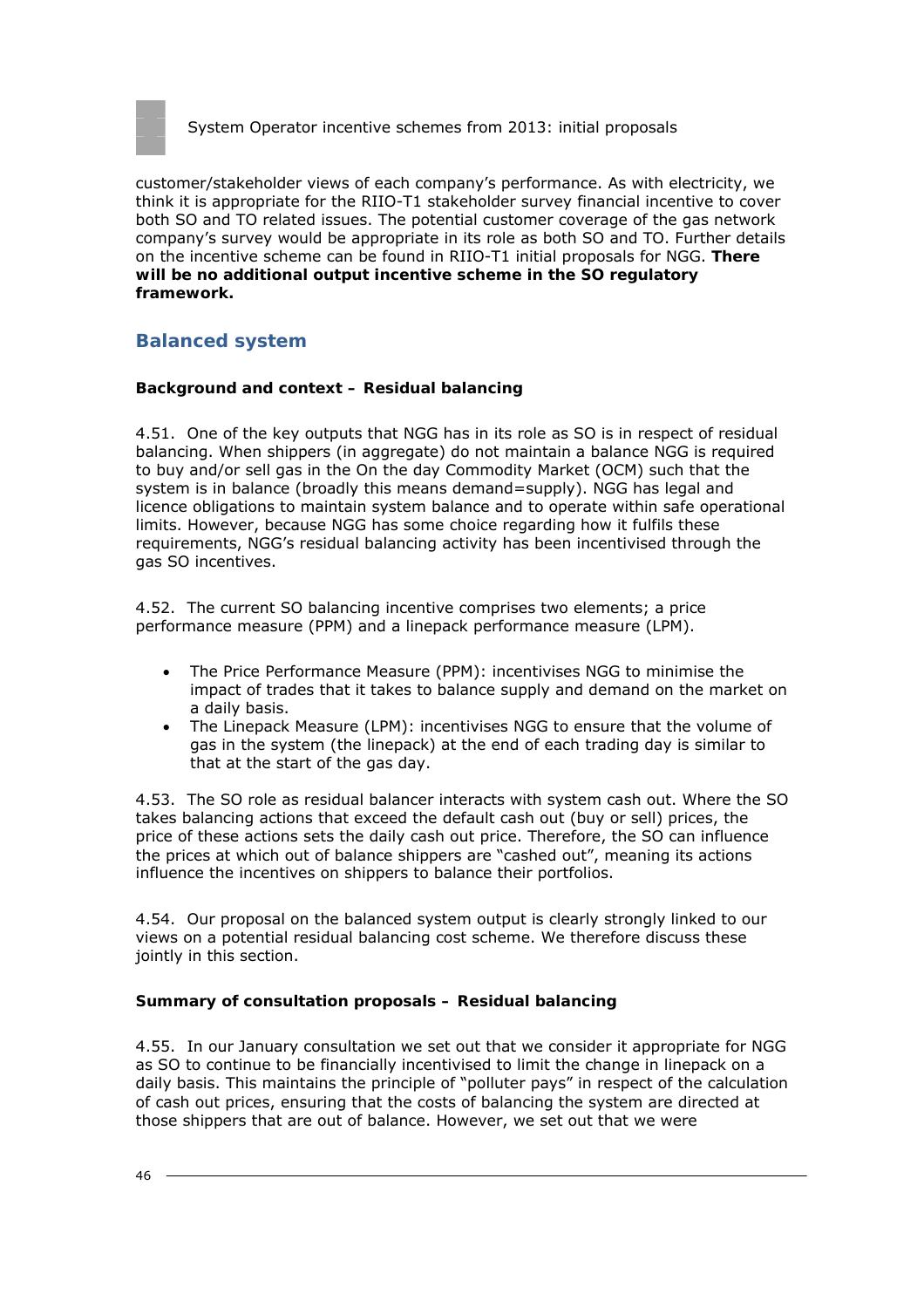

considering removing the PPM incentive in favour of an incentive that encouraged NGG to minimise the overall costs of maintaining daily linepack rather than one that is primarily focused on encouraging NGG to limit the impact of its balancing trades. An incentive focussing on the overall costs could result in NGG taking actions that were not necessarily close to the market price and therefore could have a greater effect on cash out prices, which could result in shippers having a greater incentive to balance their own positions.

4.56. Since our January consultation proposals we have continued to develop our views on the residual balancing output, and we are able to provide more detail of what we consider are the objectives of this output incentive. The residual balancing output should encourage the SO to undertake its role as residual balancer as efficiently as possible. This means that:

- the SO should have incentives to ensure that its actions are taken at least cost.
- for the most part residual balancing actions should be taken on the same gas day as the imbalance occurs so out of balance shippers on that day bear the cost of balancing actions.
- the actions taken by the SO should provide shippers with strong economic incentives to balance their portfolios.
- the incentive on the SO should be compatible with how the balancing role may evolve over the longer term.

4.57. Underpinning these objectives is a presumption that, for the most part, it is more efficient for shippers to balance their portfolios rather than have large volumes of balancing actions undertaken by a, necessarily reactive, residual balancer. There have been some concerns raised that over the last few years shippers are becoming increasingly out of balance, in particular at the beginning of the gas day. The objectives are also intended to reflect the industry consensus that over the RIIO-T1 period the flows on the gas network will change considerably and that this may require the balancing role of the SO to evolve.

4.58. In putting forward these objectives we recognise that the SO role as residual balancer does impact on the incentives of shippers and, potentially, on gas market prices. Historically, the requirement to limit this impact has been a prominent consideration in developing the balancing incentive. We need to consider whether the limiting of these impacts per se delivers the most efficient outcome in terms of balancing the system, particularly in a world where the changing flows on the gas network may mean that it becomes necessary for the residual balancer to be more active. However, we are keen that the incentive will limit market impacts where these lead to inefficiencies.

#### **Summary of consultation responses – Residual balancing**

4.59. Seven respondents made a direct reference to our proposals on a residual balancing output/cost scheme. Most of the respondents were not directly opposed to the incentive based on the minimisation of balancing cost, but four pointed out that the current incentive worked well and/or was well understood by the industry. The GSOG supported the introduction of a cost minimisation incentive noting that it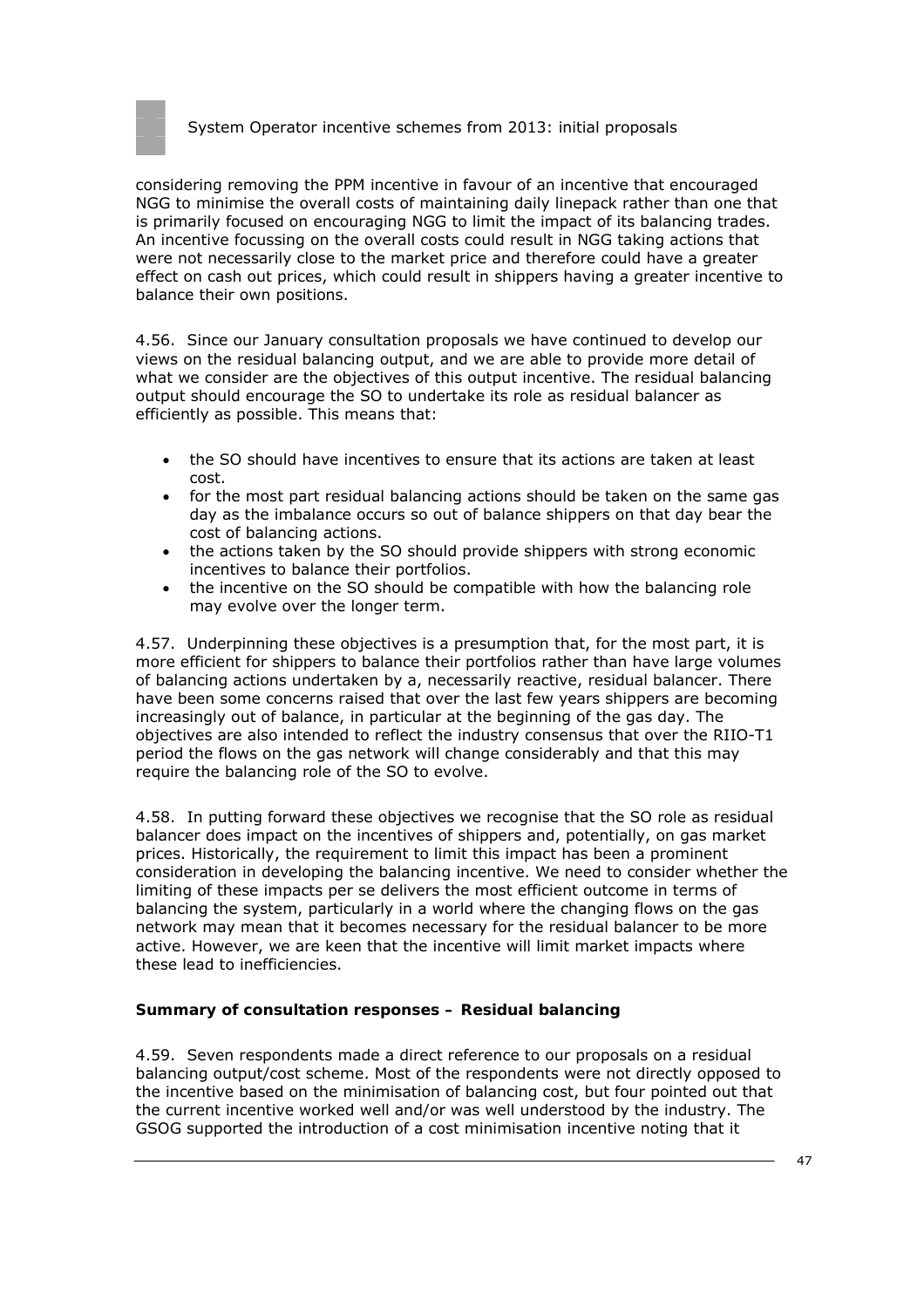

would result in greater incentives on shippers to be in balance, whilst EDF noted that it may provide more flexibility for NGG to deal with daily imbalances. However, SSE noted that shipper imbalance is something that would be better dealt with through our gas Significant Code Review work rather than through SO incentives and stated a preference for an incentive that encouraged the SO to trade close to the market price.

4.60. The AEP noted that if a cost minimisation incentive were to be introduced then the parameters should not be set for eight years, whilst Npower suggested it would like to better understand the merits of the proposal. EON stated that there should be more industry consultation before any cost minimisation incentive was introduced and EDF said that such an incentive should not require the introduction of products that the industry may not want.

4.61. NGG argued that because the gas balancing arrangements are different from electricity then it would be difficult to introduce a cost minimisation balancing incentive for the gas SO. NGG noted that there is no "gate closure" and no correlation between the volume of gas bought or sold by the SO and the volume delivered by the market. NGG also considered that a cost minimisation incentive would increase NGG's intervention in the market and change shippers' incentives to balance their positions. Also, NGG considered that it does not have data to forecast the required volumes for this incentive.

4.62. In addition, GSOG and SSE supported our proposal to maintain an incentive on NGG to maintain daily linepack, whilst Npower noted it has some concerns regarding a linepack incentive as it considers that NGG appears to have only partial control over linepack.

#### **Summary of NGG's proposals – Residual balancing**

4.63. NGG does not consider that a cost minimisation incentive would drive appropriate residual balancing behaviour. It has therefore proposed that the style of the incentive is similar to the current residual balancing incentive with an annual cap and floor whereby a performance measure scheme, based on daily linepack change and price spread, represents a proxy for a market cost minimisation scheme. Its proposals are for an eight year scheme:

- The linepack performance measure would build on the current methodology:
	- o to ensure the target remains fit for purpose the daily linepack performance measure target would be calculated annually and set on the previous year's average shipper imbalance.
	- o NGG considers that this is appropriate as the levels of linepack change are inherently linked to the level of shipper imbalance.
	- o the threshold for the linepack performance measure would be maintained at 1.5mcm (lower if the target for a given year is relatively low).
	- $\circ$  an adjustment mechanism would deal with exceptional events which influence opening linepack. Such an adjustment would apply where the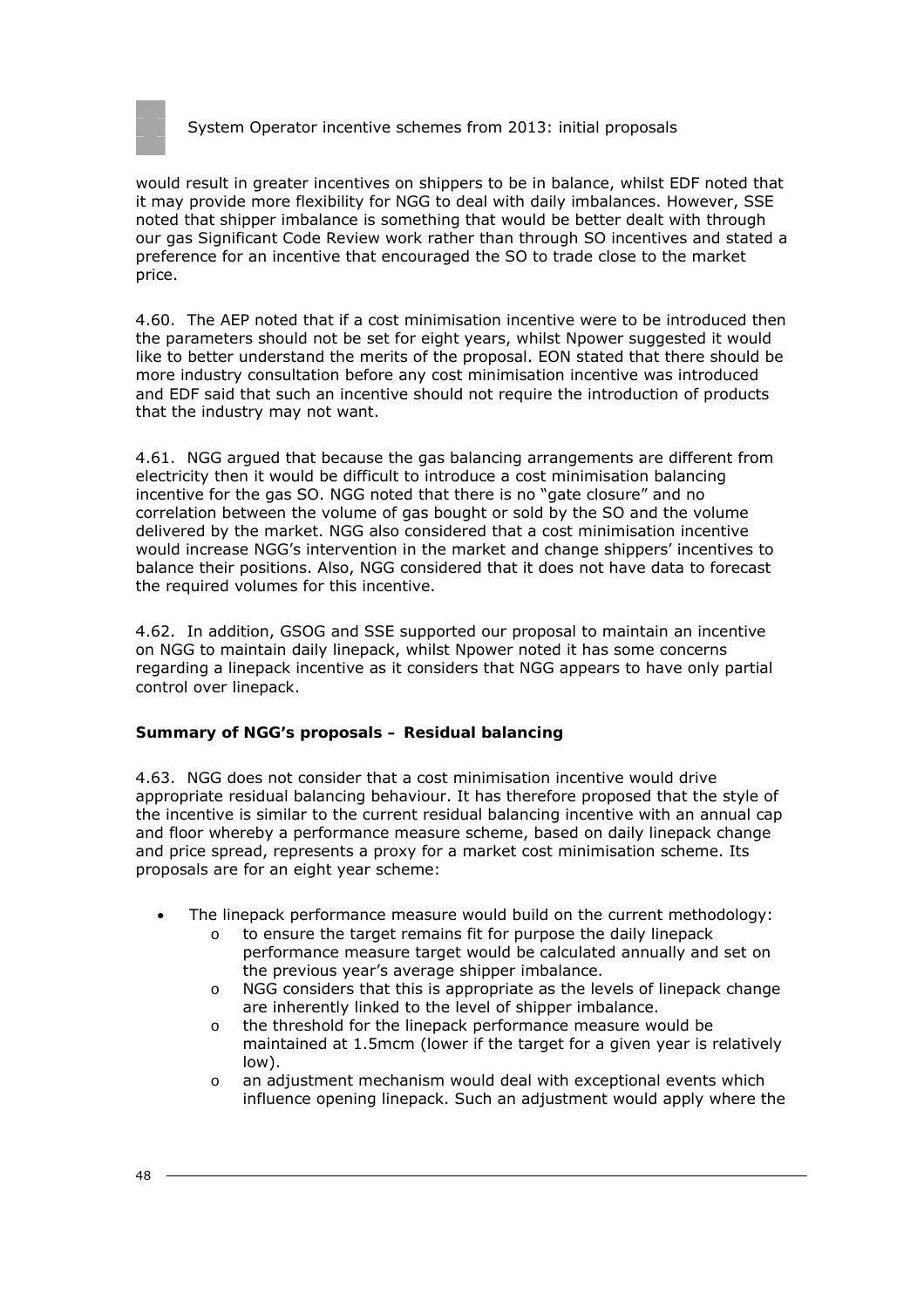closing linepack volume is eight mcm higher or lower than the opening linepack volume on any day.

- The daily price performance measure would be linked to recent market price volatility in the form of a pence per therm daily target which NGG proposes is recalculated annually unless it is below the prevailing default cash out margin.
	- o The annual target would be based on 40% of the average market price range from the previous year.
	- o Its performance would be measured by the absolute price spread rather than converted to a percentage of the System Average Price (SAP) as now.
	- o NGG considers that an absolute price spread calculated annually would be more reflective of prevailing market price volatility conditions as the balancing conditions on any day are not necessarily directly linked to the size of SAP but instead driven by market volatility.
		- NGG notes that for 2011/12, the average market price range was 3.6p/therm, which would give a target value of 1.44p/therm (compared to the current measure of within 1.5% of SAP, which equates to 0.75p/therm at a SAP of 50p/therm).
	- o NGG also notes that the default cash out differential is defined as a fixed value in pence per therm, rather than a percentage of SAP.
		- NGG therefore considers that it is appropriate for the price spread target in the residual balancing incentive to also be in pence per therm.
		- Further, NGG considers that the price spread target should be no lower than the level of the cash out differential in order to allow the residual balancer to set an appropriate incentive for the market to self-balance.
- In relation to the risk and reward value of the total scheme NGG has proposed a maximum daily value based on:
	- o estimating the volume of shipper imbalance if the residual balancer took no action, and subtracting the linepack performance measure threshold value.
	- o valuing that volume at the default marginal cash out differential as a proxy for the value of linepack.
- NGG proposes that the calculation of this value is updated annually (currently it would give a daily value of £8,951). NGG considers that this is a proxy for the value of avoided costs and therefore for the value added by the residual balancer.
- NGG proposes that the incentive framework is set for eight years, with the targets being adjusted annually in accordance with the principles set out above.
- NGG also proposes a midpoint review at four years, to determine whether the scheme is delivering the desired outcome and the relationships between price spreads remain valid.

4.64. NGG considers that this proposal will promote efficiency in the gas market as a whole by ensuring that performance targets reflect those elements of residual balancing which it can control and forecast. It also considers that its proposals will provide an incentive scheme that will encourage it to balance supply and demand in an efficient manner, minimising its impact on the market over the RIIO-T1 period.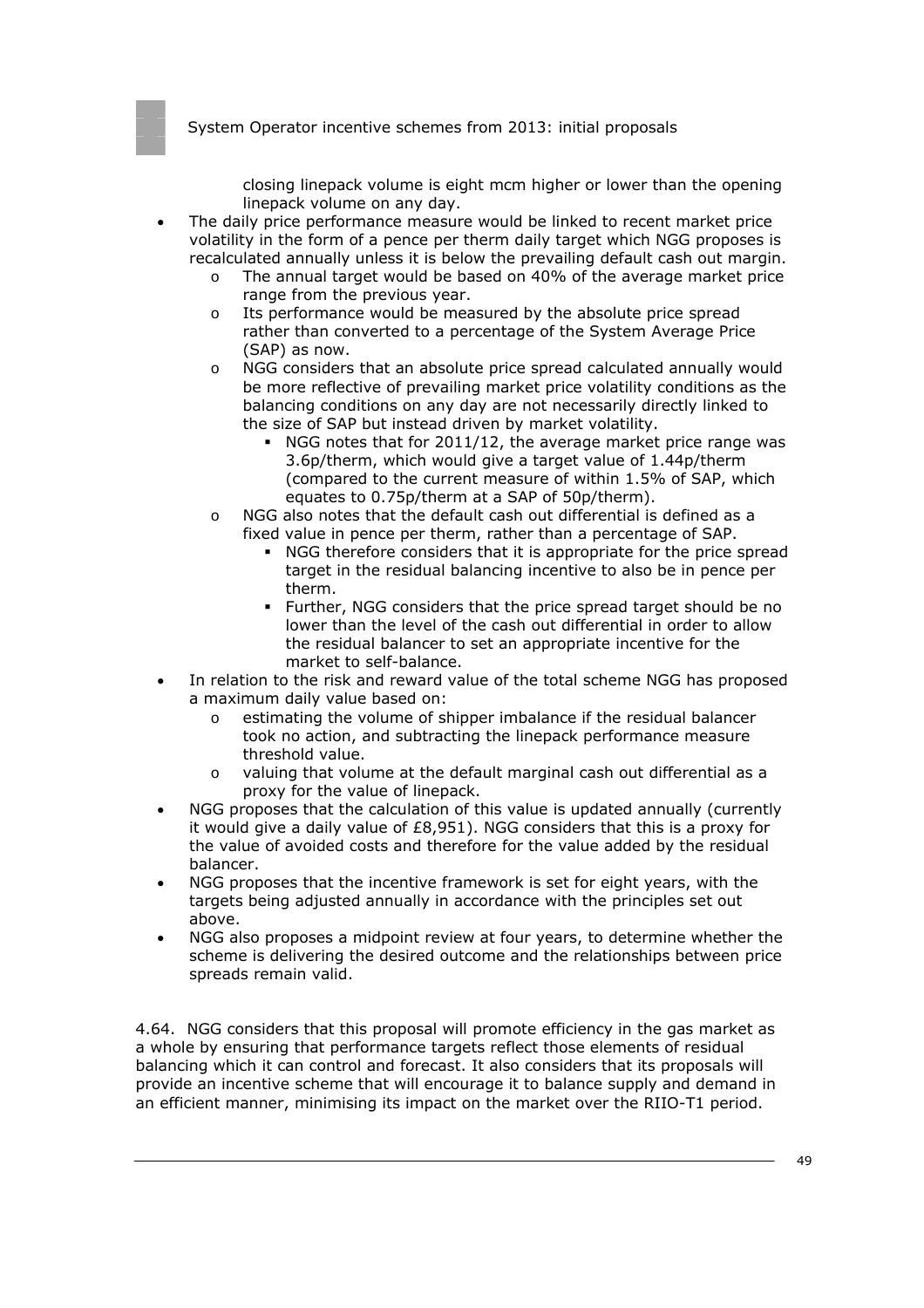

#### **Our proposal – Residual balancing**

4.65. **Having considered NGG's proposals and the consultation responses our view is that it is not a priority to introduce a cost minimisation residual balancing incentive at the current time**. A number of stakeholders (including NGG) consider that the current framework of the residual balancing scheme remains fit for purpose in that it incentivises NGG to minimise the impact of its balancing trades on the market. We also recognise that the introduction of such a cost incentive would be complicated.

4.66. **We therefore propose to put in place a financial output incentive scheme for eight years that is based on the current scheme.** However, we also propose that an uncertainty mechanism is put in place that enables the Authority to reopen the scheme (but not within its first four years) should costs increase significantly leading to a proposal for a cost minimisation scheme or should within day flows on the system change to the extent that the balancing role of the SO on the day has altered so much that the scheme is no longer fit for purpose.

4.67. We have considered the changes to the parameters of the current scheme that NGG has proposed and have the following concerns.

4.68. NGG has proposed that the PPM and LPM measures and the target value of the scheme are updated annually based on outcomes from the previous year. We have two main concerns with this approach: firstly we do not consider that the previous year's balancing performance by the market is necessarily representative of the following year's. For example, difficult weather conditions in one year may have a significant impact on balancing which are then not repeated in the following year. Secondly, a number of stakeholders have raised concerns regarding the general (and increasing) complexity of the SO incentive schemes (albeit mainly in respect of electricity). With this in mind we consider that NGG's proposals add a level of complexity to the residual balancing scheme for which it is not apparent that there would be a commensurate benefit. Most notably, putting in place this incentive scheme for eight years, and fixing the absolute values of the targets for that period, would provide a very clear indication to market participants as to what the role of the SO is in residual balancing and give the SO certainty as to what it should be working towards.

4.69. NGG also proposes that the PPM is amended to an absolute value compared to the current methodology of a percentage away from SAP. We have concerns (which are also linked to this being set based on the previous year's data) that this will not reflect the value of the SO's actions in the current year. For example, if prices are significantly higher in the previous year compared to the current year then the PPM target will be significantly greater than may be appropriate. We also note that based on a set of illustrative values, NGG's proposal would have the effect of doubling the value of the current PPM target. We do not consider that this is appropriate.

4.70. In addition, NGG has proposed that the lower level of the PPM is limited by the default cash out price. We do not consider that this proposal is consistent with the objective of the scheme being to limit the impact of NGG's balancing trades on the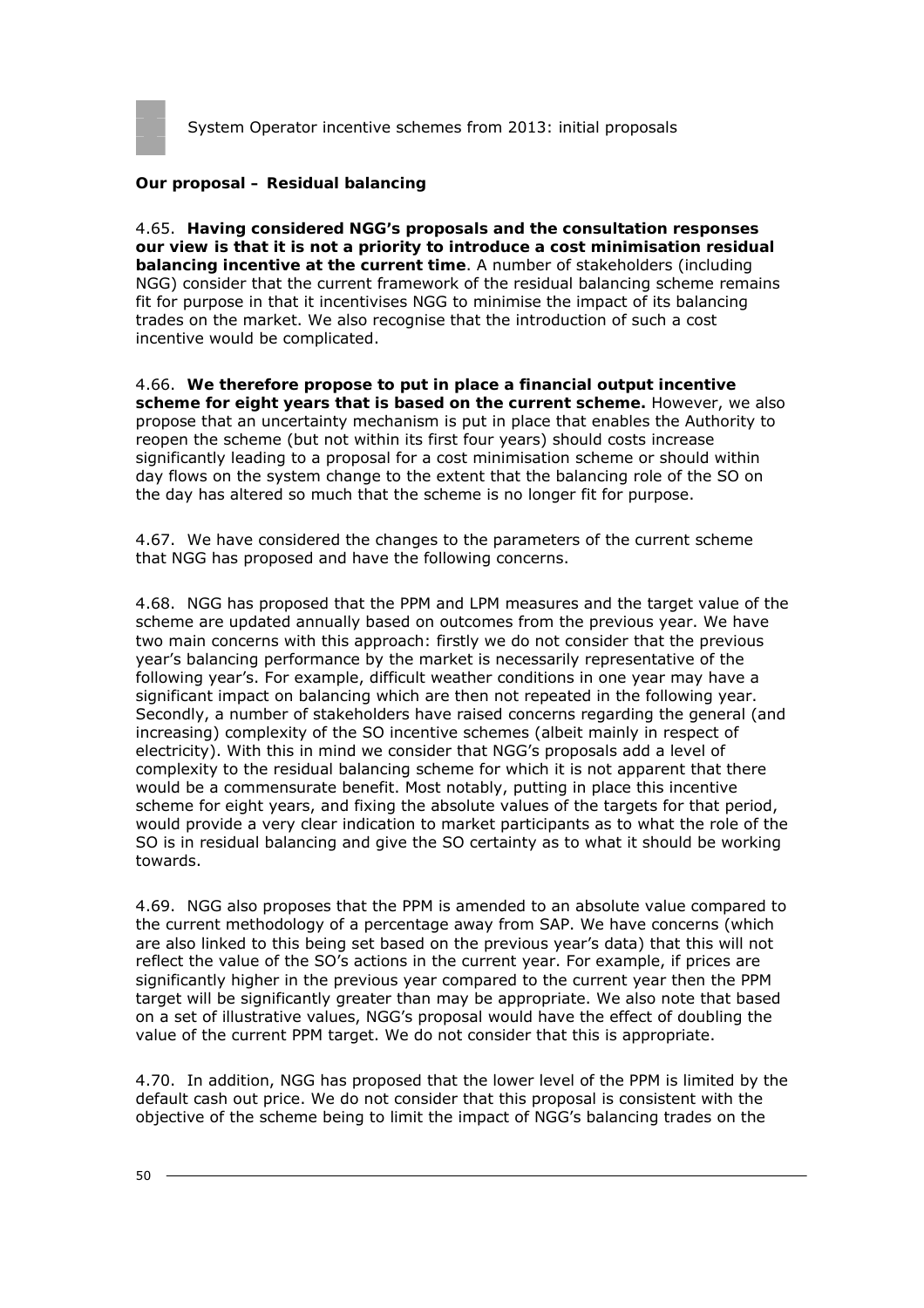

market. In particular, we have concerns that this proposal provides the incentive for NGG to trade at prices above the default cash out price thereby always setting a cash out price when it enters the market.

4.71. Regarding NGG's proposals for updating the value of the scheme, whilst we recognise that there may be benefits in linking the potential payments to NGG to the value it is providing we have concerns that NGG's methodology effectively doubles the current value of the scheme. In addition, as noted above we have concerns regarding the volatility that may result from the annual recalculation of the figures.

4.72. In putting forward our proposals we have also taken into account the views of stakeholders which recognise that despite the scheme being tightened over recent years NGG continues to outperform the scheme.

4.73. **Our proposals are therefore for the current scheme and all of its associated parameters to be put in place for each of the eight years from April 2013 to March 2021.** These are illustrated in Figure 11, annual payments would be capped at £2m and a floor would be at -£3.5million.

4.74. We consider that this provides an incentive on NGG to continue to improve its performance in light of expectations of changing flows (including increasing volatility within day) on the network. We also consider that this proposal provides more predictability in respect of NGG's role as residual balancer.



#### **Figure 11: Proposals for Residual Balancing incentive scheme**

#### **Background and context – Unaccounted for gas**

4.75. Unaccounted for gas (UAG) is that energy which remains unallocated after accounting for all measured inputs and outputs from the NTS: Own Use Gas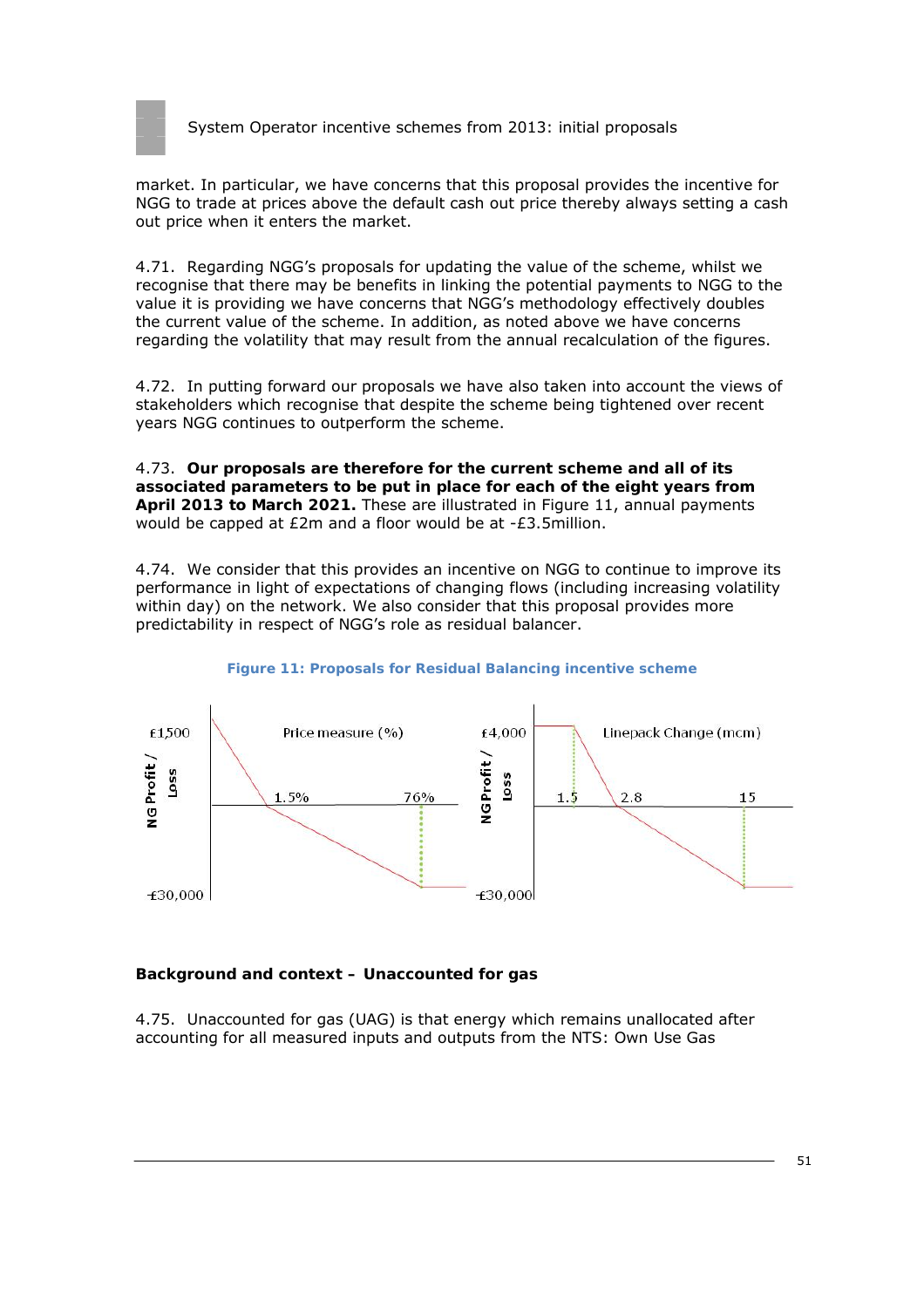

consumption, CV shrinkage and the change in the NTS linepack<sup>24</sup>. NGG is required to purchase UAG on behalf of all system users. Prior to April 2012, NGG was incentivised to minimise the volumes of UAG and the price at which it purchases these through the SO shrinkage and/or separate volume incentive.

4.76. From April 2012, the direct financial incentive on the SO to reduce UAG volumes was removed in favour of a licence condition requiring it to investigate the causes of UAG and report on this work. This change was made because it was unclear to what extent NGG could directly influence the levels of UAG. Currently the work that NGG is required to undertake, and report on, under this condition is (at least) meter validation and data analysis.

#### **Summary of consultation proposals and responses – Unaccounted for gas**

4.77. In our January consultation we set out our view that NGG has an important part to play in minimising the level of UAG, and that NGG should have an output incentive on UAG. We are particularly keen to promote transparency and understanding about UAG as a step to ensuring levels are reduced across the industry. Our view was that it might be appropriate to retain an updated version of the UAG licence condition introduced in April 2012. Further we said that if the work undertaken by NGG under the UAG condition suggested further measures to incentivise UAG were appropriate, we would consider other options for a UAG incentive, including a financial incentive, at a later date.

4.78. Two respondents made a direct reference to our proposals on UAG. The AEP supported a reputational incentive and noted that reporting is important to ensure NGG continues to give this issue due attention. SSE considered that the current levels of UAG were unacceptable and that action must be taken by NGG to reduce these levels.

#### **Summary of NGG's proposals – Unaccounted for gas**

4.79. NGG has proposed that the current licence condition is retained for the eight year period, as it considers that this encourages NGG to undertake projects to identify the causes of UAG. It notes that in recent years the main contributors to the volume of UAG have been meter errors and inherent meter tolerances. NGG also notes that whilst it has a meter assurance role, the NTS connected meter assets are predominantly owned by Distribution Networks, Terminal Operators or large industrial end consumers. NGG is proposing to continue to investigate the causes of UAG through activities including meter validation witnessing and data investigations. NGG recognises that as a party to all the agreements and as a recipient of component data, it is in the best position to apply analysis to this data and to share the results of this analysis with the meter owners and, where required and appropriate, the wider community. NGG considers that this approach should serve to

 $24$  Whilst we note that even when the system is in balance there may be Unaccounted for Gas, we consider that it is an important component of ensuring that market participants are able to balance their own portfolios.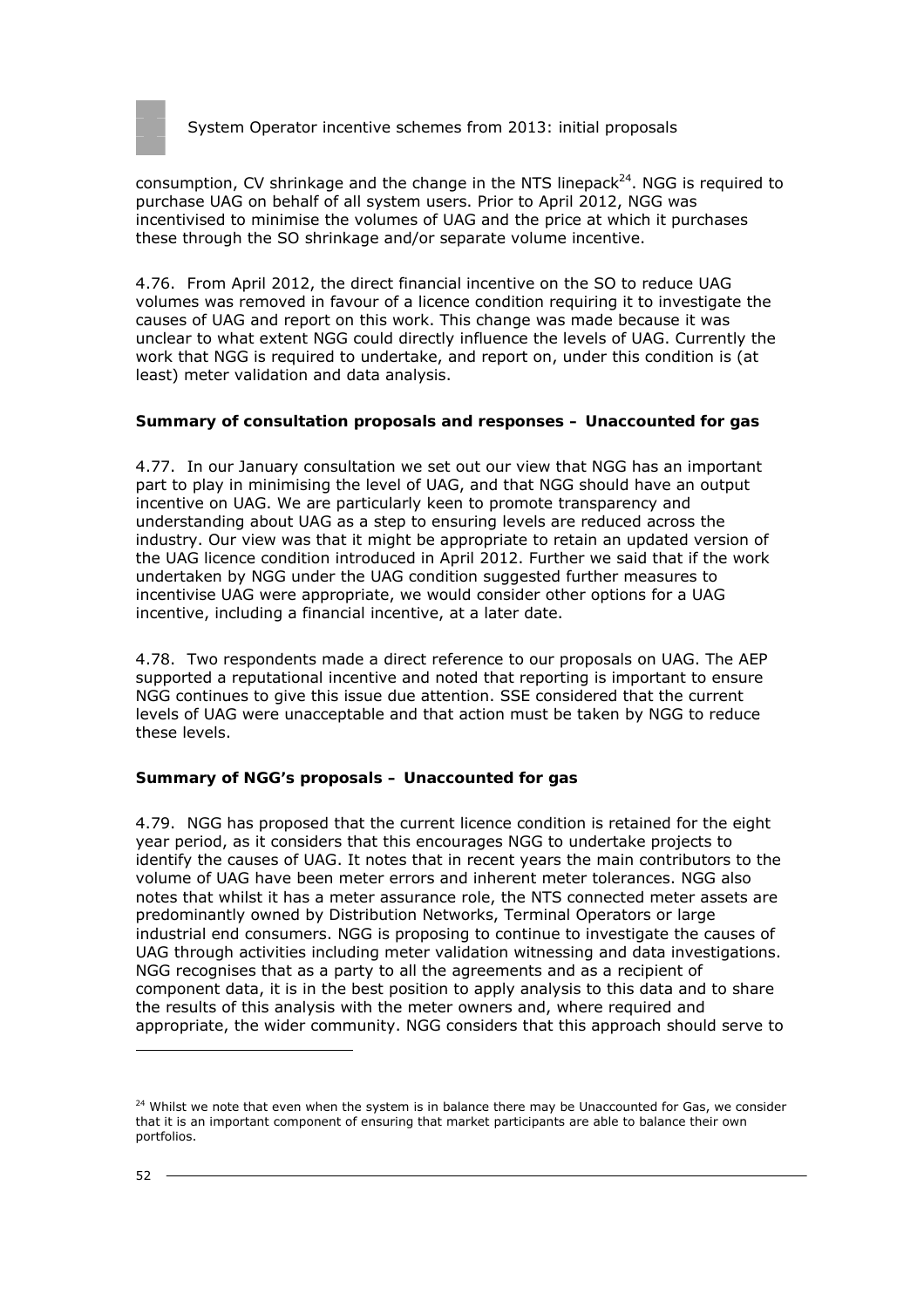

keep levels of UAG down and mitigate risk costs to shippers which could be passed on in turn to consumers.

4.80. NGG proposes that twice yearly reporting on its UAG activities is included as a requirement within the incentive. NGG also acknowledged that it is appropriate to include a review of whether the scope of activities remains correctly focussed during the period of the incentive.

### **Our proposal – Unaccounted for gas**

4.81. **We consider that it is not feasible to introduce a financial incentive on NGG with regard to the volumes of UAG from April 2013**. Our view is that with the current information available it is not clearly established the extent to which NGG, in its role as SO, can directly influence the levels of UAG. Further, the levels of UAG are very volatile and consequently setting a credible target volume for UAG is impractical. For these reasons we cannot be confident any financial incentive payments would reflect NGG performance in reducing volumes of UAG rather than windfall gains (or losses). We have therefore focused our initial proposals on measures to promote transparency and understanding about UAG.

4.82. We continue to consider that NGG has an important role to play in identifying the causes of UAG and promoting transparency about UAG. NGG is well placed to do this because of its unique access to data regarding gas flows over the NTS. We therefore propose to update the current UAG licence condition so that NGG is required to undertake and report on relevant projects in this area. In addition, given the concerns raised by shippers concerning the volumes of UAG, we also consider that NGG should provide information in respect of the actual volumes of UAG.

4.83. We also think that wider industry stakeholders can play a role in helping to indentify the causes of UAG and promote transparency. These stakeholders have substantial industry expertise and this could be a valuable tool to help improve understanding of UAG. We understand that stakeholders are at a substantial informational disadvantage compared to NGG as they do not have access to the same data, particularly data on the flows of gas across the NTS. To help overcome this disadvantage and enable wider stakeholder contribution to the understanding of UAG we propose to facilitate cooperation between stakeholders (or their appointed third party), including the sharing of data. If necessary we will amend NGG's licence to set out the ground rules for this cooperation.

4.84. **We therefore propose to put in place a reputational incentive for eight years on NGG in respect of identifying the causes and reporting on the volumes of UAG.** We consider that this incentive should be based on the current licence condition, but should be extended to include NGG facilitating the help of wider industry stakeholders in investing the causes of UAG. We consider that it may be appropriate to require NGG to establish an industry workgroup to take forward this work. The licence condition will also include the requirement on NGG to report on the volumes of UAG that have occurred.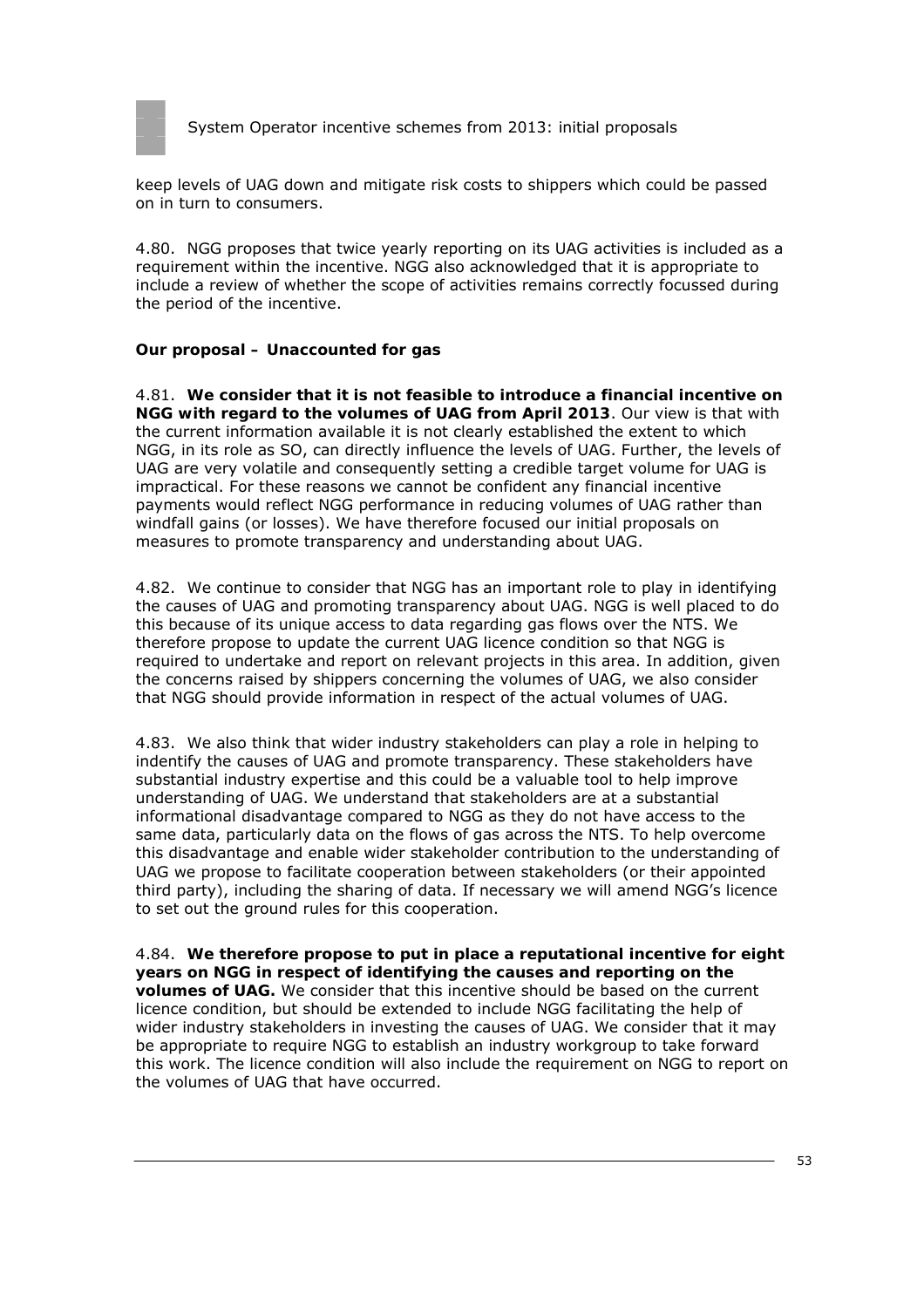

4.85. We propose to put in place this incentive for the eight year period. However, we expect that significant progress will have been made in reducing the levels of UAG in much shorter timescales. When the work undertaken by NGG or wider stakeholders identifies solutions to reducing the levels of UAG we will consider, along with NGG and industry, the most appropriate way for those solutions to be implemented. This will include deciding whether to introduce any further incentives on NGG as SO with regard to volumes of UAG.

# **Provision of information**

#### **Background and context**

4.86. NGG in its role as SO produces and makes public large volumes of information that are used for various purposes by a large number of stakeholders. The range of information provided by NGG falls into a number of categories which include:

- Information on short term gas market conditions for example its day ahead demand forecasts.
- Information on long/medium term market and network conditions/development – for example the ten year statement and winter outlook.
- Information about its internal process/decision making for example its methodology for the provision of incremental capacity.

4.87. In some cases NGG is required by licence to provide this information, in other cases it provides it because it is deemed to be of value to stakeholders. NGG is funded for the provision of this information through its "SO internal cost" allowance. This allowance covers the operating cost for the function performed by the  $SO^{25}$ . For some aspects of its information provision, such as day ahead demand forecasting, NGG is currently incentivised to improve the quality of its information provision through the SO incentive scheme. This is discussed further in the following section. NGG is also currently incentivised on the accuracy and timeliness of the publication of data on some key data screens it provides on its website and on the accuracy of its day ahead demand forecasts.

#### **Summary of our consultation proposals and responses**

#### *Availability and timeliness of information on website*

4.88. In our January consultation, we proposed removing the current SO financial incentive on the availability and timeliness of the provision of a number of key items of gas market data. Our view was that the provision of this information to acceptable

<sup>&</sup>lt;sup>25</sup> SO internal costs are part of NGG TO's totex. Our decision on NGG's allowance for SO internal costs can be found in our RIIO-T1 initial proposals for NGG.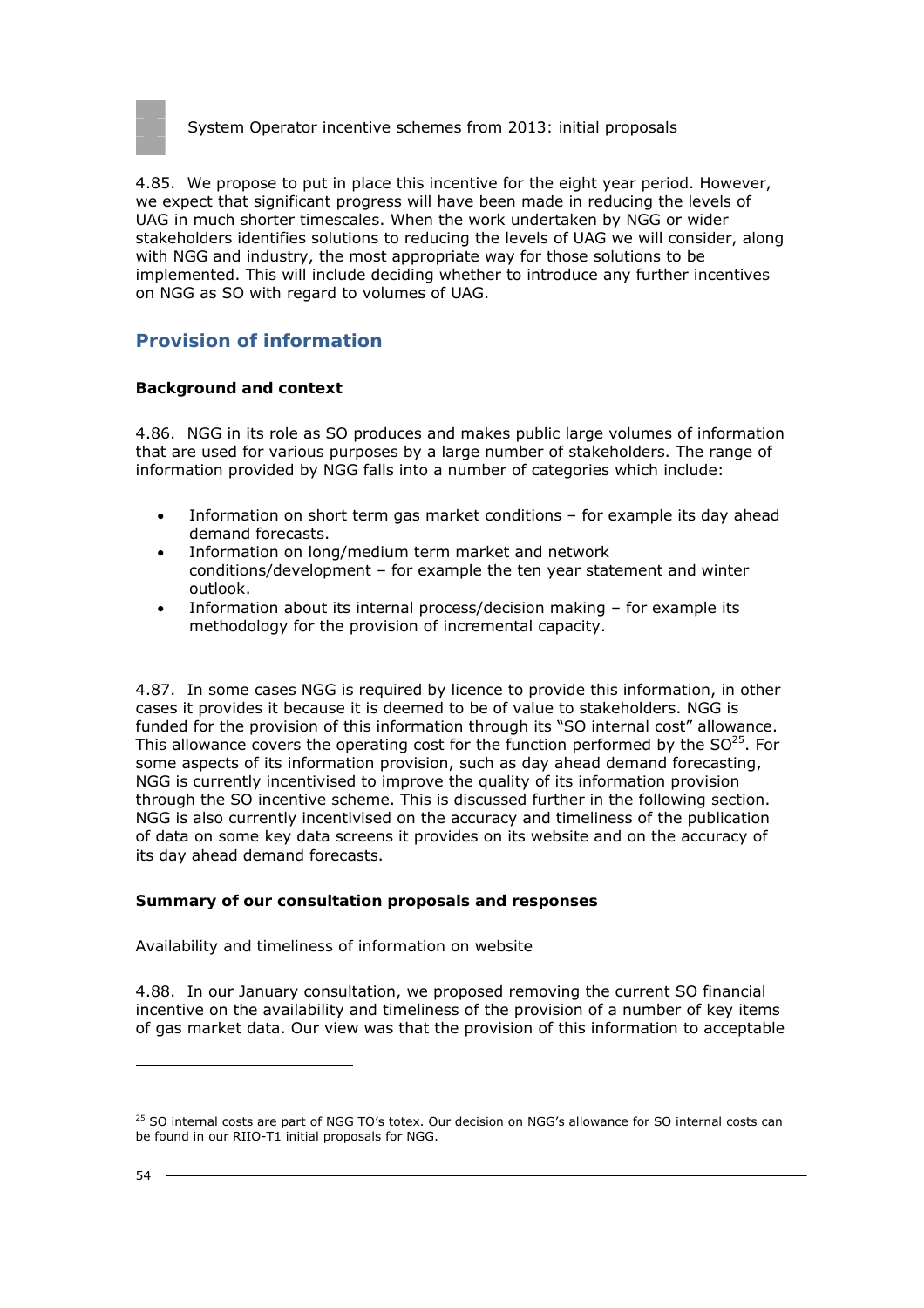

standards was business as usual going forward and should be adequately funded through SO internal costs. Further, it is unclear that the relatively small payments available to NGG under the current scheme structure effectively incentivise improvements in performance. Instead of a financial incentive, we proposed that a reputational incentive be introduced on the provision of market information.

#### *Forward looking market information*

4.89. NG $G^{26}$  currently publishes a number of documents that relate to a forward looking view of the market. Most notably these are the Ten Year Statement, Winter and Summer Outlooks and Transporting Britain's Energy. We also note the additional information that NGG is required to provide as a result of the implementation of the Third Package. Given the importance that is placed on these documents by the industry and more widely, we considered that a licence requirement for the eight year period is placed on NGG in respect of the provision of this information.

#### *Transparency in respect of SO-TO interactions*

4.90. Given the overlap between NGG's SO and TO functions we consider it important that NGG is transparent about the interactions between these functions, including any trade-off made by NGG. Our January consultation set out that we were considering requiring the gas SO to report to the Authority on how it manages the interaction between its SO and TO functions, including any trade-offs it makes between actions taken by each function, to ensure as much transparency as possible in respect of these actions.

#### **Summary of NGG's proposals**

#### *Availability and timeliness of information on website*

4.91. NGG considers that the current financial incentive has worked effectively to improve performance over the last six years such that the feedback it receives suggests that its customers are broadly happy with the level of service that they are currently receiving. NGG therefore considers that it would be appropriate to remove the financial incentive with respect to the availability and timeliness of the critical market data that it publishes on its website, and for this to be replaced with a reputational incentive based upon the existing performance levels. NGG proposes a licence condition requiring it to report to Ofgem and industry on its website performance on a monthly basis, providing information on the following areas:

• the overall availability of the system: comprising the same parameters as the current scheme namely keeping three screens (prevailing view, data item explorer and report explorer) available with a monthly target of 99.30% availability with as little downtime as possible.

<sup>&</sup>lt;sup>26</sup> Some of these publications are in conjunction with NGET.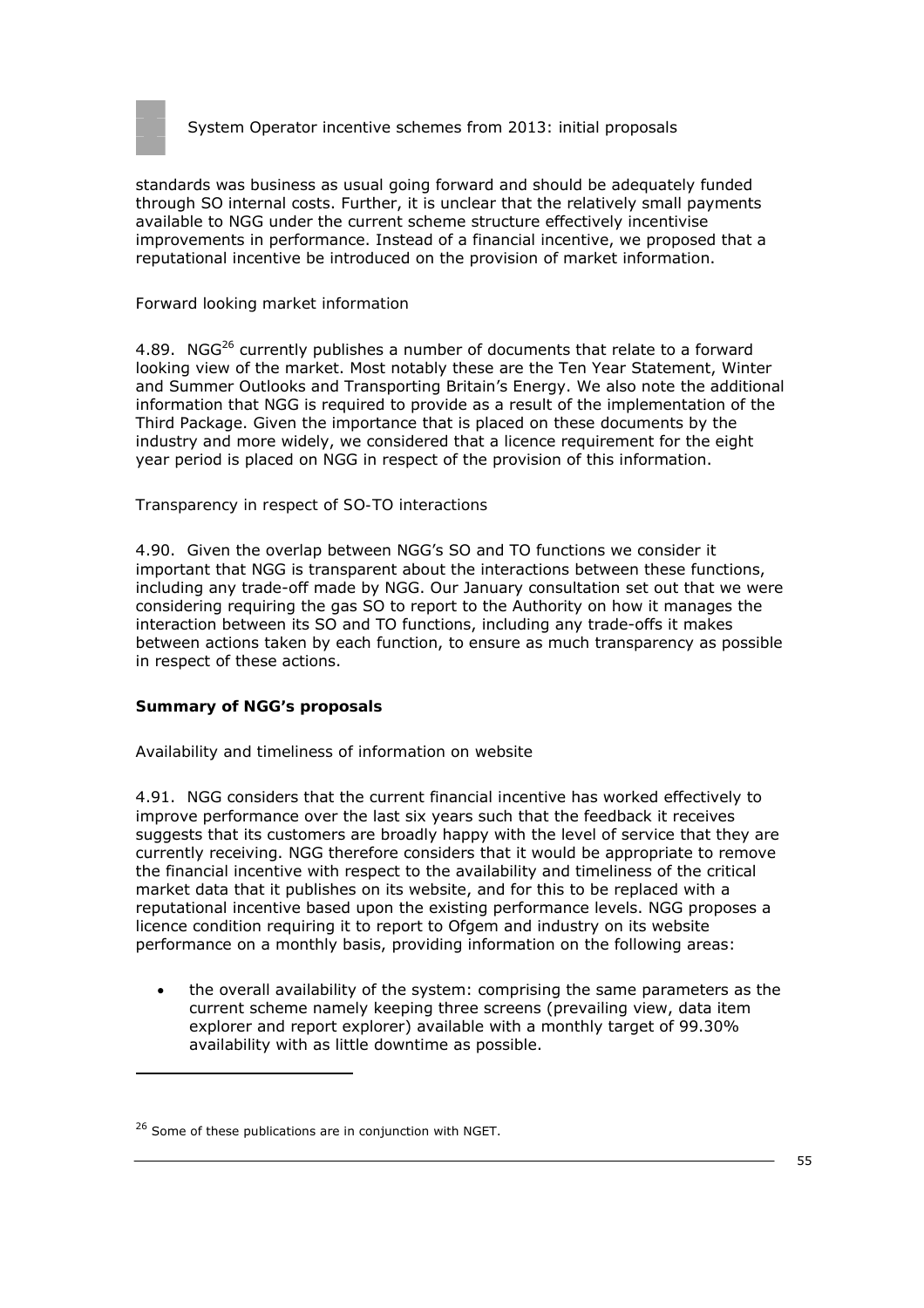

- the timeliness of the critical market data published: this would cover how timely its updates are in respect of publishing four key data items: (Predicted Closing Linepack, National Forecast Flow, National Physical Flow, and Forecast NTS Throughput). The monthly target benchmark for timeliness being 90.50% of updated within ten minutes of the start of the hour.
- the utilisation of the site by customers.
- any significant events that occurred within the month.

4.92. NGG considers that this will allow market participants to monitor and review its performance in this area, compared with its current performance.

4.93. NGG also set out its proposal to engage with stakeholders later this year in respect of its information provision strategy. Following feedback from this engagement process, NGG expects to propose an overall information provision strategy reflecting Stakeholder requirements. It considers that it may then be appropriate to also review the data publication incentive arrangements given wider industry developments.

*Forward looking market information* 

1.2. NGG has not put forward any proposals in this area.

*Transparency in respect of SO-TO interactions* 

1.3. NGG has not put forward any proposals in this area.

#### **Our proposals and next steps**

*Availability and timeliness of information on website* 

4.94. **Our proposal is to remove the financial incentive on NGG with regard to the availability and timelines of certain key data items and introduce a reputational incentive in its place.** We consider that this activity can be considered business as usual and should be funded through the SO internal costs. Further, the extent of information provided and the way in which the NGG website is used are very different compared to the situation when the current incentive structure was devised. We think that Stakeholder views are a more important influence on the extent and quality of information provided by NGG than an incentive in the current form.

4.95. NGG already has a strong reputational incentive in place on the quality of its information provision. This is an area of NGG's activity that a wide variety of stakeholders value and where NGG's performance is relatively transparent. Therefore stakeholders take an active interest in this area and make their views known, both to NGG and ourselves, when they consider NGG's performance to be inadequate. We therefore propose to build on this by introducing a more formal reputational incentive on NGG with regard to the provision of market information. We propose to put a licence requirement on NGG to have in place an information strategy, this must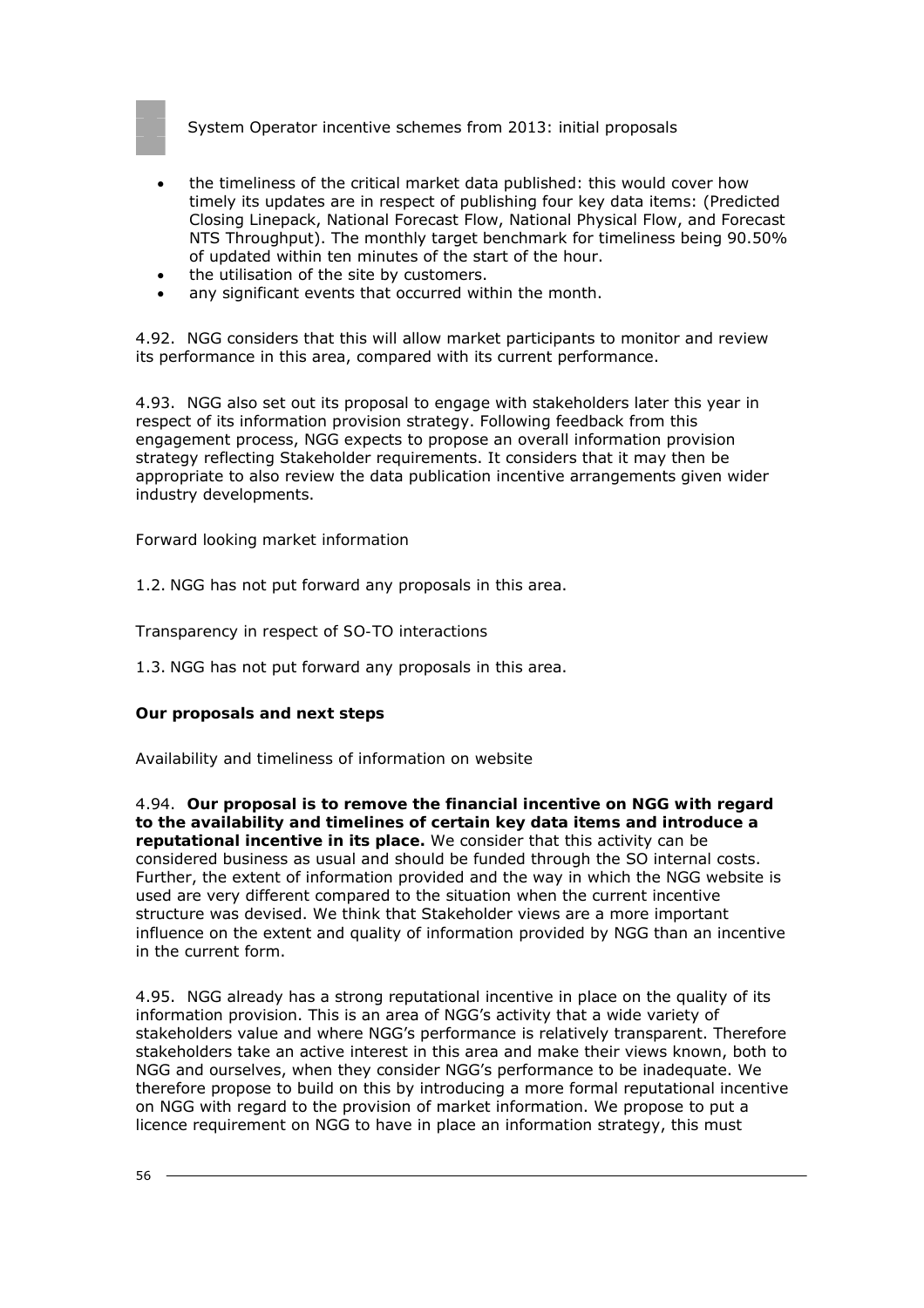

include a description of how NGG takes stakeholders' views into account and how it will continue to do so. This will ensure that NGG continues to ensure its information provision develops in line with its stakeholders' expectations and requirements. We will also require NGG to review its performance on a periodic basis and to report on its information provision performance on a monthly basis. We would also note that NGG's performance in this area will be covered as part of the customer satisfaction survey.

#### *Forward looking market information*

4.96. **Our proposal is that given the importance of this information to the industry and more widely, a reputational incentive should be placed on NGG to publish this information.** We consider that given the amount of information that NGG produces it would be extremely helpful to users for a list of this information to be set out in a single place. We will work with NGG to consider whether the most appropriate place for this to be set out is within its transportation licence or if there is an alternative location that would better enable the list to be kept up to date. We will also work with NGG and stakeholders to ensure the contents of the list ensure the most benefit to users.

#### *Transparency in respect of SO-TO interactions*

4.97. We consider that the main SO-TO interaction in gas is in respect of the provision of capacity. The transparency requirement in respect of this will be covered by the requirement for NGG to provide transparency around the decision it makes when providing new capacity as set out above in our proposal on the reliability and availability output. **It is our proposal that we will not implement an additional output incentive on transparency in respect of SO-TO interactions.**

# **Demand Forecasting**

## **Background and context**

4.98. NGG publishes national gas demand forecasts over a range of timescales. This information assists market participants to make efficient decisions in balancing their supply and demand positions. Currently, NGG is incentivised in respect of the accuracy of its gas demand forecast published at 13:00 on the day ahead.

#### **Summary of our consultation proposals and responses**

4.99. We recognise the importance that users place on the accuracy of NGG's demand forecasting. In our January consultation, we proposed that a financial incentive on the accuracy of NGG's gas demand forecasting should be retained and that this incentive should be set for an eight year period. A longer term incentive should encourage NGG to look at taking actions where the benefits in term of improved forecasting would only become apparent over the longer term.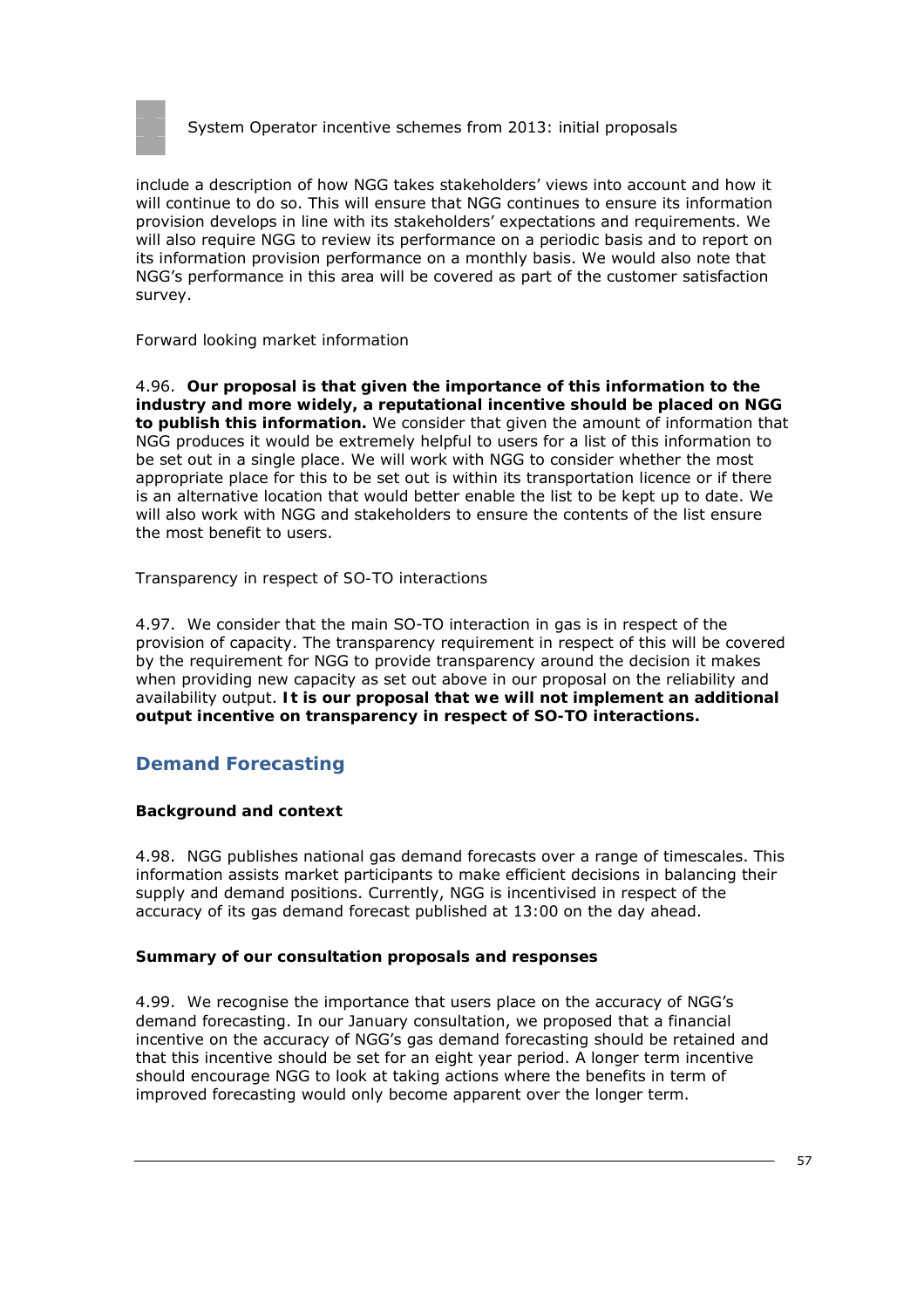

4.100.Two respondents commented on our proposals for gas demand forecasting. Both the AEP and SSE touched on having different targets for different periods of the year. The AEP suggested tighter targets for the winter, whilst SSE suggested the incentives have four distinct forecast error periods (winter, autumn, spring, summer).

#### **Summary of NGG's proposals**

4.101.NGG believes it may be able to deliver more value to stakeholders if the incentive was expanded to include more of its published forecasts. In addition to the day ahead 13:00 forecasts, NGG proposes to widen the range of forecasts covered under the demand forecasting incentive scheme to include forecasts that NGG already publishes at D-5, D-4, D-3 and D-2.

4.102.NGG considers that the current method of measuring forecasting performance, as a percentage of demand, is susceptible to the windfall impacts of unseasonably high or low demand, and therefore proposes that its performance should be measured by the average absolute daily error (in mcm). NGG proposed an overall annual target that encompasses all the demand forecasts to be incentivised (from D-1 13:00 to D-5) and takes into account seasonal differences (summer and winter), giving more weight to forecast errors in winter, and to forecasts closer to real time (highest weight to D-1 13:00 and lowest weight to D-5).

4.103.NGG expects that a number of factors (such as the continued increase in the number of fast cycle storage sites, and CCGTs flexing their output to reflect variations in wind generation) will make demand forecasting more challenging in the future. NGG therefore proposes that an uncertainty mechanism is applied to adjust the incentive target to reflect actual demand volatility.

4.104.NGG is also proposing the introduction of a new financial incentive on a D-1 13:00 Non Daily Metered (NDM) demand forecast. NGG's proposal is for an incentive that measures its performance compared to the accuracy of the existing NDM forecast produced according to the UNC provisions and published at the same time.

#### **Our proposal and next steps**

4.105.**Our proposal is for a financial incentive on the accuracy of NGG's D-1 13:00 demand forecast.** We agree with NGG and stakeholders that the current performance measure creates a risk of windfall gains or losses when demand is exceptionally low or high. We also agree that the current incentive does not provide an incentive to forecast winter demand more accurately than summer demand. We therefore propose a performance measure that weights the daily forecast error by the proportion annual demand accounted for by each day's demand. This performance measure gives more weight to errors incurred in days of higher demand (e.g. winter) without the need to introduce separate targets for each season, as set out in Table 4.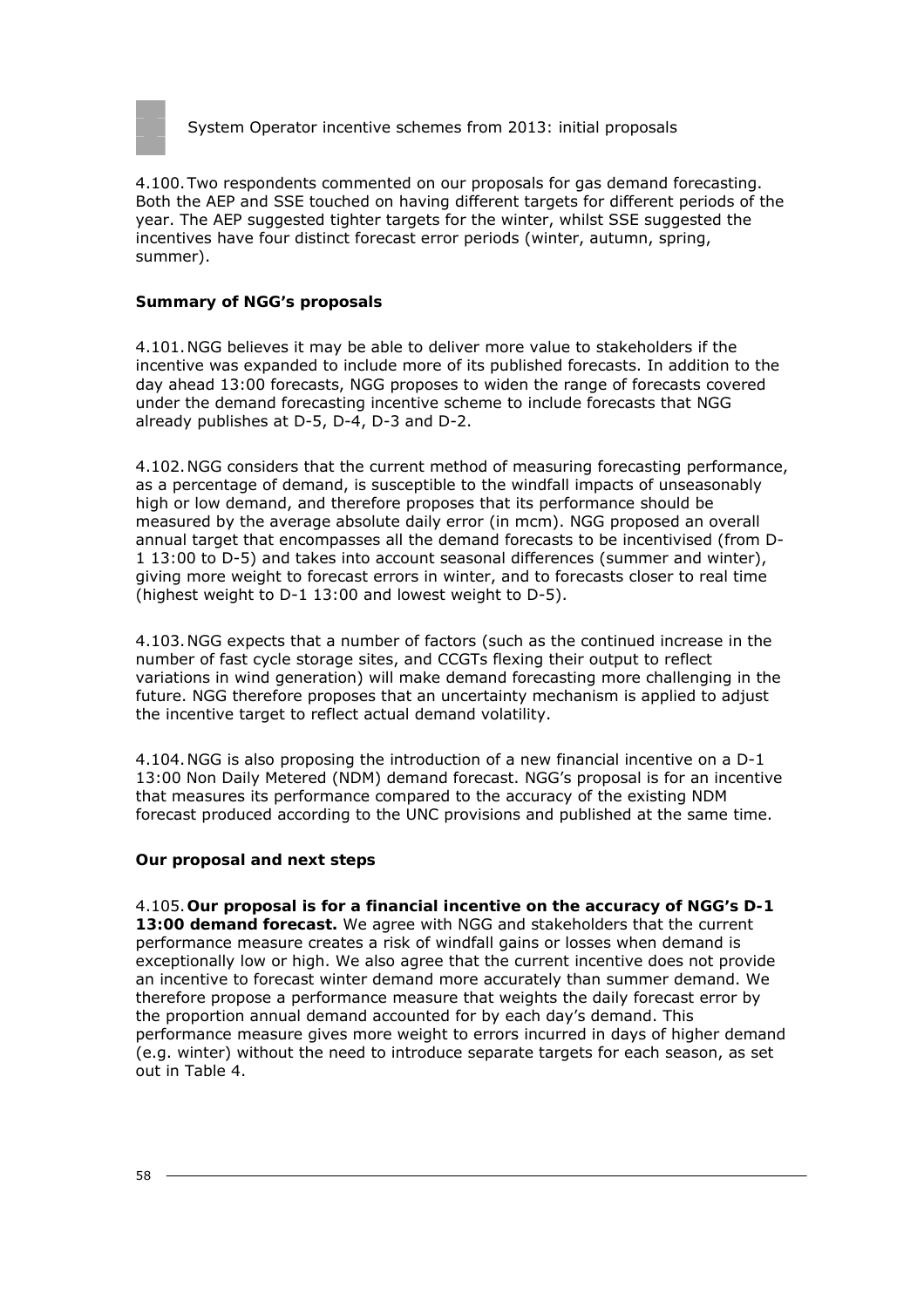

#### **Table 4: Comparison of current and proposed demand forecasting performance measures**



4.106.We believe that the incentive should encourage continuous improvement over the length of the scheme. We consider that continuous improvement of demand forecasting in a context of increasing volatility means that the SO is able to learn and adapt to a more challenging environment, accomplishing similar levels of performance every year. We would also note that we are proposing a financial incentive on NGET as electricity SO in respect of its forecast of renewable generation. NGET will be publishing this improved forecast on its website, which NGG as gas SO will be able to use to produce its gas demand forecast. We are proposing to maintain the current demand forecasting target, converting the current percentage target (between 2.75% and 3.1% $^{27}$ ) into the new proposed measure (in the region of 7.5 mcm), with a maximum payment of  $£10m$  for a zero forecast error and a penalty floor of £-1.6m. We propose to set the target for eight years.

 $27$  The target in 2012/13 includes an adjuster for new injection capability of short cycle storage facilities connected to the NTS at Holehouse Farm, Aldbrough, Holford Byley and Hilltop Farm. The target could increase from 2.75% up to a maximum of 3.1%, depending on the new injection capability connected.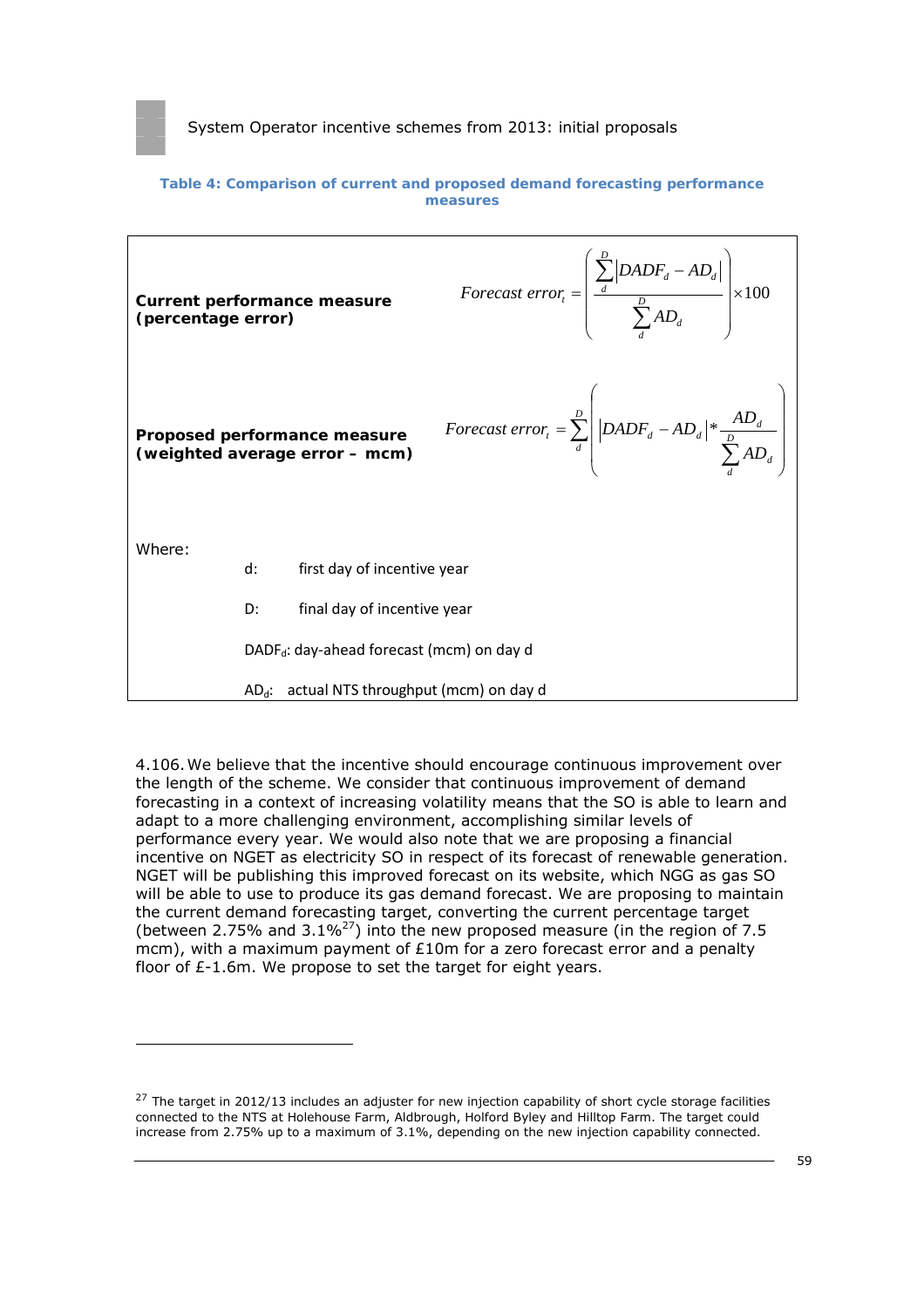

4.107. We have considered stakeholders' views on the possibility of introducing incentives on the accuracy of NGG's D-2 to D-5 demand forecasts. We have observed the difference in forecast accuracy between NGG's incentivised forecast (D-1 13:00) and its other forecasts, and we believe there is scope for improvement. **We therefore propose to introduce an incentive on the accuracy of NGG's D-2 to D-5 demand forecasts.** Our current view is that there should be a bundled performance measure across the four forecasts, calculated as the average of the forecast error of each individual demand forecast, as shown in Table 5:

#### **Table 5: Proposed performance measure for D-2 to D-5 demand forecasts**



4.108.The target would need to be set to be challenging enough to drive a considerable improvement in performance. After the D-1 13:00 demand forecasting incentive was introduced in October 2006, NGG's performance improved significantly, with a reduction of the forecast error of over 28%. We expect to observe similar improvements in NGG's D-2 to D-5 forecasts after the introduction of an incentive, although we acknowledge that earlier forecasts are likely to be less accurate. Taking account of this, we propose to set the target for 2013/14 at 14.38 mcm, and for 2014/15 at 12.78 mcm, which represent improvements of 10% and 20% respectively over NGG's average performance in the last three years.

4.109. The scheme would reward NGG with a maximum payment of  $£10m$  for a zero forecast error and would have a floor of  $-E0.5$ m. We propose that as this is a new scheme it is initially set for two years. While the incentive would bundle together the forecasts from D-2 to D-5, NGG's performance would be published for each separately to promote transparency and help inform resetting the scheme in 2014.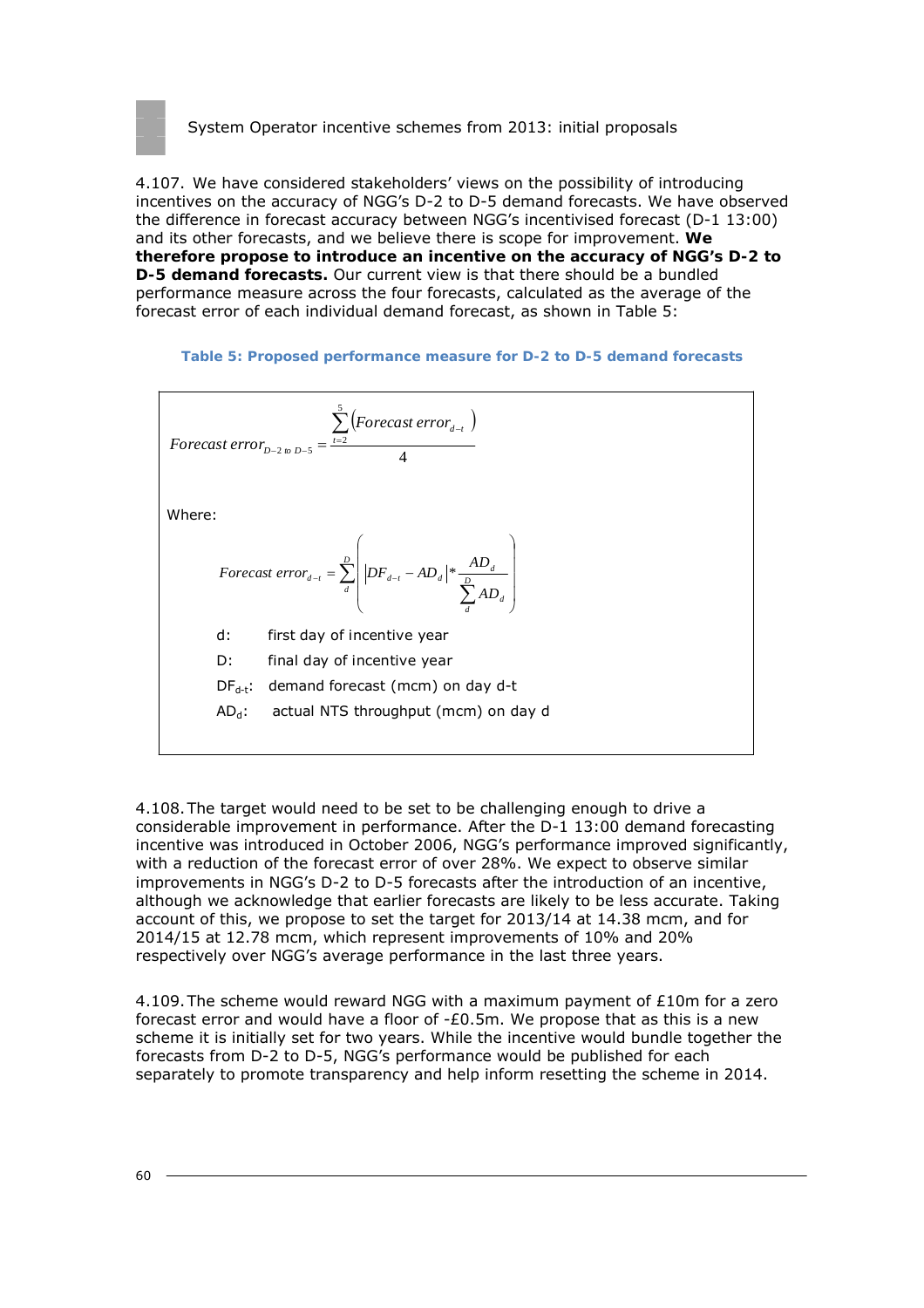

4.110.We note that during the consultation process to develop SO incentives from April 2013, stakeholders have again raised concerns regarding the lack of accuracy of non-daily metered (NDM) demand forecasts. This issue has been raised previously, most notably during the development of the incentive schemes to apply from April 2010. At that time it was agreed that NGG has a very limited role in the development of this forecast and therefore it was not appropriate to incentivise NGG regarding the accuracy of this forecast. **For the same reason, we continue to consider it is not appropriate to incentivise NGG in respect of the production of this forecast.** However, we consider that NGG in its wider role should look to assist industry to continue to investigate the issues involved and raise these with the industry at an appropriate forum.

### **Maintenance**

4.111.Over a period of time, stakeholders have raised concerns regarding NGG's maintenance planning and in particular its decisions to reschedule maintenance at short notice. Although, we did not include a specific proposal regarding maintenance in our January consultation, SSE and the AEP raised the issue.

#### **Summary of NGG's proposals**

4.112. In its Business Plan, NGG notes that stakeholders have asked it to improve its flexibility, in particular, with regard to how and when it carries out maintenance on the NTS. In response to these requests, NGG has set out the following approach, including the introduction of incentives to promote flexibility where it is valued by its stakeholders and encourage efficient planning on the NTS:

- earlier and better communication of its outage needs to affected parties to enable better alignment of outages.
- a financial incentive to reward good performance where it can reduce the number of changes made to its year ahead Maintenance Plan compared to a benchmark based on historic performance.
- a financial incentive to use an efficient level of Maintenance Days.
- ensuring all parties are aware of the services it offers allowing them to pay the incremental costs of working flexibly outside normal working practices or making outages to meet their needs where this is of particular value to them (e.g. taking outages outside normal working hours such as at weekends).

4.113. In respect of an incentive on the reduction of the number of changes to its Maintenance Plan, NGG has proposed that its year ahead plan could form a baseline from which any changes are defined. NGG proposes that where it reduces the level of changes that affect directly connected customers compared to historic levels it is rewarded, and penalised where it exceeds the baseline levels, subject to caps and floors. It has yet to consider how to account for customer initiated changes which impact multiple parties and multiple changes relating to a particular maintenance job.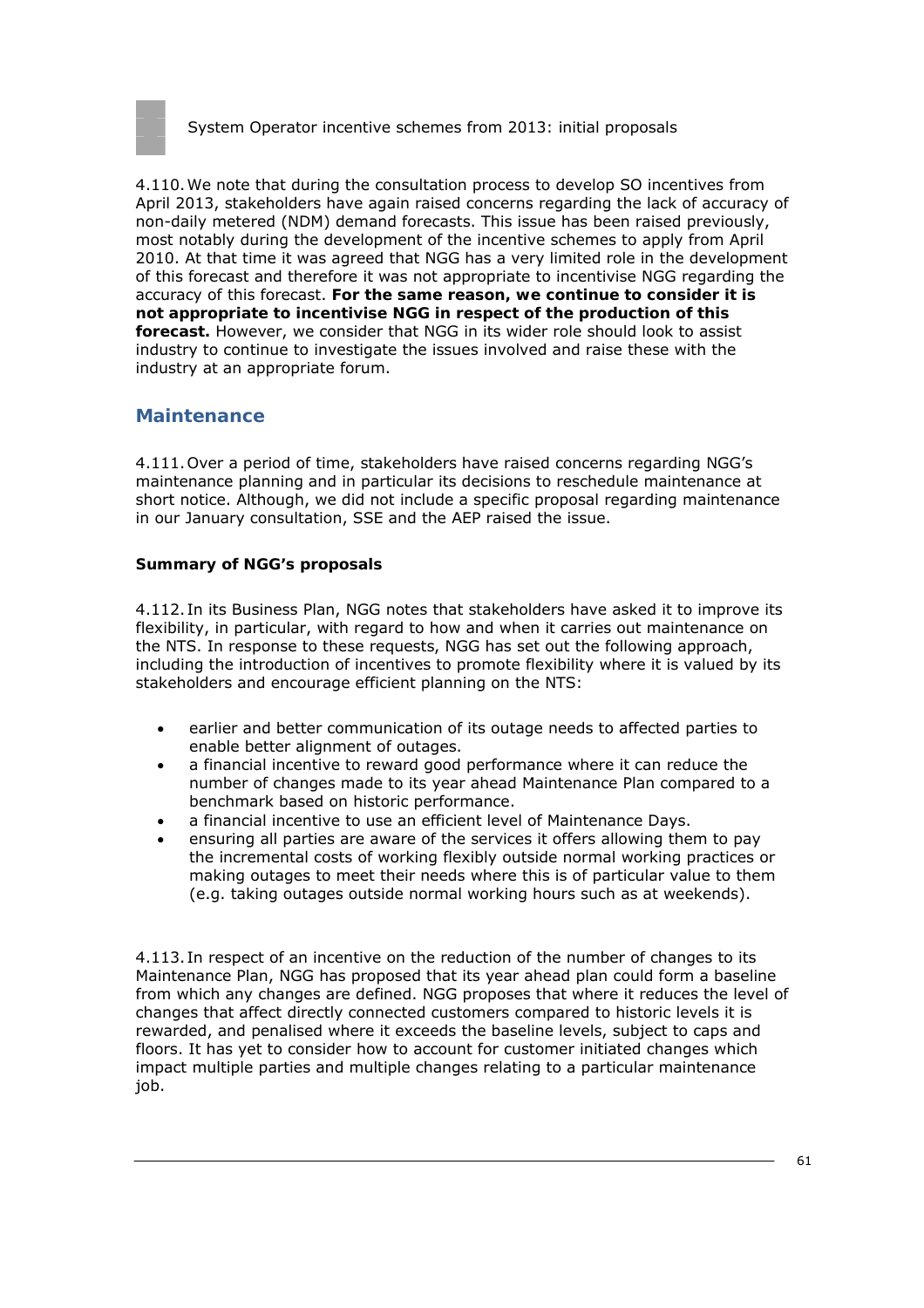

4.114. In terms of the scope of the incentive, NGG notes that the types of changes can generally be categorised into date changes, flow changes and cancellations. NGG's proposal is that this incentive covers date changes and cancellations. Also, only those maintenance activities that directly impact its customers should be captured. Thus, the following activities would be within the scope of the incentive: routine maintenance; planned asset replacement and reinforcements; and in-line inspections.

4.115.NGG has proposed that the target should be based on the historic number of changes made over a three year period. However, given that it does not currently have sufficient data to set the target in such a way, it proposes for the first year the target is based on 2012/13 data only, and for the second year it is based on 2012/13 and 2013/14 data. NGG has not proposed any value for the incentive, but has proposed that it should be reviewed after two years.

4.116. In respect of an incentive on the number of maintenance days, NGG proposes to measure the difference between a target number of maintenance days and the actual number in respect of its activities concerning remote valve operations and inline inspections (ILIs). NGG proposes that each day is valued at £50,000 with an overall annual limit of  $\pm \mathcal{E}1$ million, i.e. equivalent to 20 days. Again, NGG proposes that the scheme is reviewed after the first two years.

### **Our proposal and next steps**

4.117.We recognise the concerns of a number of stakeholders regarding NGG's maintenance planning and in particular the potential for stakeholders to incur financial loss as a result of NGG making short term changes to its Maintenance Plan.

4.118. In respect of two of the areas that NGG has put forward in its Business Plan: earlier and better communication of its outage needs and ensuring all parties are aware of the services it offers regarding paying incremental costs for additional services; we consider that these are services that NGG should undertake as "business as usual". **We therefore do not consider that it is appropriate to put in place an output incentive scheme in these areas.** However, we consider that it is important that stakeholders are satisfied with the service that NGG offers and therefore consider that these areas should be covered within the Stakeholder Survey.

4.119.**Our proposal is that a financial output incentive could be placed on NGG in respect of changes it makes to its Maintenance Plan and using an efficient level of Maintenance Days.** However, as recognised in our January consultation, when introducing any new incentive we need to be satisfied that we can set the baseline for performance at an appropriate level. In particular, we are aware of the impact that the introduction of an incentive scheme will have on a company's focus and therefore we need to ensure that any initial benefits that accrue as a consequence of introducing a new scheme do not result in over rewarding the company. A further key concern in respect of setting an incentive in respect of the number of maintenance days is to ensure that NGG is still incentivised to carry out an efficient level of maintenance, that is, that the incentive does not result in NGG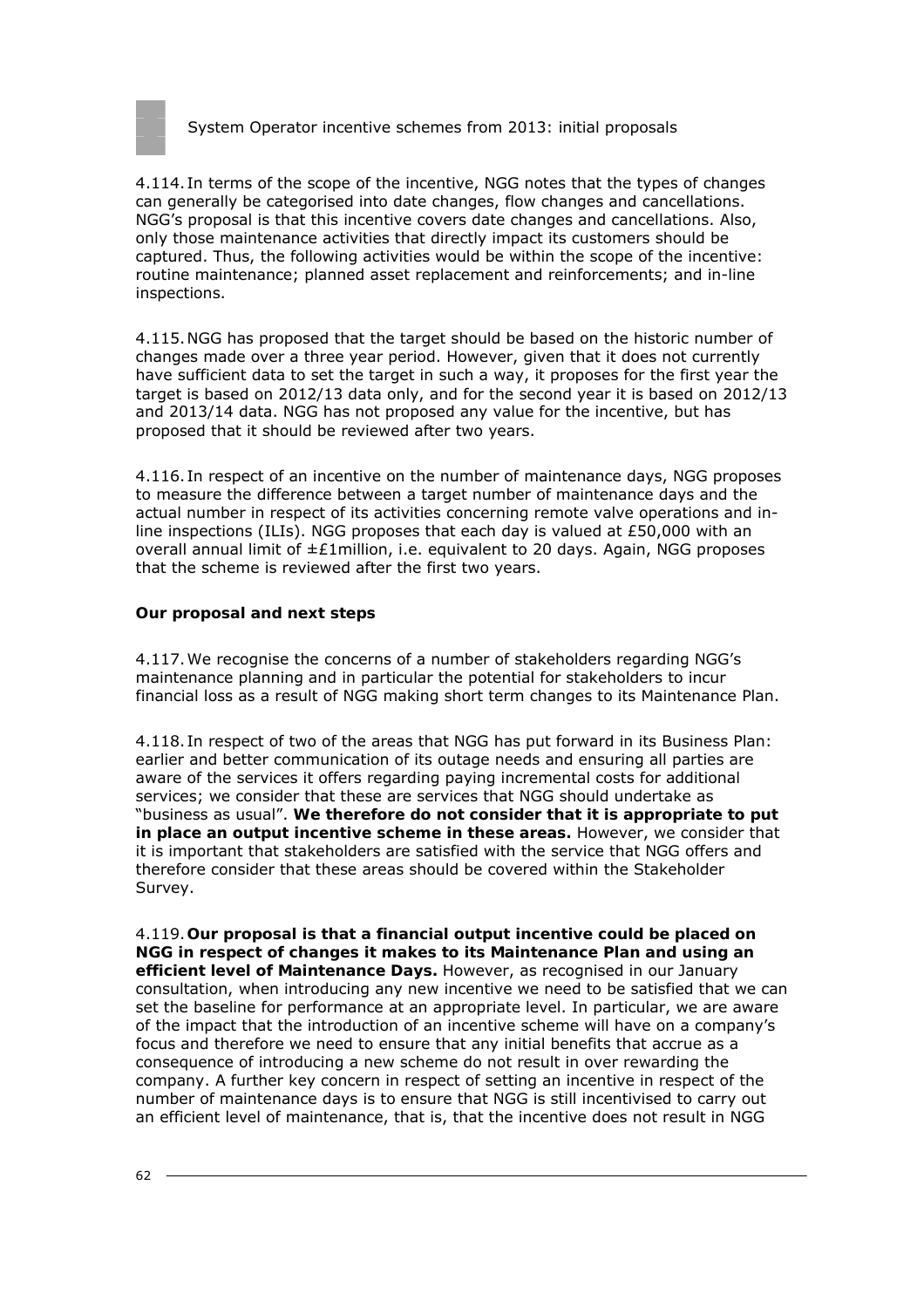

simply reducing the amount of maintenance it undertakes. Our initial proposals for financial output incentives in these two areas are discussed below.

#### *Maintenance days*

4.120. In its Business Plan NGG provided no evidence regarding the information necessary to set the target baselines for the maintenance days scheme. NGG has subsequently provided Ofgem with the following information.

4.121. In respect of remote valve operations, NGG notes that maintenance days on critical valves are required when the bypass on the site is not sufficient to accommodate the capacity requirements of the end users during maintenance as per the applicable Exit Agreement. As critical valve maintenance is required every year and therefore the workload is relatively stable, NGG has proposed that a simple benchmark to be used for the target could be the number of maintenance days required for maintaining critical valves in previous years. Based on its current assessment NGG considers it currently requires 47 maintenance days for critical valve maintenance annually. It proposes that this target is fixed with adjustments made as sites are commissioned, de-commissioned or the number of customers affected by the site works changes, but is otherwise fixed for the first two years of the scheme.

4.122. In respect of in-line inspections, NGG notes that the number of days required to complete the work is dependent on a number of factors, such as: pipeline location, length and number of affected customers. NGG considers that it would be inappropriate to use a benchmark based on the total number of days used for ILIs in previous years, as the number required to be carried out varies from year to year. NGG therefore proposes that a benchmark for shorter runs (up to 10km) of 4.5 days and for longer runs (more than 10km) of six days is set. NGG also proposes that the benchmark for ILI runs is multiplied by the number of customers affected.

4.123.We would note that the data provided to us by NGG gives a benchmark for shorter runs of 4.45 days and 5.825 days for longer runs. We would also note that NGG's data shows on average 122 maintenance days as a result of ILIs over the last two years. We also note that NGG has not provided us with details of the number of affected customers. However, we are concerned that introducing such a dimension to the calculation of the target would over complicate the initial incentive, with no obvious benefit.

4.124.Based on the information provided by NGG, we consider that the target could be calculated as follows:

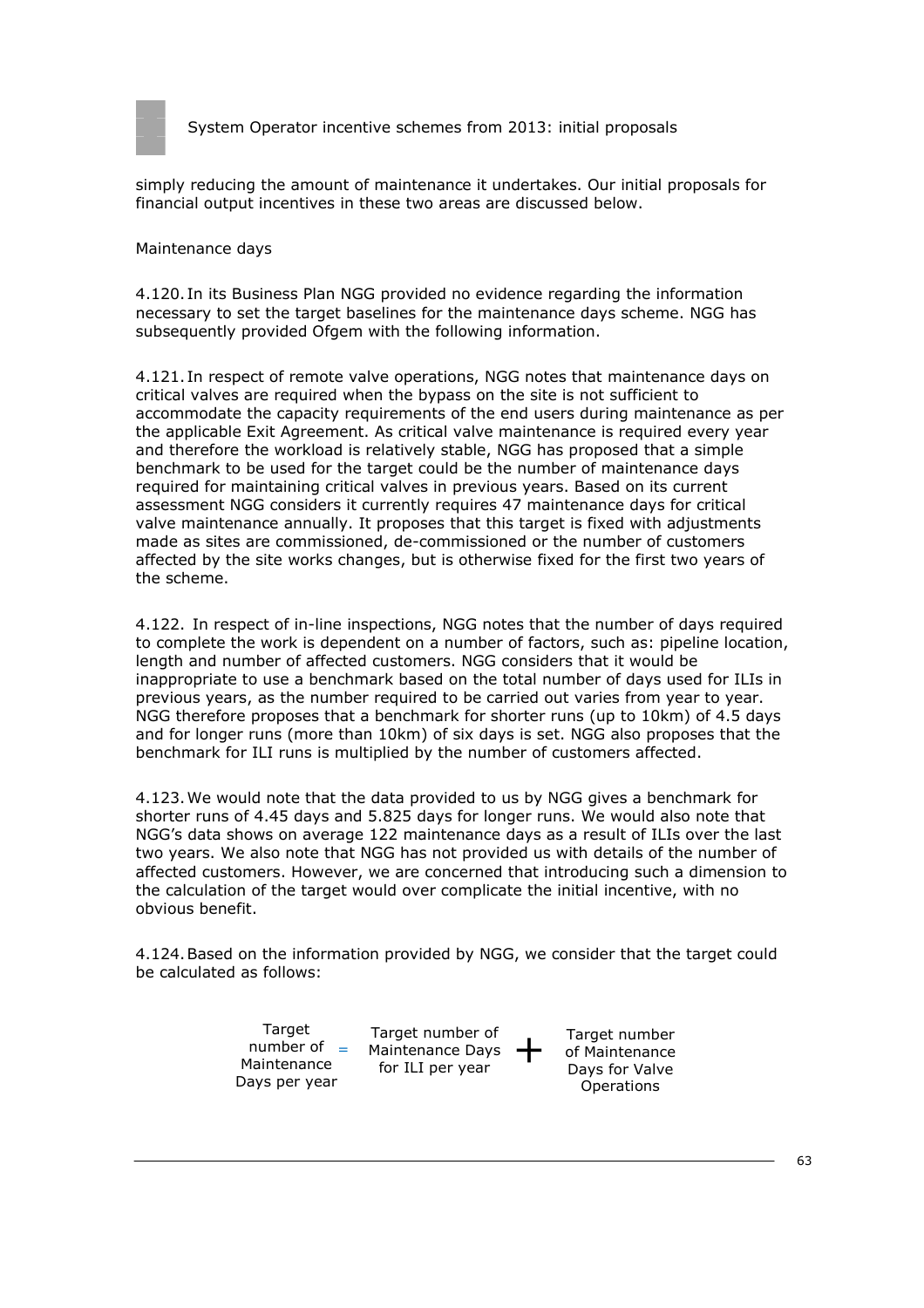

4.125.With the target number for the ILIs calculated as:



4.126.We agree with NGG's proposals regarding the form of the data to be used to set the benchmark. However, based on the information provided to us by NGG and our view that any initial target should ensure that the company is not over rewarded, our proposal is that the target for maintenance days for valve operations and ILIs should be as set out in Table 6. These targets set out the same level of improvement required from the baseline data provided as set out previously for the new demand forecasting scheme (i.e. 10% in year 1 and 20% in year 2). Based on the data that NGG has provided, this would equate to a target in the region of 150 days for 2013/14.

| <b>Incentive</b><br>year | Target for each ILI   Target for each ILI<br>Short run | Long run | <b>Target for Valve</b><br><b>Operations</b> |
|--------------------------|--------------------------------------------------------|----------|----------------------------------------------|
| 2013/14                  | 4.005                                                  | 5.240    | 42.3                                         |
| 2014/15                  | 3.560                                                  | 4.660    | 37.6                                         |

#### **Table 6: Proposed targets for Maintenance Days**

4.127.NGG has proposed that each day that changes from the target is valued at £50k, with an overall limit of  $\pm \mathcal{E}1$  million (i.e. allowing for a maximum increase or decrease of 20 days away from the baseline). NGG has not provided any evidence as to why it considers each day should be valued at £50k.

4.128.Our initial view is that £50k seems a relatively high payment for NGG to receive for each day's reduction in maintenance. Our view is that £20k may be a more appropriate level of payment. This would enable the overall limit to remain at  $±£1$  million, but would enable up to 50 days change to be covered.

4.129.**Our initial proposal is for a financial incentive to be implemented in respect of the number of maintenance days.** The target would be calculated as set out above. We **propose a value of £20k for each day higher or lower than the target, with a cap and floor of ±£1 million per year.**

#### *Change in maintenance days*

4.130. In its Business Plan, NGG provided no evidence regarding the information necessary to set the target baseline for the scheme. NGG has subsequently provided Ofgem with the following information.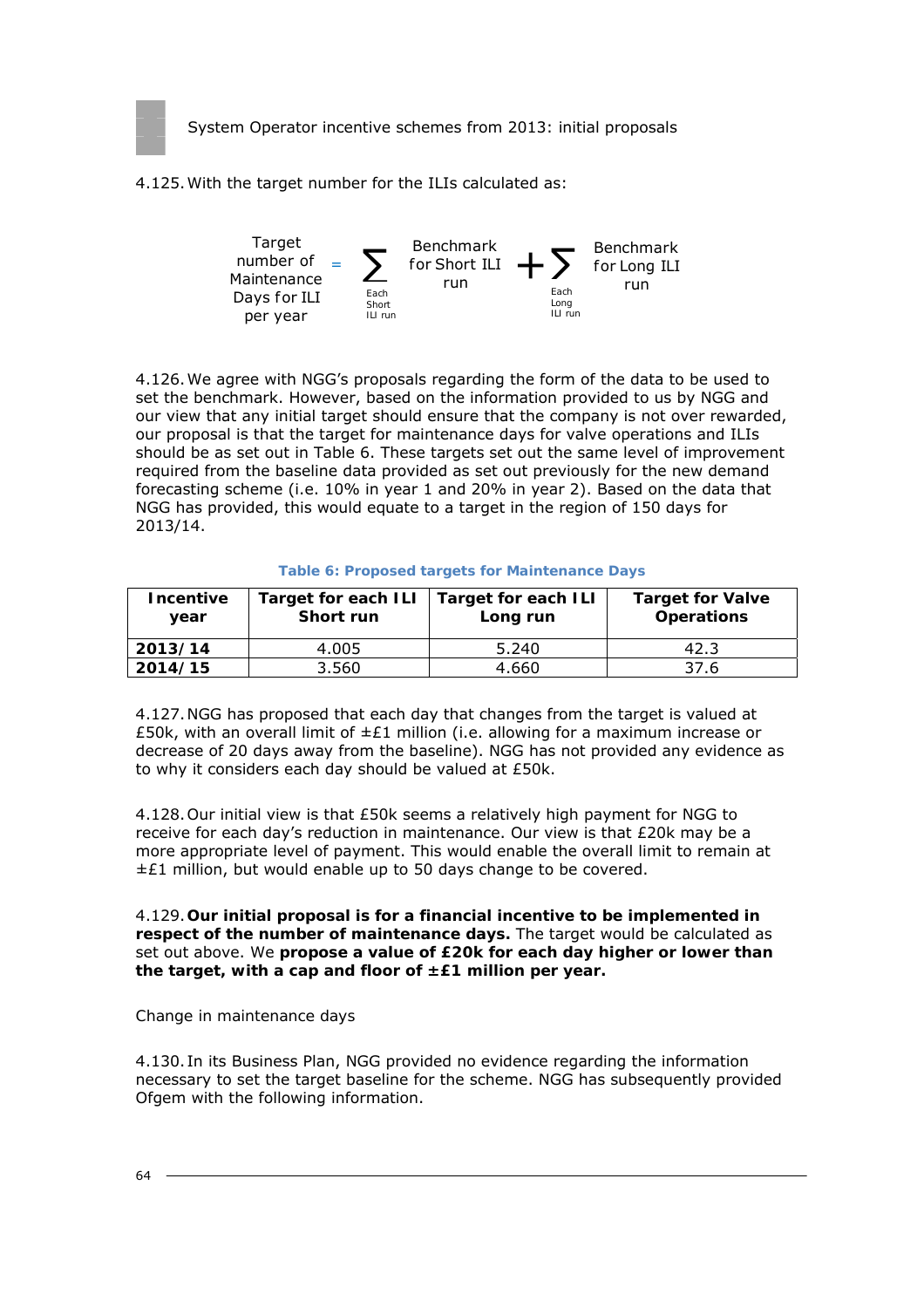

4.131.During the 2011 maintenance season NGG instigated changes to a formal maintenance notification at an offtake site on 25 occasions, of which ten were at direct connect sites. NGG noted that some of these changes could relate to the same piece of maintenance, where NGG requests a change on more than one occasion. This compares to 139 total formal maintenance notifications. NGG has also provided us with some data in respect of the 2010 maintenance season, when NGG instigated 16 changes to 109 formal notifications.

4.132.We recognise the concerns that users have with NGG changing pre agreed maintenance plans. However, we also have a number of concerns with setting an incentive based on the information that is currently available to us. These concerns are:

- The data we have only gives a snapshot and therefore may not be particularly reliable against which to set a financial incentive.
- The data we have shows significant variation between the two years, and is therefore difficult to use to set a baseline figure.
- An incentive that only relates the direct connects (as per NGG's proposal) could result in NGG focussing on minimising such changes at the expense of changes in other areas of its Maintenance Plan.
- To what extent should the incentive include NGG's proposed changes to maintenance plans when they are agreed by the user?
	- o We would note that if NGG is incentivised to reduce changes only when the user does not agree, this creates a perverse incentive on the User to not agree.
- As outlined by shippers, it is difficult to place a value on the incentive, as the costs to shippers of a change to a maintenance plan may be significant.

4.133. Given the above, our proposal is for a financial incentive that is as simple and as transparent as possible, but one that we consider should reflect the concerns that have been raised by shippers. Based on our previous discussion regarding setting targets for new incentives, the following illustrates how such a scheme could operate. For 2013/14 the target could be 18 NGG instigated changes to a formal maintenance notification, and 16 for 2014/15, based on a baseline taken as an average of the two years of data. The value for each change to this baseline could be £50k, with a cap and floor of  $\pm$ £0.5 million (i.e. a total of ten changes in either direction) per year. We will continue to work with NGG to ensure that the data on which any baseline is set is fit for purpose.

4.134.**We agree with NGG that both of the maintenance schemes should be set for two years. They should be reviewed in time for a scheme, as appropriate, to be set for implementation from April 2015**.

## **Provision of enhanced services for NTS users**

4.135. In its Stakeholder Engagement consultation, NGG noted that it currently accepts requests for additional services where it can accommodate them whilst maintaining the safe and efficient operation of the network, for example by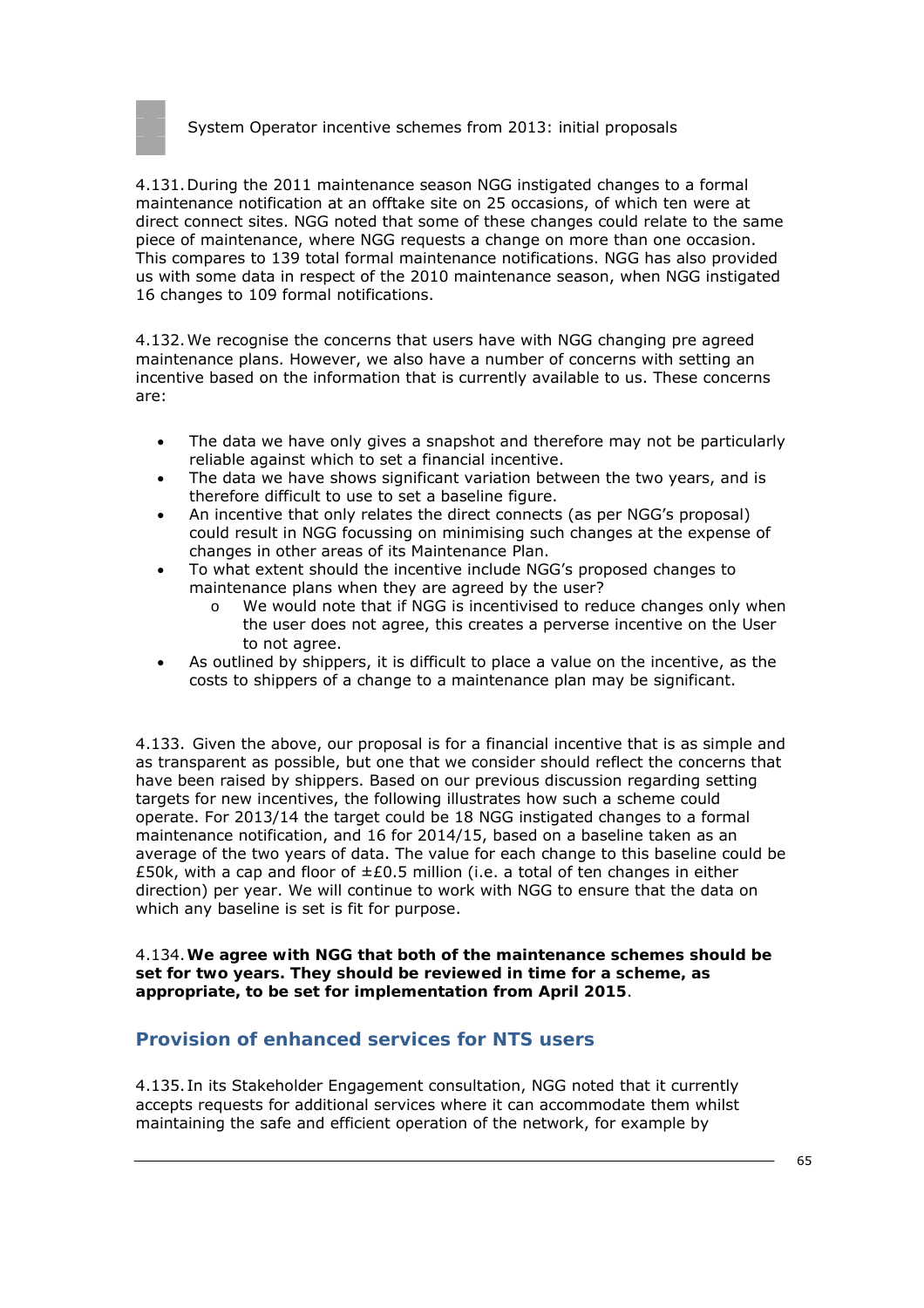

facilitating higher ramp rates or accepting shorter notice periods than provided for by existing contractual provisions.

4.136. In its SO Business Plan, NGG noted the interaction between any incentive in this area and the network flexibility uncertainty mechanism included in its RIIO-T1 Business Plan. It considered that it may be appropriate to consider introducing products and/or financial incentives for these types of services, such as shorter notice periods and higher ramp rates, as and when they are valued by customers.

4.137.NGG has not proposed an incentive in this area. Instead, it proposes to work with its stakeholders to develop new services/products that they would value. When these services have been developed, it may then by appropriate to incentivise their delivery in order to drive value for consumers.

#### **4.138. It is our proposal that we will not implement an output incentive in respect of enhanced services for NTS users at this stage.**

4.139. In our January consultation, we set out the objectives of the new SO regulatory framework. Further, we stated that in meeting these objectives the SO should take a proactive approach and anticipate future developments. We consider that this is a particular area where NGG's role in this regard is key and we support the development of potential enhanced services products, particularly where the continued provision or expansion of these services drives a network cost. We therefore expect NGG to work with stakeholders to ensure that provision is made for their future needs. When additional requirements are identified we will consider, along with NGG and industry, the most appropriate way for those solutions to be implemented. This may include deciding whether to introduce any further incentives on NGG as SO with regard to the provision of enhanced services for NTS users.

# **SO Innovation**

4.140. In its March 2012 RIIO-T1 submission, NGG submitted an innovation strategy that outlined how it intended to utilise innovation funding to drive improvements in its business and address the fundamental issues that its stakeholders have identified as areas where innovation could have the greatest positive impact.

4.141.NGG considers that funding should be available to the SO, as it is to the TO, through the new mechanisms introduced by RIIO-T1. It therefore considers that the SO should be able to participate in the Network Innovation Allowance (NIA) and Network Innovation Competition (NIC).

4.142.**It is our proposal that the SO should also be able to access the TO innovation funding (as determined in the RIIO-T1 Final Proposals document).** Further details concerning the innovation stimulus can be found on the innovation section of the Ofgem website: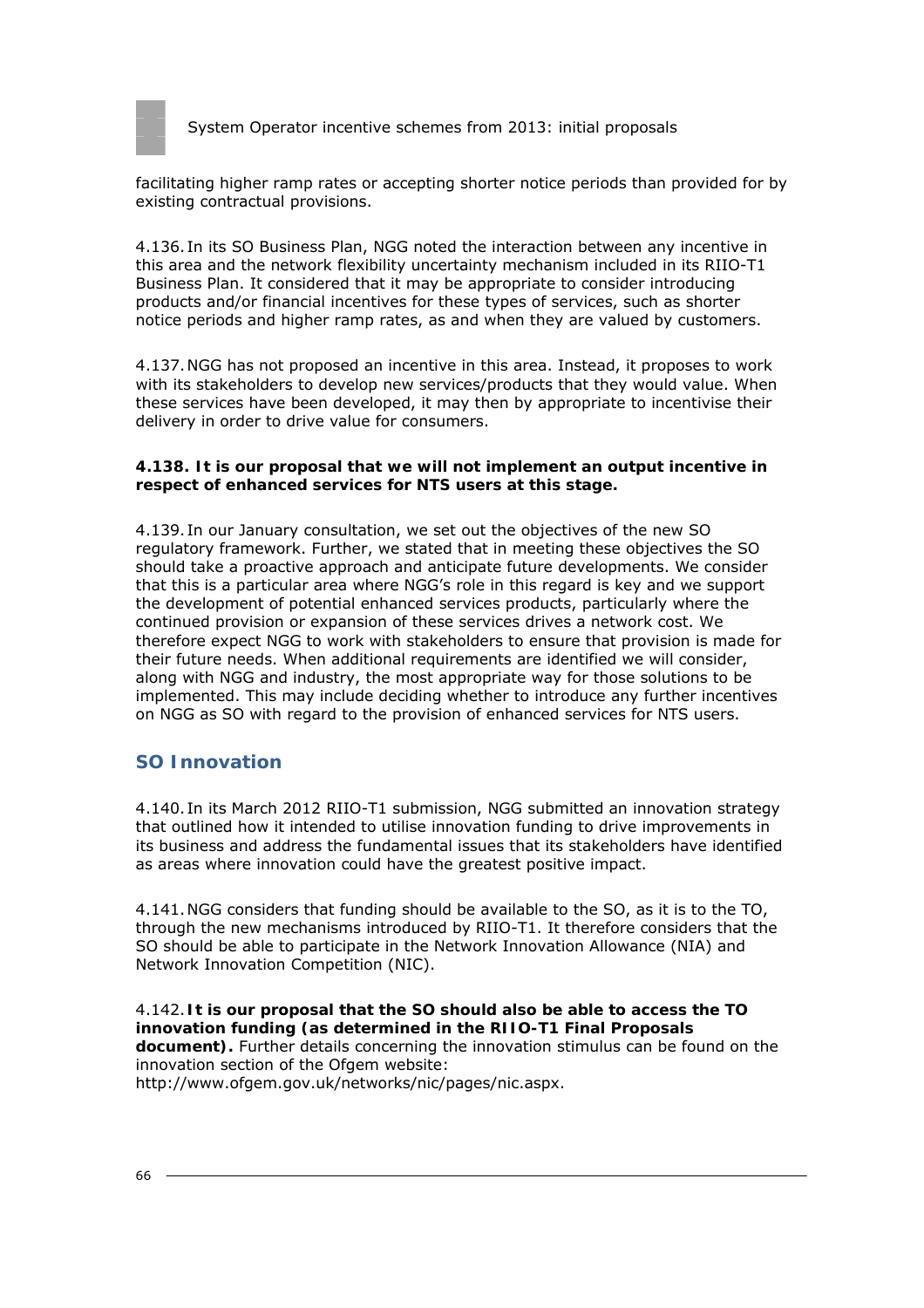# Appendix 5 – Gas cost incentives

5.1. In this Appendix we provide more detail of the gas cost incentive schemes discussed in Section 5 of the Overview Document.

## **Gas balancing cost incentive scheme**

#### **Background and our proposal**

5.2. Our proposals on the introduction of a potential residual balancing cost incentive scheme are closely linked with those on the balanced system outputs. **In Appendix 4 we set out that we propose to continue with the residual balancing incentive in its current form and will consider the potential benefits of moving to a residual balancing cost incentive in the future, should we consider that there is sufficient within day volatility to justify such a review.**

## **Shrinkage cost incentive scheme**

#### **Background and context**

5.3. NTS Shrinkage refers to gas and electricity that is used to operate NTS compressors for system operation purposes (Compressor Fuel Usage - CFU) energy that is delivered but cannot be billed due to local differences in the calorific value of gas (CV shrinkage) or gas unaccounted for by the entry and exit measurement and allocation processes (unaccounted for gas). Shrinkage gas and electricity needs to be bought by the SO in its capacity as Shrinkage Provider under the Uniform Network Code (UNC).

5.4. The objective of the incentive is to incentivise the efficient purchase of the elements of shrinkage gas. We consider that this means:

- NGG should seek to minimise the cost at which it purchases gas and electricity whilst limiting the risk to which it exposes consumers to.
- NGG should have incentives to reduce the volume of elements of shrinkage where it is able to influence these.

#### **Summary of our consultation proposals and responses**

5.5. In our January consultation we set out that we considered the shrinkage cost incentive scheme should take the same form as the current scheme, in that it is a bundled scheme in respect of the volume of compressor fuel usage, CV shrinkage and Unaccounted for Gas, with the volumes then being multiplied by a reference price to form a target. We also set out that we would set, as appropriate, the methodology for setting the parameters (target, sharing factors, caps, floors) or the parameters themselves for eight years from April 2013.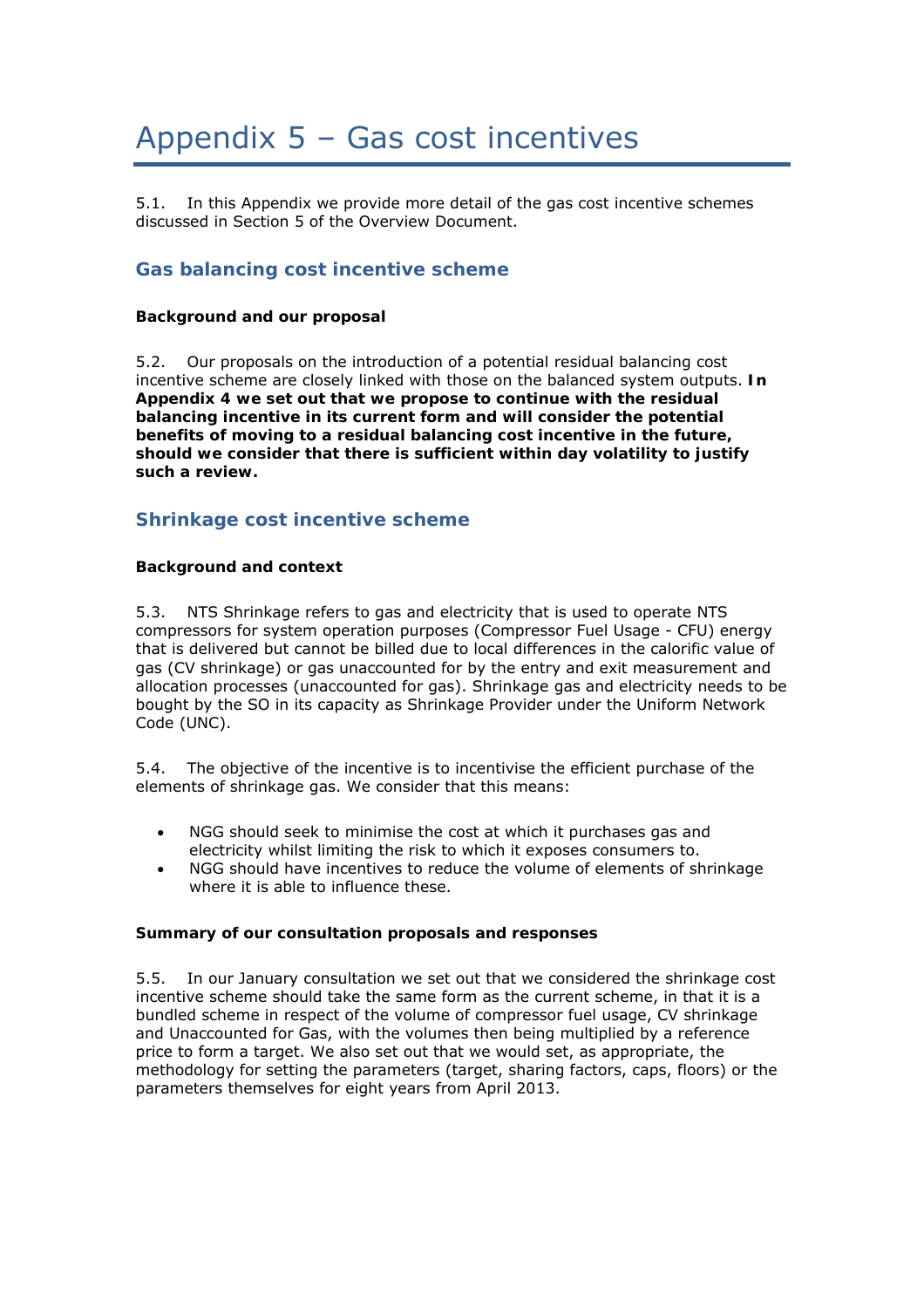

5.6. We also set out the need to develop the methodology for setting and updating the targets, which would require NGG to update its modelling methodology in respect of compressor fuel usage and future gas flows. We noted that NGG's plans to further roll out its electric driven compressor replacement programme need to be fully captured within its shrinkage costs. Given these close interactions with the TO we set out our proposal to increase the sharing factor for the Shrinkage cost scheme to between 40 and 50 per cent.

5.7. Three respondents supported the continuation of a cost incentive for shrinkage. The AEP noted the need to ensure the roll out of electric driven compressors is reflected in the target.

#### **Summary of NGG's proposals**

5.8. NGG has proposed that the scope of the shrinkage incentive should broadly remain unchanged with UAG remaining included and the SO incentivised to minimise overall costs through a bundled cost minimisation target. NGG has proposed changes to certain elements in order to seek to address Stakeholder concerns and reduce the potential for windfall gains/losses, such that the SO is rewarded/penalised for costs that are manageable and neutral to those costs over which the SO can exert limited or no control. NGG's proposed changes can be summarised as:

- Shrinkage volume target would be split into two parts. First, baseline volumes would be set on a quarterly basis using the best available forecast nine months before the start of the quarter; second, there would be an adjustment related to differences between outturn and forecast volumes.
- The fixed baseline volume cost target would be set ahead of time at a forward reference price. The short term cost target would be set at a prompt reference price.
- The introduction of an energy efficiency component to ensure the incentive maintains an efficient level of CFU and CV shrinkage given that the short term adjustment will now be based on outturn volumes. NGG considers that when volumes change significantly from forecast, this would reduce the potential for windfall losses and gains and would reflect an appropriate trading strategy.
- NGG proposes to consult upon a methodology statement each year to derive the energy volume target for compressor usage and CV shrinkage.
- Moving the baseline energy reference price to the average of quarterly reference prices for the nine month period ahead of the delivery quarter. NGG considers that this would align the electricity and gas price reference periods and that utilising a price reference period closer to delivery reduces the potential for windfall gains and losses. NGG also considers that this would result in the inclusion of more liquid products and would apply a consistent approach for each quarter.
- Applying a month ahead price to the adjusted volume and including a swing uplift calculated as a fixed target cost allowance.
- Pass through a number of costs incurred as a result of procuring electricity required for its electric driven compressors.
- Including a single environmental performance measure based on the Traded Price of Carbon. NGG considers that there are a range of environmental schemes that change over time and can lead to inappropriate incentives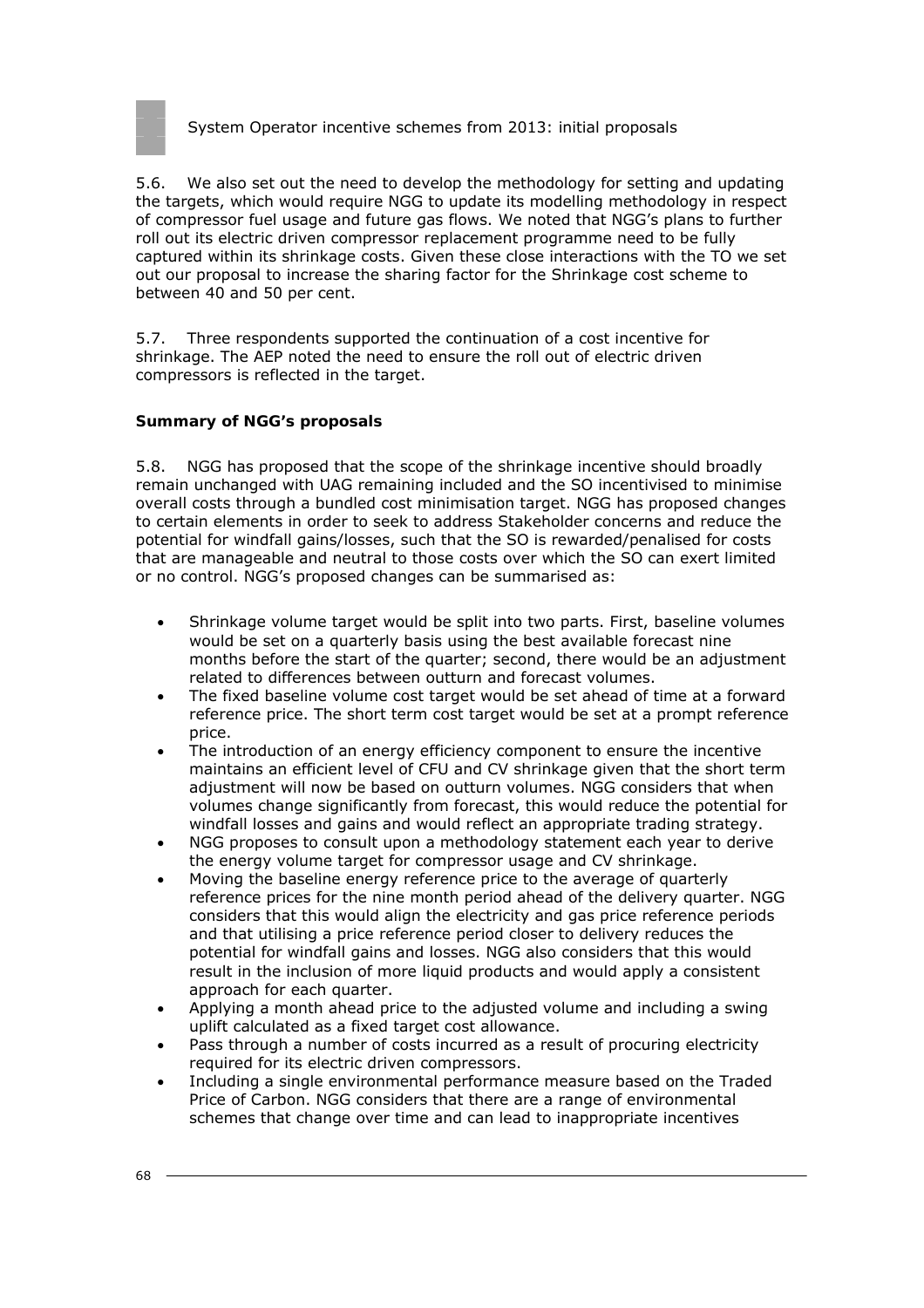where emissions prices are different for gas and electricity use. NGG proposes that its proposed simplification of the impact of these schemes will ensure consistent incentivisation on using the government's Traded Price of Carbon as a basis for an environmental adjustment based on NGG's performance. NGG also proposes that performance associated with the Carbon Reduction Commitment Energy Efficiency Scheme (CRCEES) and EU Emissions Trading Scheme (EU ETS) are excluded from the incentive performance.

• NGG proposes an annual incentive within an eight year framework, with an increased sharing factor of 50%, aligning with the TO incentive, and increasing the cap and floor to  $\pm 210$  million per annum.

#### **Our proposal and next steps**

#### **5.9. We propose to implement a cost incentive in respect of NTS Shrinkage for the gas SO from April 2013 for eight years.**

5.10. Our proposals are for an incentive scheme that takes the same format as the current scheme, but with a number of enhancements that we consider will enable it to be set for an eight year period. The scheme will therefore incentivise NGG to minimise its cost of procuring gas and electricity for its shrinkage requirements (compressor fuel usage, CV shrinkage and UAG) and also to incentivise it in respect of its efficient use of its compressors and in minimising the volumes of CV shrinkage. As set out in Appendix 4, we propose a separate arrangement in respect of UAG volumes, whereby NGG should seek to identify the causes of UAG.

5.11. In its Business Plan, NGG proposed to put in place a methodology statement that would enable it to forecast a baseline volume of three components of shrinkage. However, it did not provide any detail regarding the information that would be contained within the statement or the process for how the methodology would be updated.

5.12. We agree with NGG that it would not be possible to set a target volume for the baseline level of Shrinkage for each of the eight years at the outset of the scheme. We also agree that putting in place an agreed methodology would enable the volume to be calculated on a pre-agreed basis and therefore would overcome this issue. NGG has subsequently provided Ofgem with a draft of its methodology. Based on the information provided by NGG, Ofgem considers that the methodology should contain the following detail:

- UAG: for each quarter the target would be based on the average volume in the previous quarter and this methodology would only be amended if directed by the Authority as a result of new information regarding the drivers of UAG.
- CV Shrinkage: would be based on the current methodology with the same carve outs that currently exist. NGG would consider the effects of any new supply source on CV Shrinkage, and if appropriate would request that the Authority directs an update to the methodology to take account of the effect of the new supply source.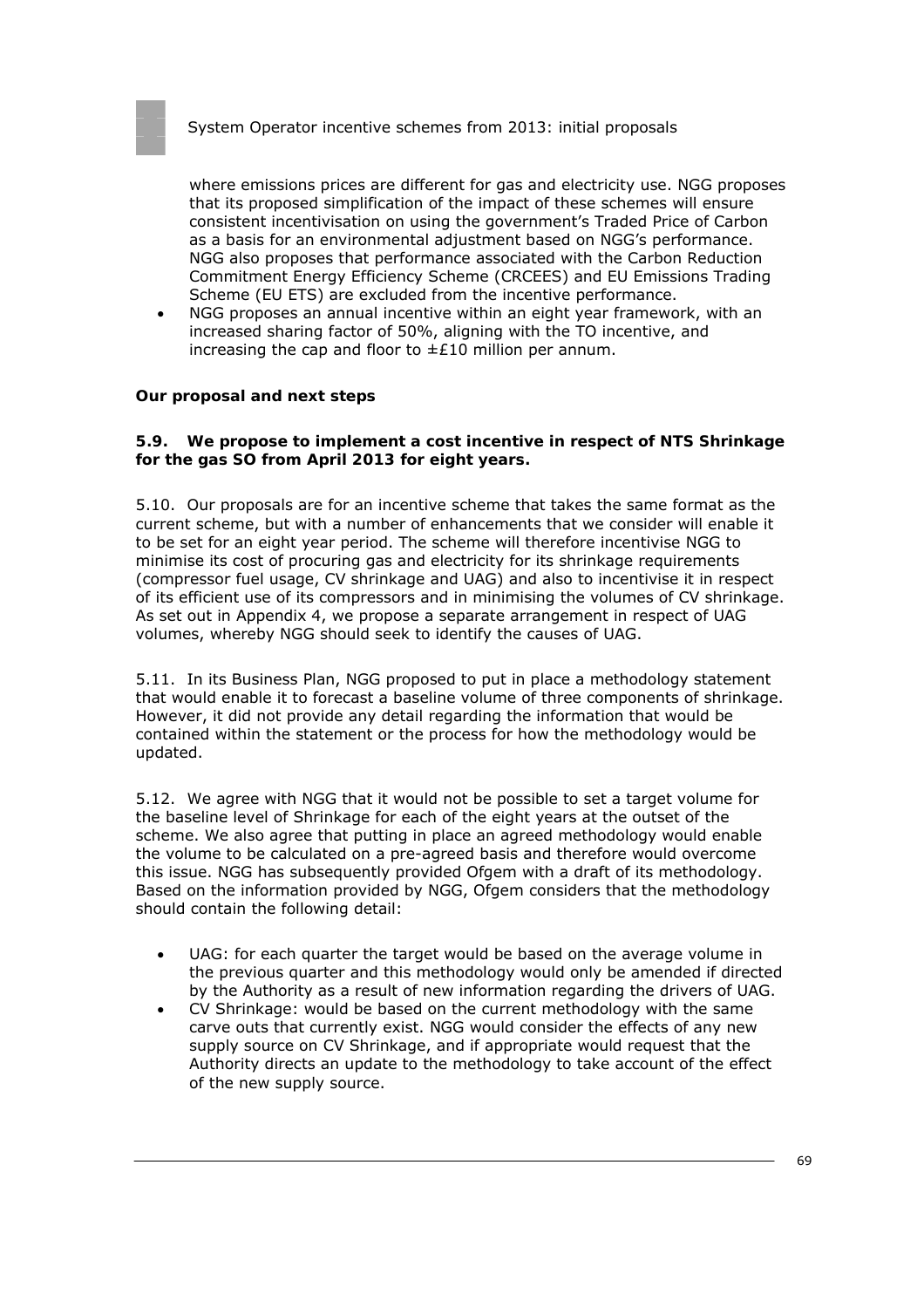

- CFU (gas and electric): calculated based on NGG's regression model of CFU vs. actual flows, using historic data. The coefficients from the regression will be updated on an annual rolling basis.
- CFU (review): By May 2016 NGG should consider whether its regression model approach remains fit for purpose and if not develop an alternative approach to be implemented from April 2017. If its regression model is retained for 2017 and beyond, NGG should, as appropriate, keep it under review.
- CFU (electric drive rollout): detail as to how NGG's electric drive replacement programme will be incorporated, including how the resultant reduction in gas CFU, and increased efficiency of compressor usage will be accommodated.

5.13. In order that stakeholders are able to understand how the shrinkage volume target will be calculated for 2013/14, we consider it appropriate that NGG consults with stakeholders on its methodology statement prior to the Authority issuing its Final Proposals towards the end of 2012. This consultation will also need to explain how NGG proposes that the methodology is applied to its forecast of volumes for 2013/14. This will enable the Authority to approve the methodology statement as part of its Final Proposals.

5.14. Once the methodology is in place, we also propose that it is subject to an annual audit requirement. The obligation would be for NGG to hire independent auditors (at its cost) to verify that it has correctly applied the methodology.

5.15. We also agree with NGG's view that the forward price benchmarking methodology should be adjusted to better align with NGG's energy purchases. **Our proposal is therefore that for each quarter the reference price for the baseline volume should be determined using the daily average of the quarterly forward price over the preceding nine month window28.**

5.16. NGG has proposed that the baseline volume is then adjusted to take account of the actual volume procured and that this volume should be priced at a short term reference price. Correcting the volume target in this way means that NGG would be incentivised against the actual volume, which we agree is appropriate in respect of UAG. To ensure that NGG is incentivised in respect of efficient volumes of CFU and CV Shrinkage, we agree with NGG that the outturn volumes should be corrected to provide this incentive. In respect of CV Shrinkage, given the carve outs in the baseline methodology, we consider that NGG should be incentivised against the baseline volume and therefore an adjustment to the actual volume should be made accordingly. Regarding shrinkage volumes, we agree that these volumes are dependent on actual flows and therefore the actual volumes should be adjusted based on actual flows. This, albeit with an extra step, provides the same volume incentive for CFU as under the current scheme.

5.17. NGG proposes that this short term volume should be priced at a month ahead reference price and in addition a swing allowance should be added. NGG proposes

<sup>&</sup>lt;sup>28</sup> Prices quoted in the ICIS European Spot Gas Markets report.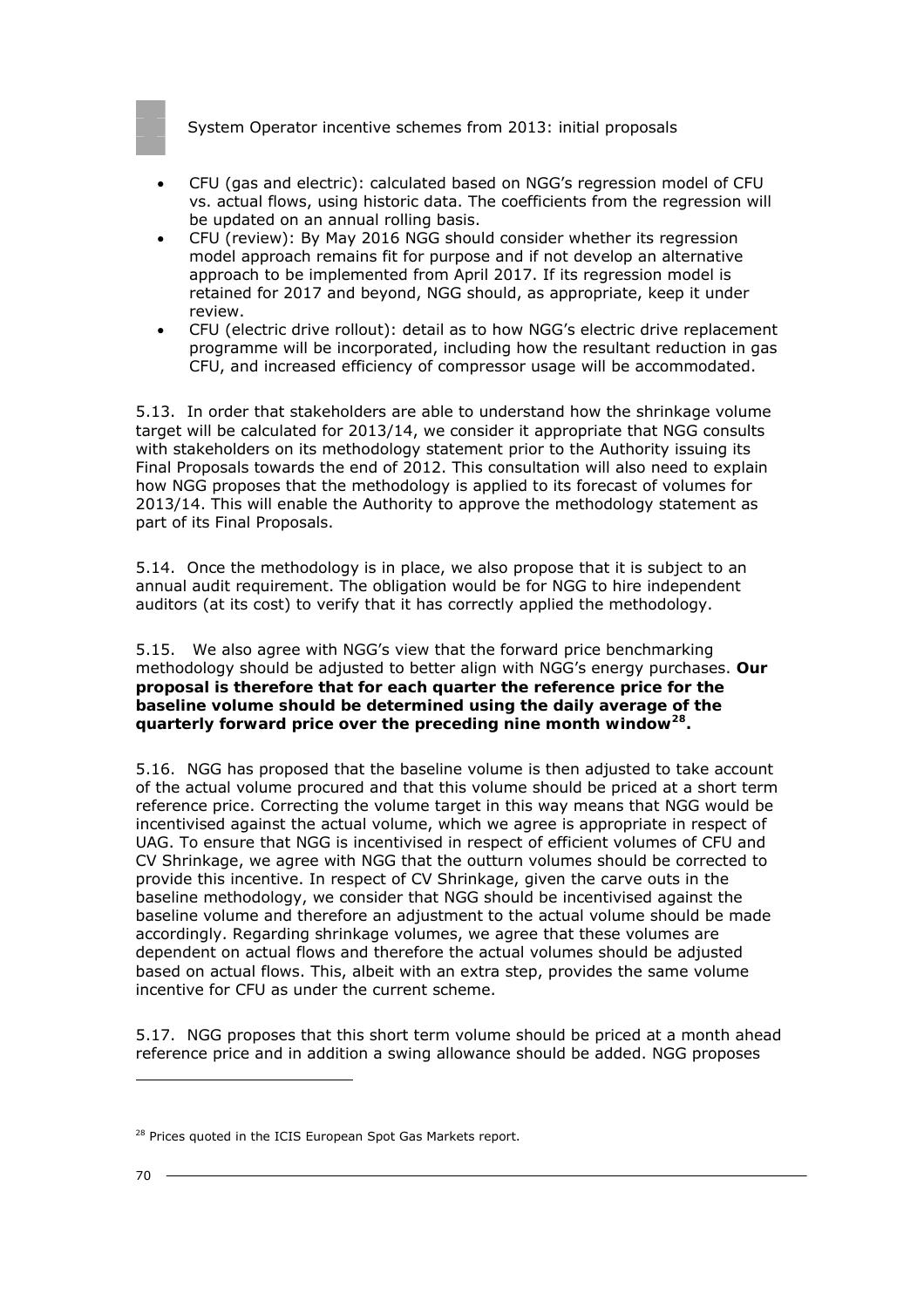

that this swing allowance should be a fixed £7.2million allowance. This compares to a £2.2m figure for day ahead and within day trades at the current uplift value<sup>29</sup>.

5.18. **Our proposal is that this short term volume should be priced at a short term reference price.** As we have set out previously we have concerns regarding the necessity of the swing uplift. We therefore consider that this should not be included as part of the cost allowance. In order to take account of short term changes in volume, it may therefore be appropriate to use a shorter term reference price than month ahead. We would welcome views on whether using a reference price based on the week ahead price would provide an appropriate reference.

5.19. NGG has also proposed that a number of additional ancillary costs that it incurs in procuring shrinkage are passed through. NGG considers these costs are: TNUoS, DNUoS, electricity supplier and market costs. **Our proposal is that NGG should pass through these costs**.

5.20. NGG also proposes that its energy efficiency volume is priced at the traded price of carbon in order to give an environmental target adjustment. **Our proposal is that this adjustment is not included in the scheme target cost.** NGG's compressors are already subject to the EU ETS<sup>30</sup> and CRC Energy Efficiency schemes<sup>31</sup> which provide NGG with incentives to incorporate the environmental efficiency dimension into its decisions.

**5.21.** As outlined in our January document, we consider that it is appropriate to align the SO's incentive with respect to shrinkage with the TO's incentive rate, i.e. efficiency factor. Under RIIO-T1 our current proposal is for an efficiency factor of 45%. **Our proposal is for the same sharing factor to be applied with respect to Shrinkage.** We will do further analysis on the target after NGG's consults with stakeholders on its methodology statement, and on that basis, we will consider whether NGG's proposal to increase the cap and floor is appropriate.

5.22. A summary of our proposals for the Shrinkage cost scheme is included in Table 7.

<sup>&</sup>lt;sup>29</sup> The value of the uplift for 2012/13 is 0.1185p/KWh. The £2.2m figure is obtained by multiplying the net volume of day ahead and within day trades in 2011/12 by the value of the uplift in 2012/13. 30 Details on this scheme, including implementation of Phase III of the EU ETS scheme can be found at

www.decc.gov.uk/en/content/cms/emissions/eu\_ets/eu\_ets.aspx www.decc.gov.uk/en/concent/comes states of 31 Details on this scheme can be found at

www.decc.gov.uk/en/content/cms/emissions/crc\_efficiency/crc\_efficiency.aspx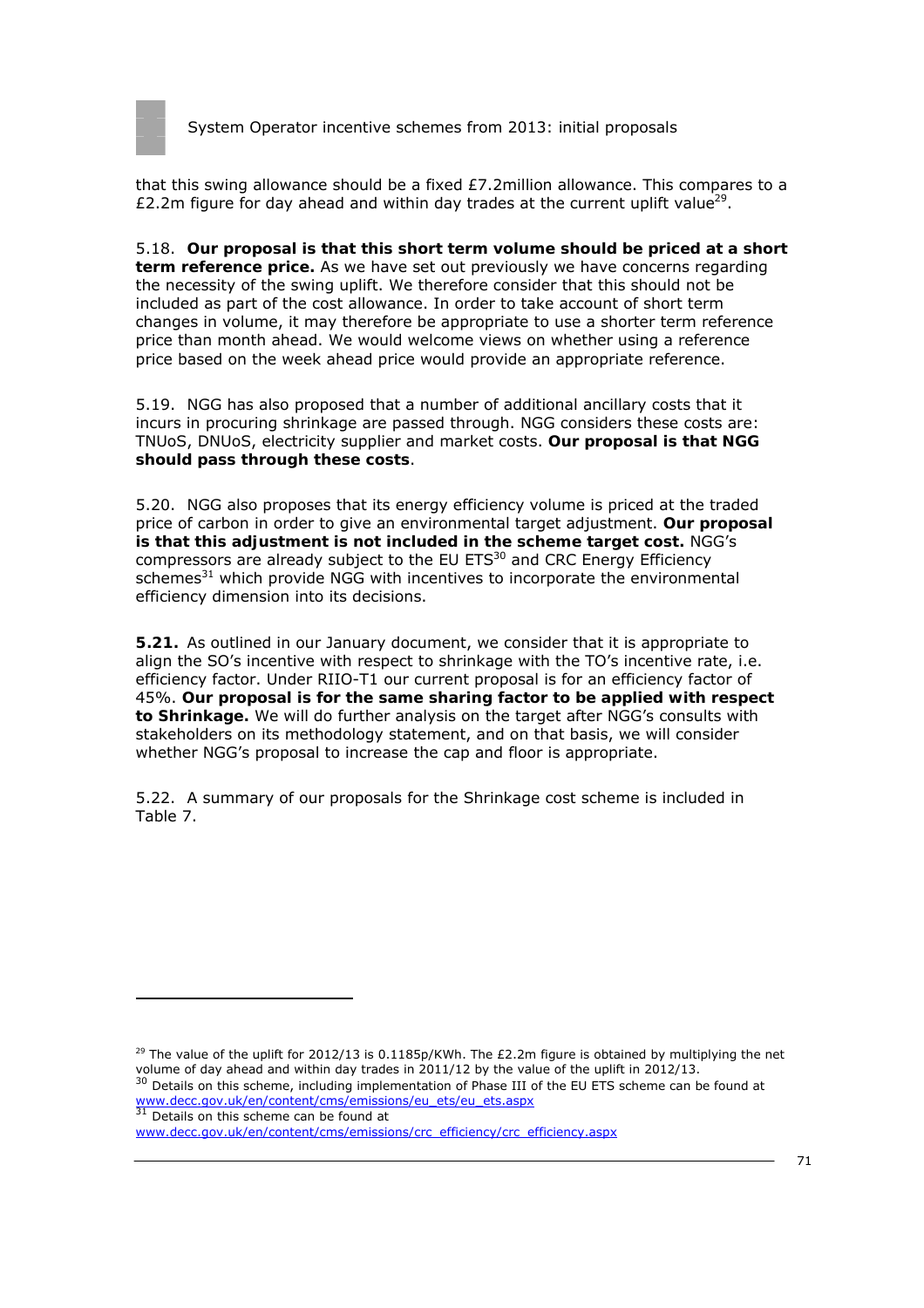|                            | Long term                                                | <b>Short term</b>        |  |
|----------------------------|----------------------------------------------------------|--------------------------|--|
| Volume                     | UAG: 90 day historic rolling                             | <b>UAG: Outturn</b>      |  |
|                            | average                                                  |                          |  |
|                            | CV Shrinkage: (as in                                     | CV Shrinkage: (Outturn - |  |
|                            | methodology statement) -                                 | energy efficiency level) |  |
|                            | based on network analysis                                |                          |  |
|                            | CFU: (as in methodology                                  | CFU: (Outturn – energy   |  |
|                            | statement) - based on                                    | efficiency level)        |  |
|                            | network analysis (initially                              |                          |  |
|                            | continuation of regression                               |                          |  |
|                            | modelling)                                               |                          |  |
| <b>Price</b>               | Nine month rolling average                               | Short term (e.g. week    |  |
|                            |                                                          | ahead)                   |  |
| <b>Environmental costs</b> | No environmental adjuster included                       |                          |  |
| <b>Other costs</b>         | Pass through those NGG has no control over               |                          |  |
| <b>Sharing factors</b>     | +/- 45%                                                  |                          |  |
| Cap/floor                  | To be determined after NGG's consultation on methodology |                          |  |
|                            | statement for setting the target.                        |                          |  |
| Length                     | 8 years                                                  |                          |  |

#### **Table 7: Summary of our proposals for a Shrinkage cost incentive**

*2013/14 Shrinkage incentive* 

5.23. We note that because of the inclusion of a forward reference price in the Shrinkage incentive, provision was made in NGG's transporter licence for the reference price to be in place during 2012/13 for the procurement of shrinkage gas to be delivered in 2013/14 based on the current incentive<sup>32</sup>. We would therefore expect that NGG's current forward procurement of shrinkage gas takes into account this reference price. However, we recognise that our initial proposals set out an alternative reference price for the procurement of gas, and also a forward reference price for the procurement of electricity that is more forward looking than the current incentive scheme. Following the outcome of this consultation, should our Final Proposals be for reference prices that amend those currently provided for in the transporter licence, we recognise that we may need to make interim provision, such that the reference price is not amended midway through NGG's procurement period.

<sup>&</sup>lt;sup>32</sup> Because of the month ahead nature of the current forward price for electricity procurement, there is no similar provision in NGG's transporter licence.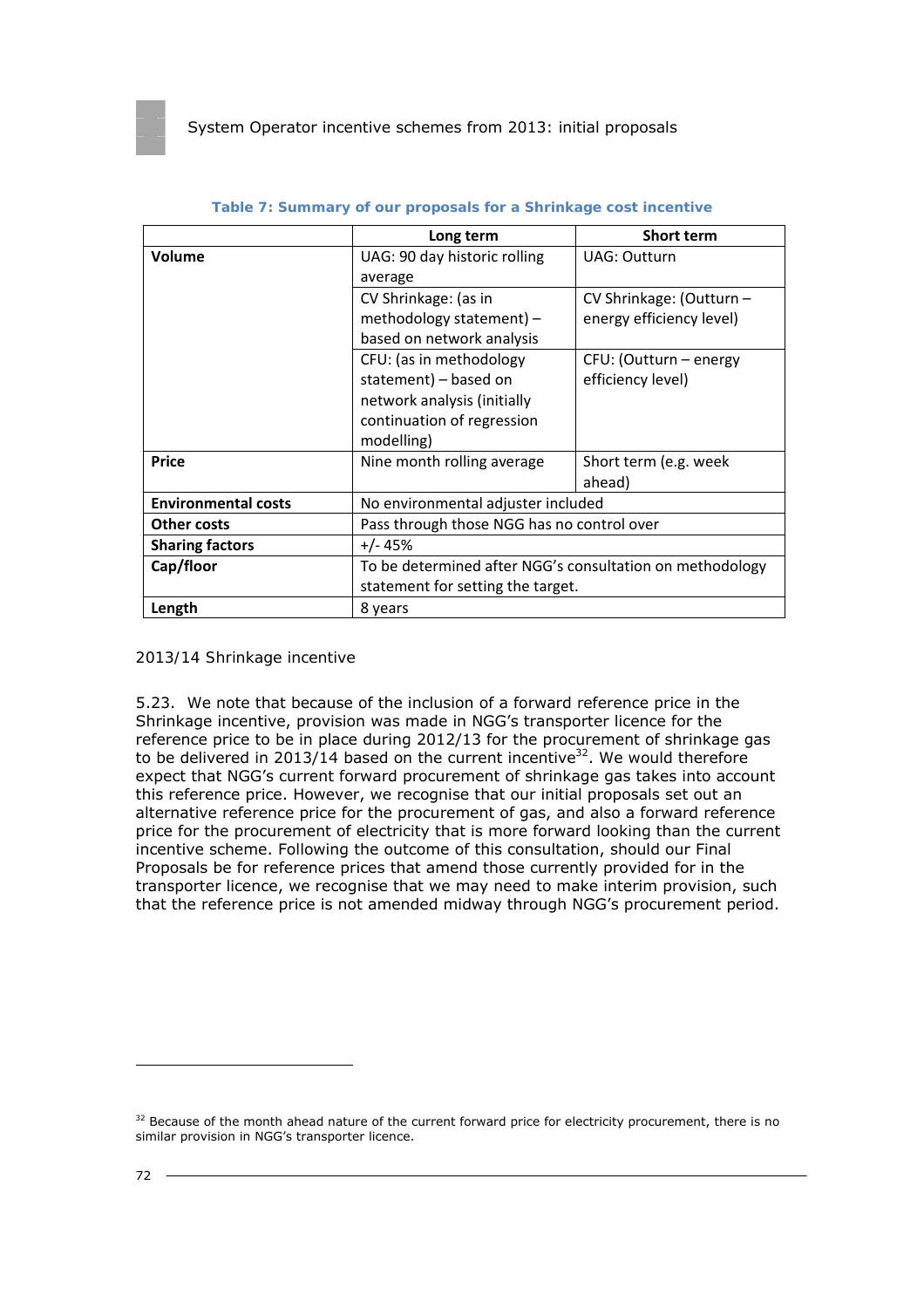

# **Operating Margins Cost Incentive Scheme**

## **Background and context**

5.24. As we discuss in Appendix 4, NGG procures operating margins gas as part of its SO role. Operating margins gas is the volume of gas that NGG is able to call on in a variety of circumstances, one example being to maintain system pressures in the event of system failure. The volume of gas to be procured is determined as part of its Safety Case. NGG currently has in place a cost incentive scheme regarding the overall cost of the OM gas it procures. NGG has an annual cost allowance that covers charges for both the availability of gas and for utilisation of the available volumes $^{33}$ .

5.25. The objective of this incentive scheme is that once the required volume of operating margins has been determined under its Safety Case, NGG procures this gas at least cost. NGG procures this gas via an annual tender round and any gas it cannot procure through the tender can be sourced from NGG's own LNG terminal at regulated prices set out in its licence $34$ .

## **Summary of our consultation proposals and responses**

5.26. In our January consultation we set out our view that the operating margins cost incentive should take the same form as the current incentive scheme. By extending the scheme length beyond the current two year scheme the SO will be incentivised to explore opportunities for entering into longer term contracts with potential operating margins providers and explore potential new sources for operating margins gas.

5.27. Our view was that it was unlikely that a cost target could be set for the full eight year period but agreeing a methodology for determining a cost target fit for purpose for an eight year scheme was possible. We also said that the sharing factors for any cost scheme should be  $+/- 20\%$ , similar to the current sharing factors applied to OM costs. Unlike proposals for some other cost/output schemes we did not propose to increase the sharing factors to be in line with those of the TO price control because there is limited interaction between the procurement of OM gas and NGG's TO activity.

5.28. Three respondents to our consultation commented on our proposals for an OM procurement cost scheme. The AEP suggested we were not clear as to whether we had proposed a reputational or financial incentive. It supports a long term incentive and suggested that NGG is allowed to enter into long term contracts although it was uncertain that setting a methodology for eight years would be appropriate. NGG

<sup>&</sup>lt;sup>33</sup> As NGG mainly utilises OM gas for safety reasons the cost allowances cover both availability and utilisation so that NGG has an incentive to take into account unit charges for using the gas when procuring OM gas.<br><sup>34</sup> Special Condition C3 of NGG NTS's licence sets out the price cap for NGG's LNG storage services

procured for the provision of operating margins.